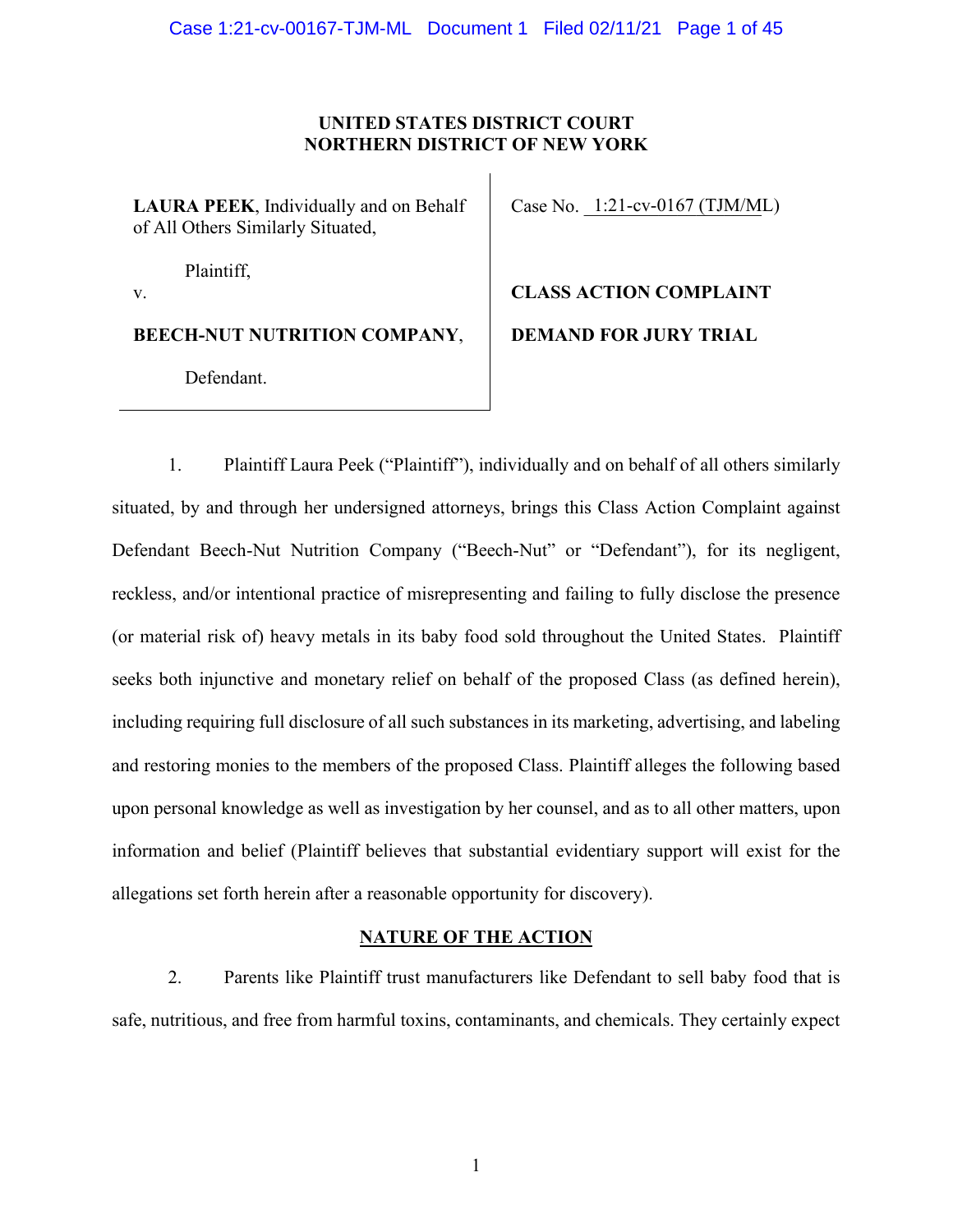#### Case 1:21-cv-00167-TJM-ML Document 1 Filed 02/11/21 Page 2 of 45

the food they feed their infants and toddlers to be free from Heavy Metals and Perchlorate, substances known to have significant and dangerous health consequences.<sup>1</sup>

3. Consumers lack the scientific knowledge necessary to determine whether the Defendant's products do in fact contain (or have a material risk of) Heavy Metals and Percholate or to know or ascertain the true nature of the ingredients and quality of the Products. Reasonable consumers therefore must and do rely on Defendant to honestly report what its products contain.

4. A recent report by the U.S. House of Representatives' Subcommittee on Economic and Consumer Policy, Committee on Oversight and Reform reveals that parents' trust has been violated (the "Subcommittee's investigation"). Ex. 1. The Subcommittee's investigation of the seven largest baby food manufacturers in the United States, including Defendant, was spurred by "reports alleging high levels of toxic heavy metals in baby foods" and the knowledge that "[e]ven low levels of exposure can cause serious and often irreversible damage to brain development." Ex. 1 at 2.

5. As the Subcommittee noted, its investigation disclosed Defendant's "reckless disregard for the health of babies." *Id.* at 43.

6. Defendant knows that its customers trust the quality of its products and that they expect Defendant's products to be free of Heavy Metals and Perchlorate. It also knows that certain consumers seek out and wish to purchase premium baby foods that possess high quality ingredients free of toxins, contaminants, or chemicals and that these consumers will pay more for baby foods they believe possess these qualities than for baby foods they do not believe possess these qualities.

7. As such, Defendant's promises, warranties, pricing, statements, claims, packaging, labeling, marketing, advertising, and material nondisclosures (hereinafter collectively referred to

<sup>&</sup>lt;sup>1</sup> As used herein, the phrase "Heavy Metals" is defined as arsenic, cadmium, lead, and mercury.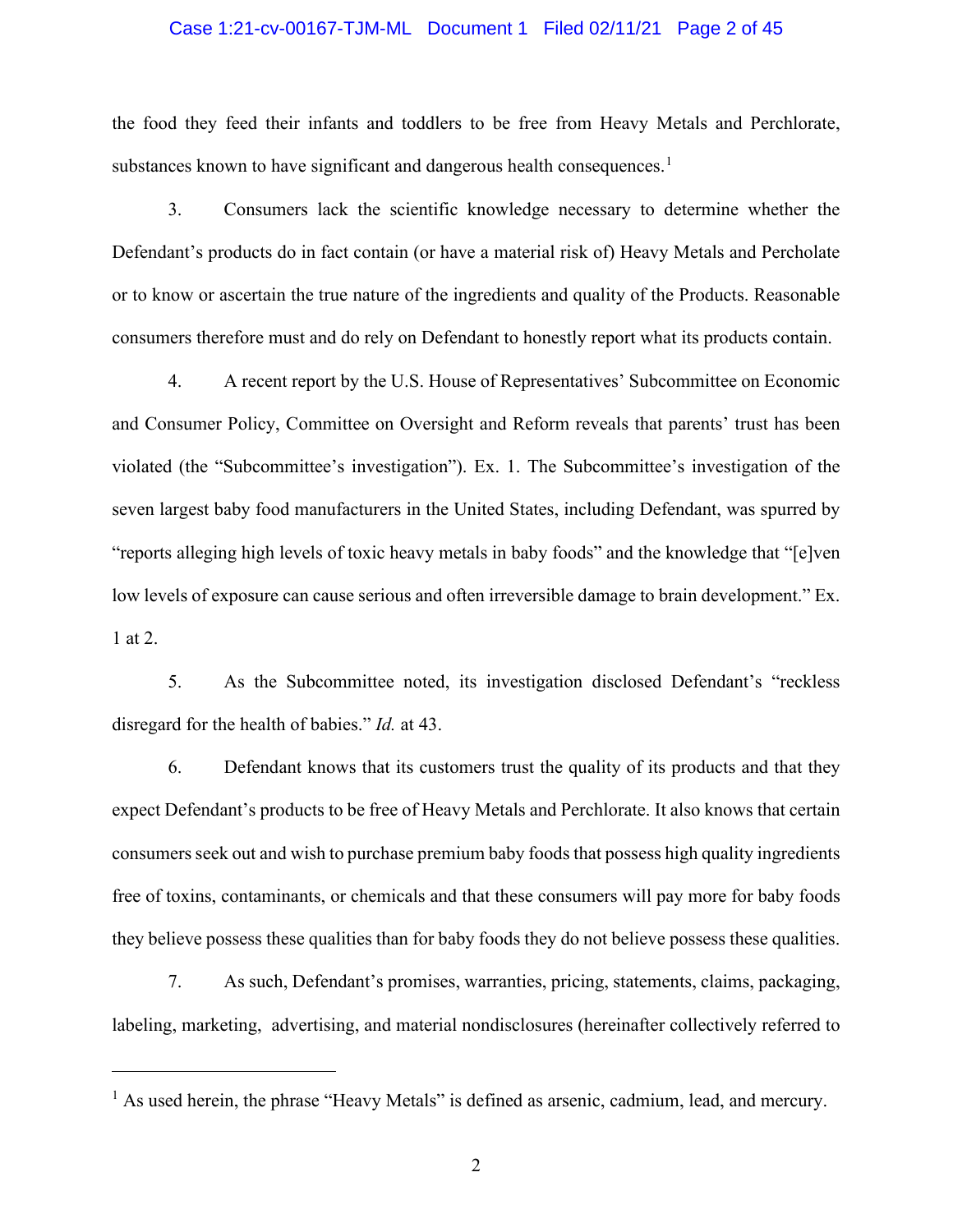#### Case 1:21-cv-00167-TJM-ML Document 1 Filed 02/11/21 Page 3 of 45

as "Marketing" or "Claims") (hereinafter collectively referred to as "Marketing" or "Claims") center on representations and pictures that are intended to, and do, convey to consumers that their baby food, including its Contaminated Baby Foods, $<sup>2</sup>$  possess certain qualities and characteristics</sup> that justify a premium price.

8. No reasonable consumer seeing Defendant's Marketing would expect the Contaminated Baby Foods to contain Heavy Metals, Perchlorate, or other undesirable toxins or contaminants. Furthermore, reasonable consumers, like Plaintiff, would consider the mere inclusion of Heavy Metals, Perchlorate, or other undesirable toxins or contaminants a material fact when considering what baby food to purchase.

9. Defendant intended for consumers to rely on its Marketing, and reasonable consumers did in fact so rely. However, Defendant's Marketing is deceptive, misleading, unfair, and/or false because, among other things, the Contaminated Baby Foods include undisclosed Heavy Metals, Perchlorate, or other undesirable toxins or contaminants.

10. Defendant's Contaminated Baby Foods do not have a disclaimer regarding the presence of Heavy Metals or other undesirable toxins or contaminants that would inform consumers that the Contaminated Baby Food contain Heavy Metals and Perchlorate and/or that Heavy Metals and Perchlorate can accumulate over time in a child's body to the point where poisoning, injury, and/or disease can occur.

 $2$  The phrase "Contaminated Baby Foods" collectively refers to products sold under the "Beech-Nut Naturals," "Beech-Nut Organics," and "Beech-Nut" brands, including but not limited to the products listed in paragraph 20. These products include purees of fruit, vegetables, meat broths, cereals, fruit and vegetable purees, bars, crisps, and dissolving snacks marketed as "melties." Plaintiff reserves her right to include in this action any products sold by Defendant deemed to contain Heavy Metals and Perchlorate following discovery.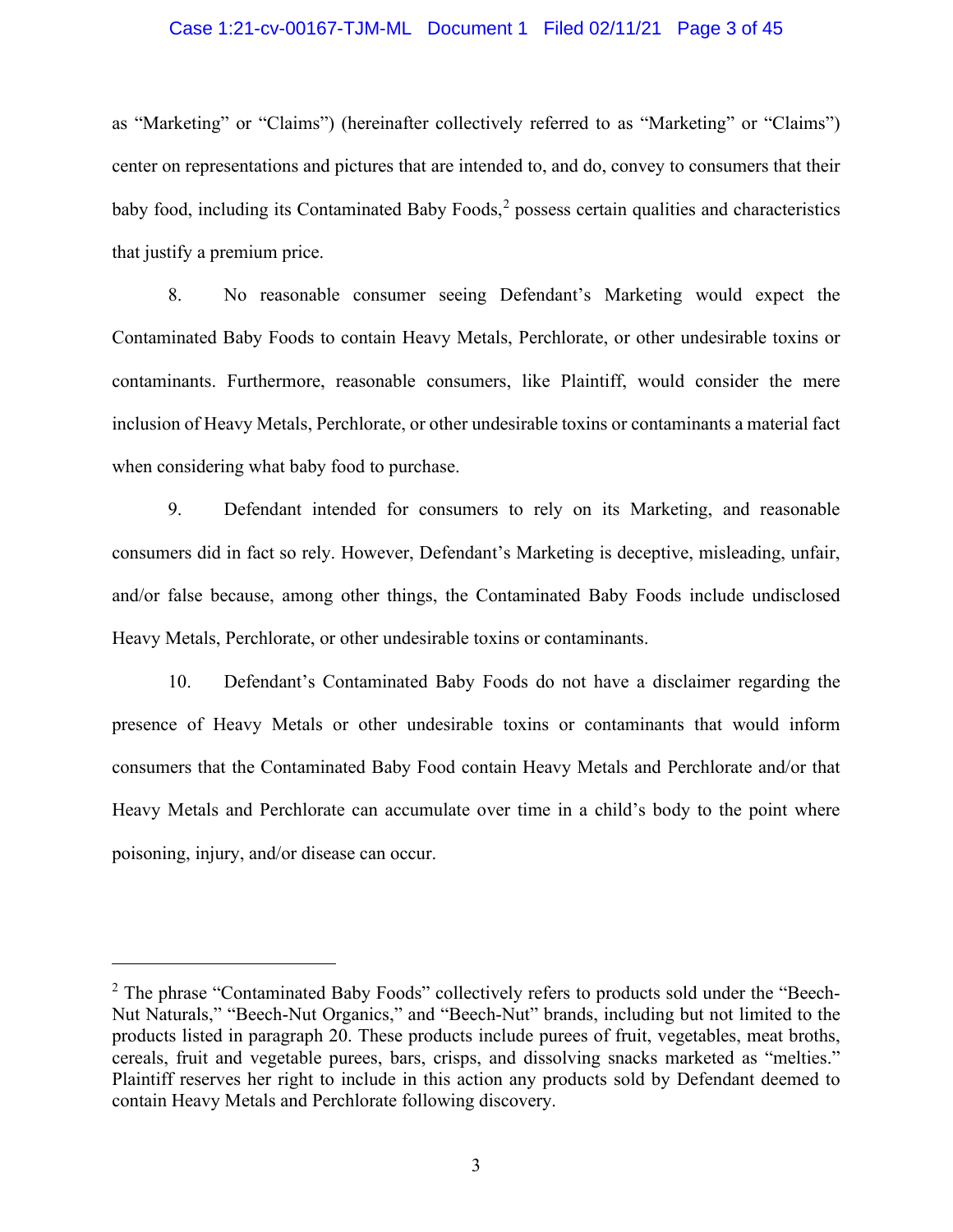#### Case 1:21-cv-00167-TJM-ML Document 1 Filed 02/11/21 Page 4 of 45

11. Defendant's wrongful Marketing, which includes misleading, deceptive, unfair, and false Marketing and omissions, allowed it to capitalize on, and reap enormous profits from, consumers who paid the purchase price or a price premium for Contaminated Baby Food that was not sold as advertised. And Defendant continues to wrongfully induce consumers to purchase its Contaminated Baby Food that are not as advertised.

12. Plaintiff brings this proposed consumer class action individually and on behalf of all other members of the Class (as defined herein) who, from the applicable limitations period up to and including the present, purchased for use and not resale any of Defendant's Contaminated Baby Foods.

#### **JURISDICTION AND VENUE**

13. This Court has original jurisdiction over all causes of action asserted herein under the Class Fairness Act, 28 U.S.C. § 1332(d)(2), because the matter in controversy exceeds the sum or value or \$5,000,000 exclusive of interest and costs and more than two-thirds of the Class resides in states other than the state in which Defendant is a citizen and in which this case is filed, and therefore any exemptions to jurisdiction under 28 U.S.C. §1332(d)(2) do not apply.

14. Venue is proper in this Court pursuant to 28 U.S.C. § 1391, because Plaintiff suffered injury as a result of Defendant's acts in this district, many of the acts and transactions giving rise to this action occurred in this district, and Defendant conducts substantial business in this district and is headquartered in this district. Defendant has intentionally availed itself of the laws and markets of this district, and Defendant is subject to personal jurisdiction in this district.

### **THE PARTIES**

15. Plaintiff is, and at all times relevant hereto has been, a citizen of the state of Wisconsin. She purchased the Contaminated Baby Foods, various flavors of Defendant's organic jarred purees, such as the Beech-Nut Organics Banana & Cinnamon & Granola, and of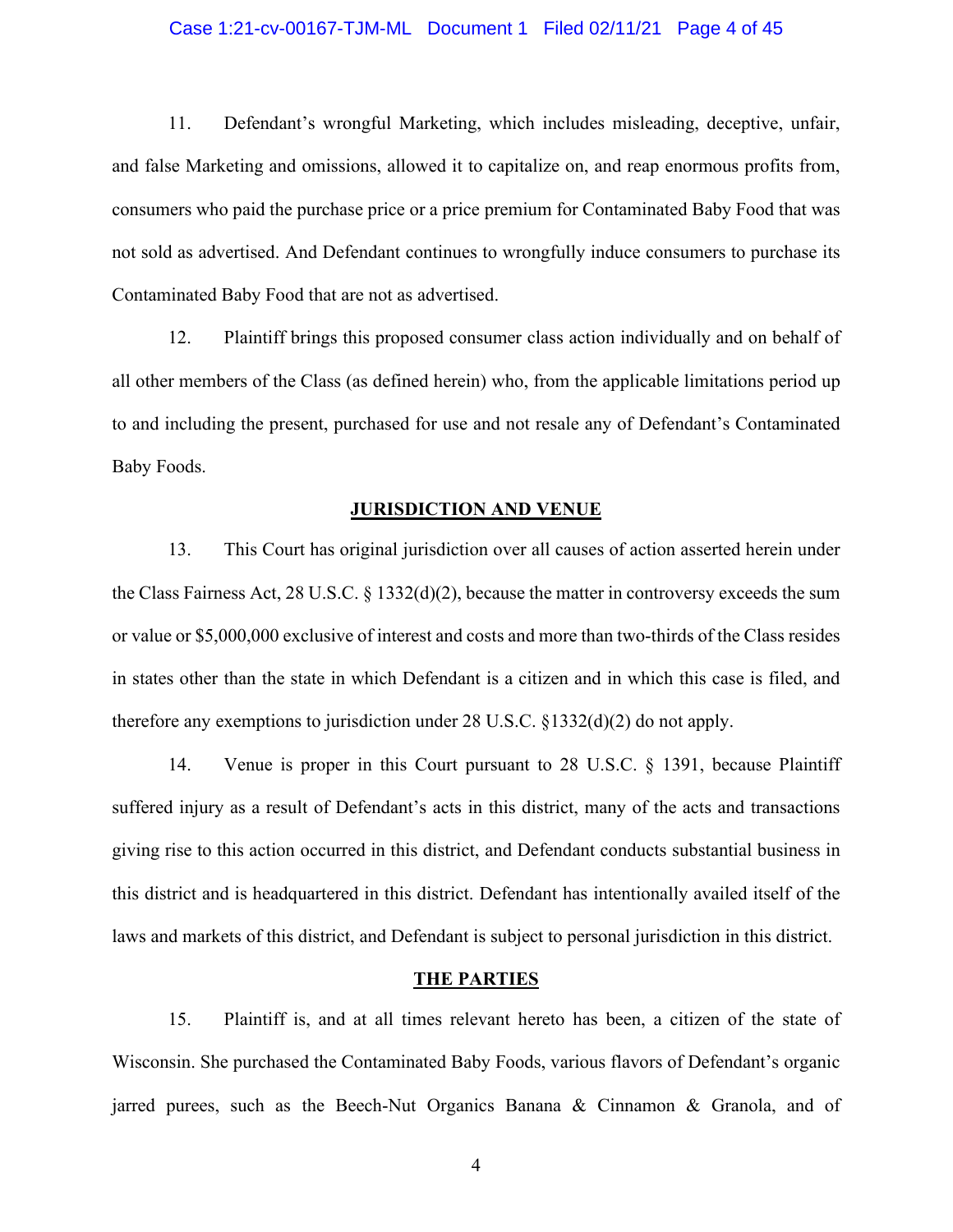#### Case 1:21-cv-00167-TJM-ML Document 1 Filed 02/11/21 Page 5 of 45

Defendant's pouches, such as the Beech-Nut Organic Apple, Sweet Potato, Pineapple & Oat, for her children generally from Target. Plaintiff first purchased the Contaminated Baby Foods in approximately 2009 and last purchased the Contaminated Baby Foodsin approximately May 2019.

16. Plaintiff believed she was feeding her children healthy, nutritious food during the time she purchased and fed her children the Contaminated Baby Foods. Due to the false and misleading claims and omissions by Defendant, she was unaware the Contaminated Baby Foods contained any level of Heavy Metals or Perchlorate and would not have purchased the food if that information had been fully disclosed.

17. As the result of Defendant's negligent, reckless, and/or knowingly deceptive conduct as alleged herein, Plaintiff was injured when she paid the purchase price or a price premium for the Contaminated Baby Foods that did not deliver what they promised. She paid the purchase price on the assumption that the labeling of the Contaminated Baby Foods was accurate and that it was free of Heavy Metals and Perchlorate and safe to ingest. Plaintiff would not have paid the money had she known that the Contaminated Baby Foods contained excessive degrees of Heavy Metals and Perchlorate. Further, should Plaintiff encounter the Contaminated Baby Foods in the future, she could not rely on the truthfulness of the Marketing, absent corrective changes to the packaging and advertising of the Contaminated Baby Foods. Damages can be calculated through expert testimony at trial.

18. Defendant Beech-Nut Nutrition Company is incorporated in Delaware with its principal place of business located at 1 Nutritious Place, Amsterdam, New York. Defendant formulates, develops, manufactures, labels, distributes, markets, advertises, and sells the Contaminated Baby Foods under the Beech-Nut name throughout the United States. Defendant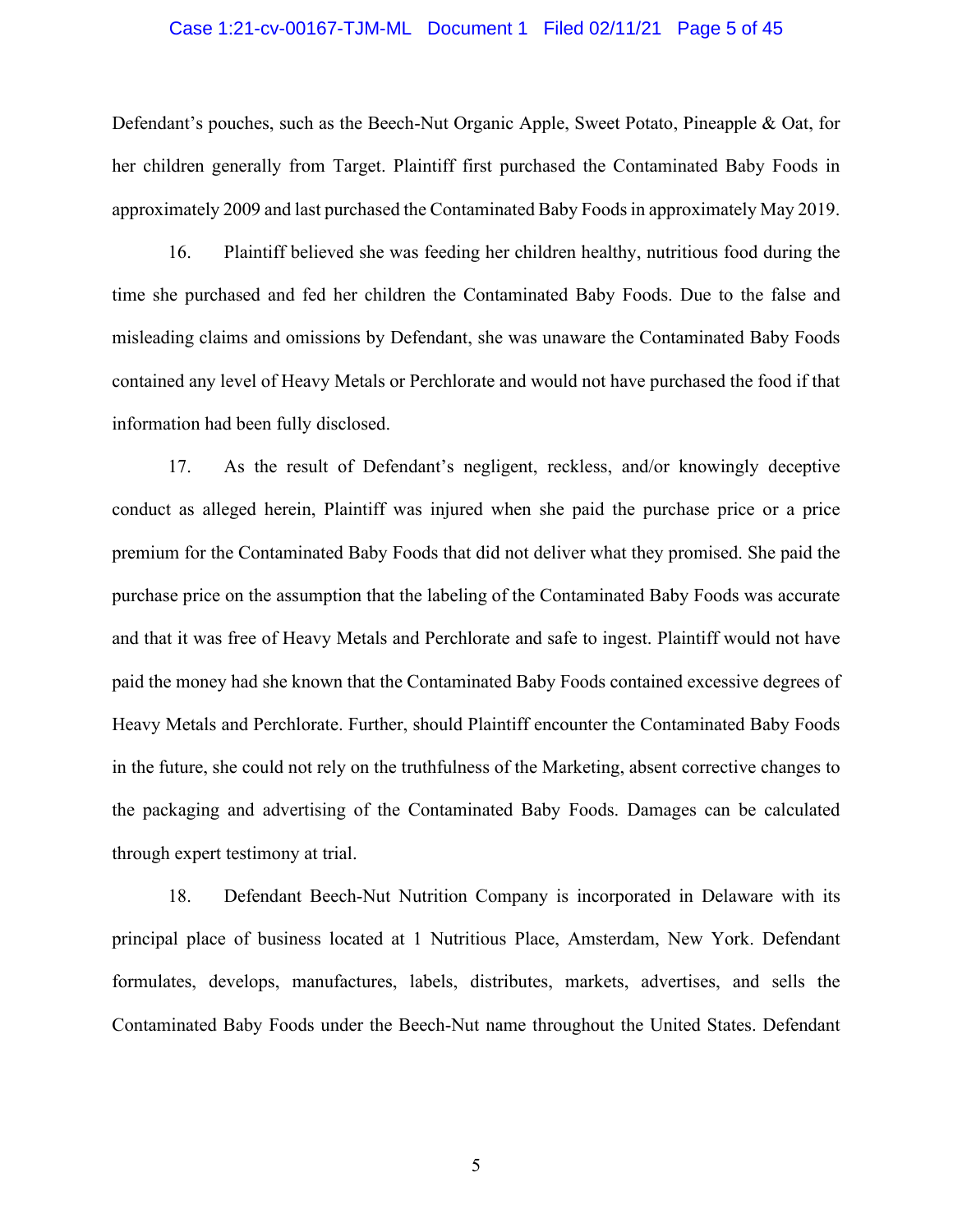### Case 1:21-cv-00167-TJM-ML Document 1 Filed 02/11/21 Page 6 of 45

created, allowed, negligently oversaw, and/or authorized the unlawful, fraudulent, unfair, misleading, and/or deceptive labeling and advertising for the Contaminated Baby Foods.

19. The Marketing for the Contaminated Baby Foods, relied upon by Plaintiff, was prepared, reviewed, and/or approved by Defendant and its agents at its headquarters in New York and was disseminated by Defendant and its agents through marketing, advertising, packaging, and labeling that contained the misrepresentations alleged herein. The Marketing for the Contaminated Baby Foods was designed to encourage consumers to purchase the Contaminated Baby Foods and reasonably mislead the reasonable consumer, i.e., Plaintiff and the Class members, into purchasing the Contaminated Baby Foods. Moreover, the quality control, manufacturing and packaging of the Contaminated Baby Food occurred in New York as Defendant's production facility was located in New York throughout the Class Period.

20. The Contaminated Baby Foods include all flavor profiles or varieties in the following product lines:

> a) Beech-Nut Naturals® Purees, which includes 24 different types of purees of fruits and vegetables, including:

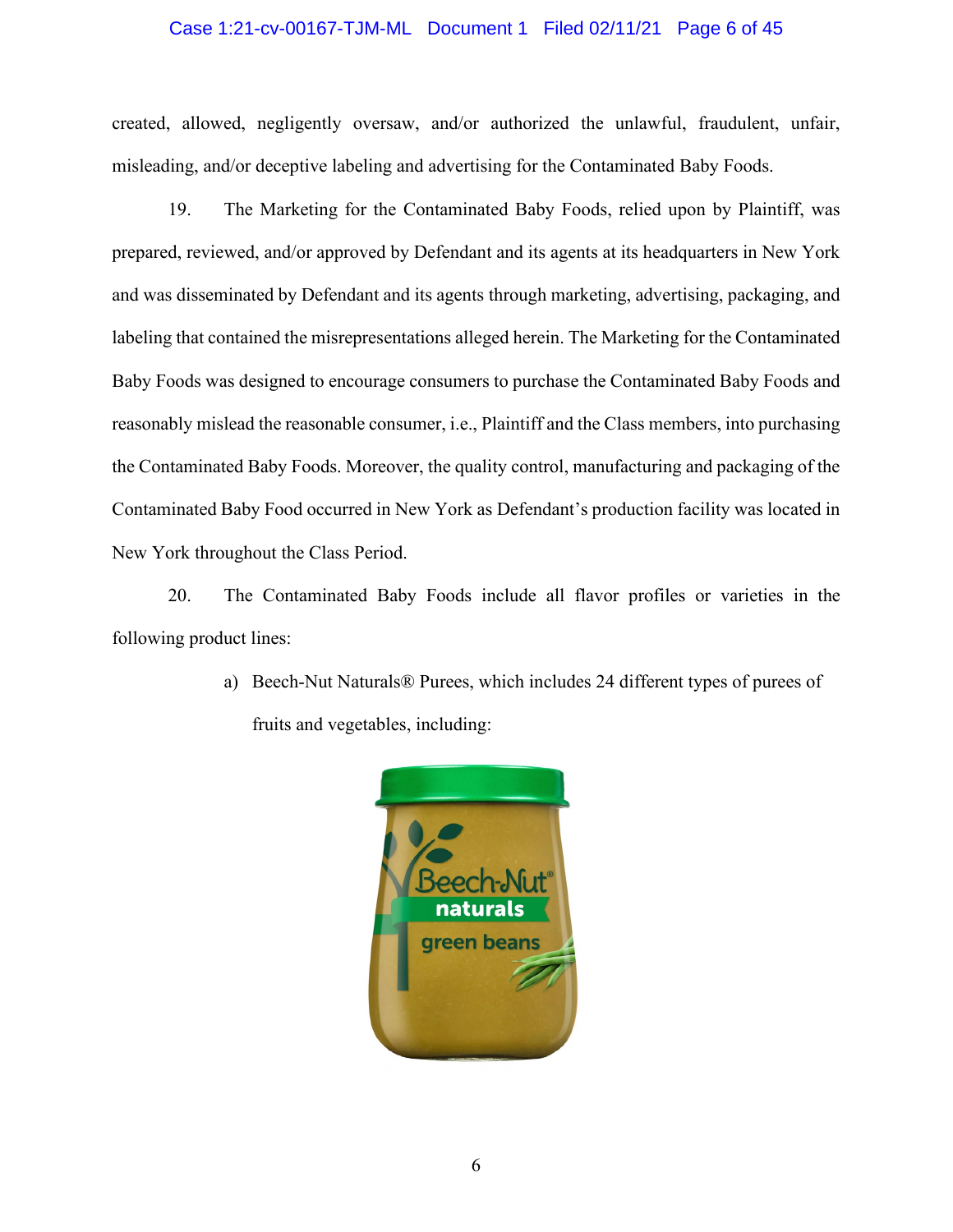b) Beech-Nut® Organics, which includes 16 different types of purees of fruits, vegetables and grains, including:



c) Beech-Nut® Stage 1 and Stage 2 Purees, which includes 26 different purees of fruit, vegetables, broth, meats and grains, including:

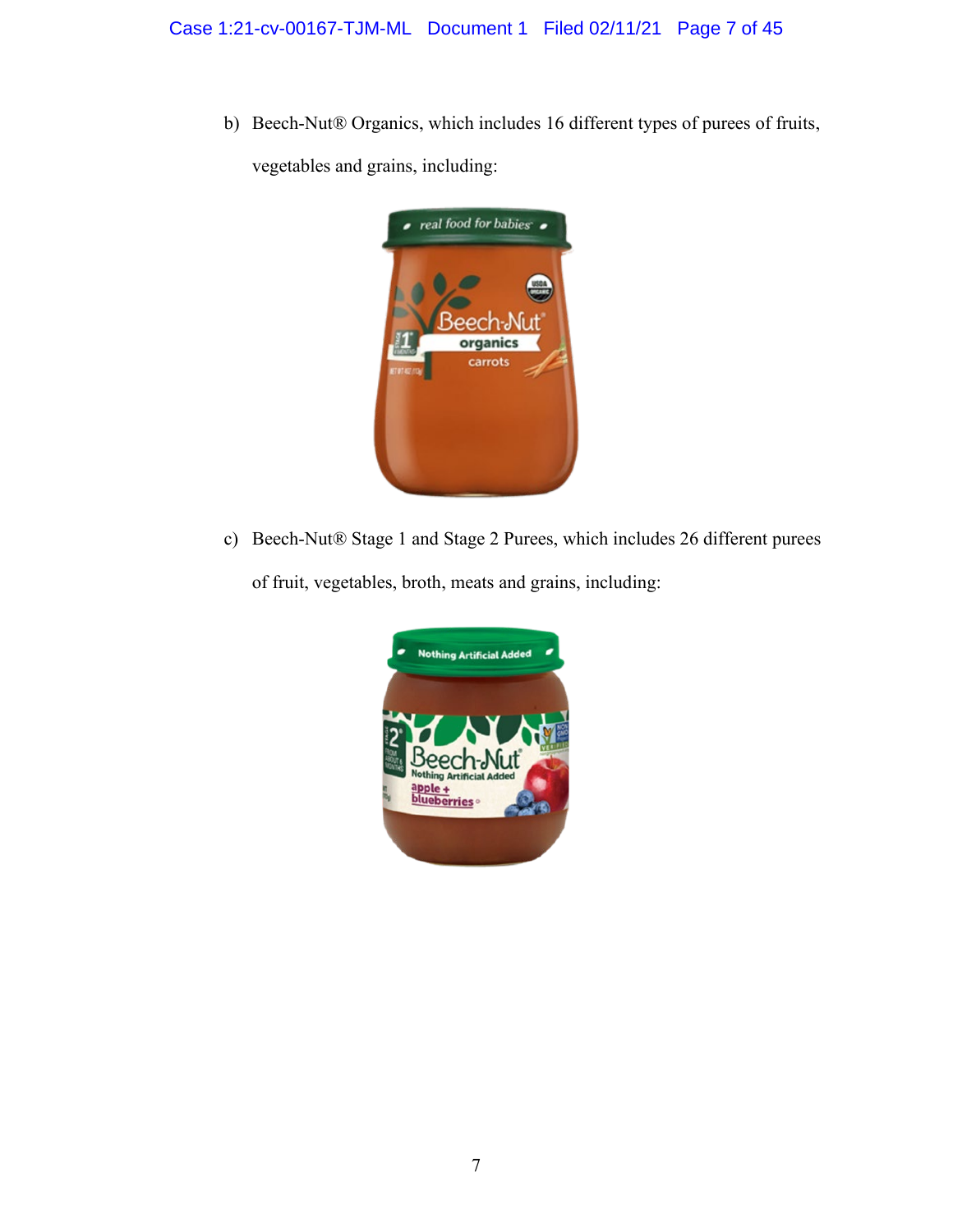d) Beech-Nut® Naturals Pouches, which includes 6 types of fruit and vegetable purees sold in squeezable pouch form, including:



e) Beech-Nut® and Beech-Nut Organics Cereals, which includes 4 types of infant cereal blends under Beech-Nut® and Beech-Nut Organics brand names, including:

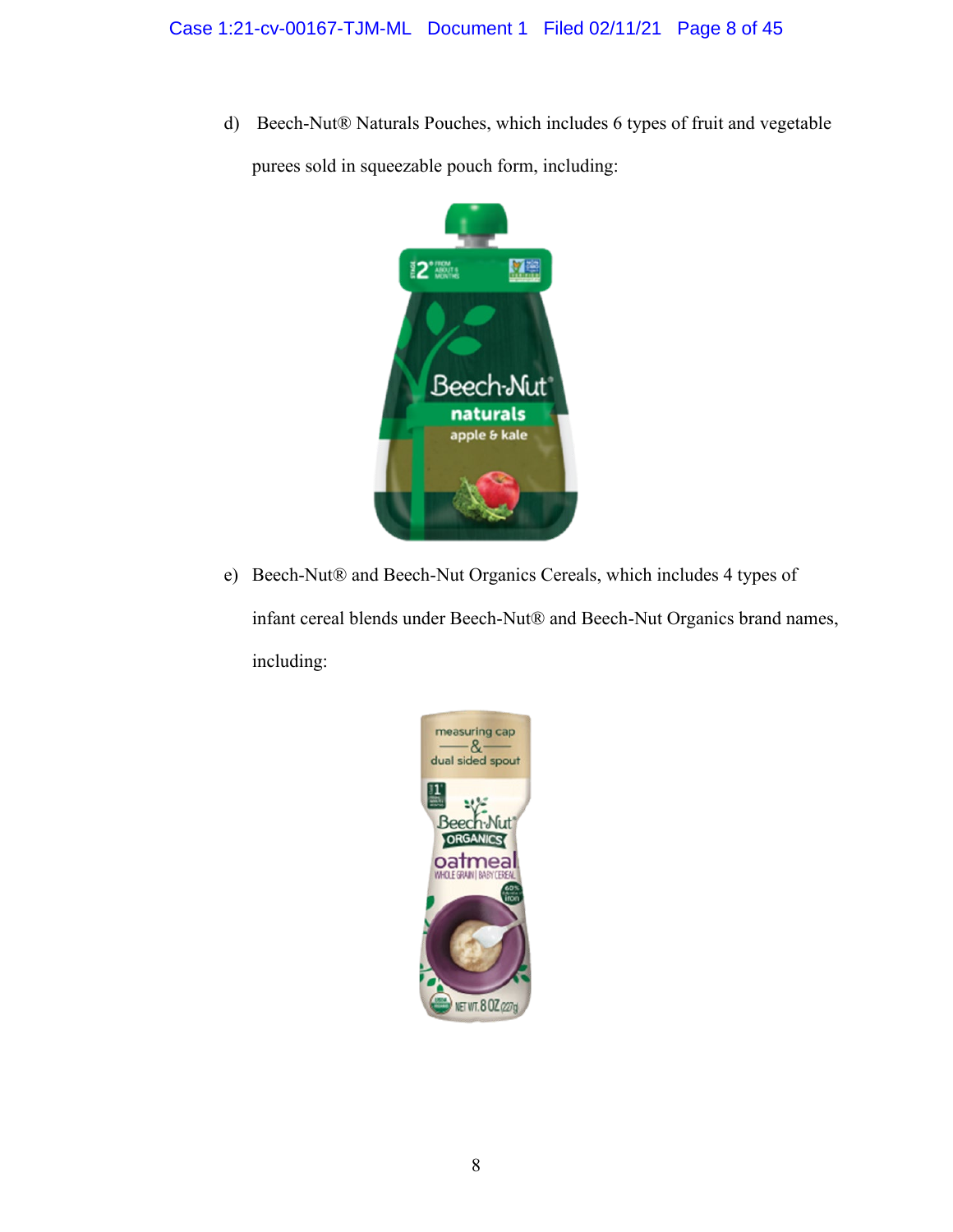f) Beech-Nut® Fruities, Veggies and Breakfast Pouches, which includes 14 different types of baby food pouches as "Fruities," "Veggies" and "Breakfast" purees that contain various combinations of fruits, vegetables, and yogurt, including:



g) Beech-Nut Naturals® Bars, which includes 4 types of toddler snack bars containing combinations of fruit, grain and vegetables under the Beech-Nut Naturals® Brand, including:

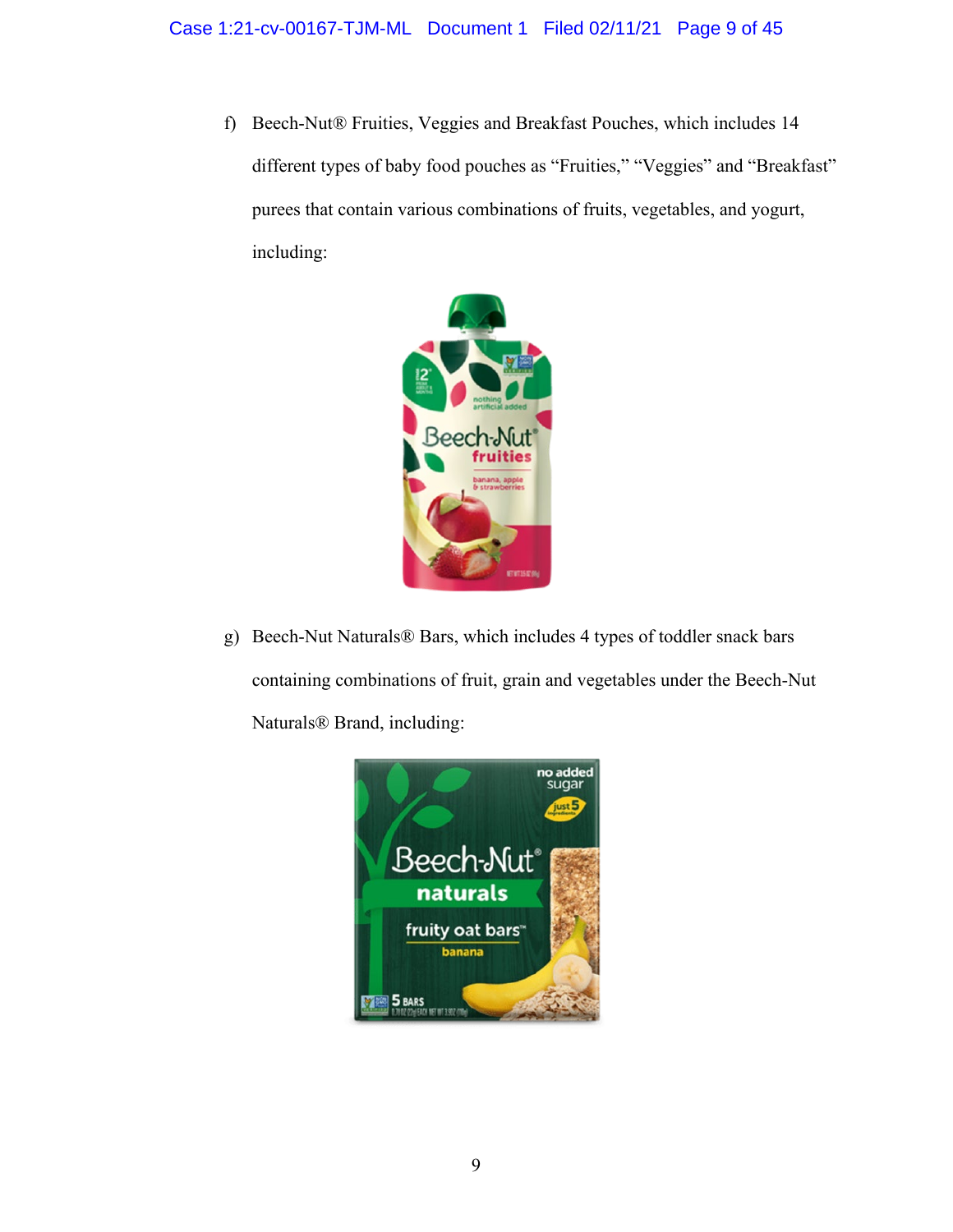h) Beech-Nut® and Beech-Nut Naturals® "Melties," which includes 4 types of dissolving baby snacks as "melties" under the Beech-Nut® and Beech-Nut Naturals® brands, including:



i) Beech-Nut Naturals® Baked Cheese Bites and Baked Veggie Crisps:



# **FACTUAL ALLEGATIONS**

# **I. A Congressional Investigation Found the Presence of Heavy Metals in Baby Foods**

21. On February 4, 2021, the U.S. House of Representatives' Subcommittee on Economic and Consumer Policy, Committee on Oversight and Reform, published a report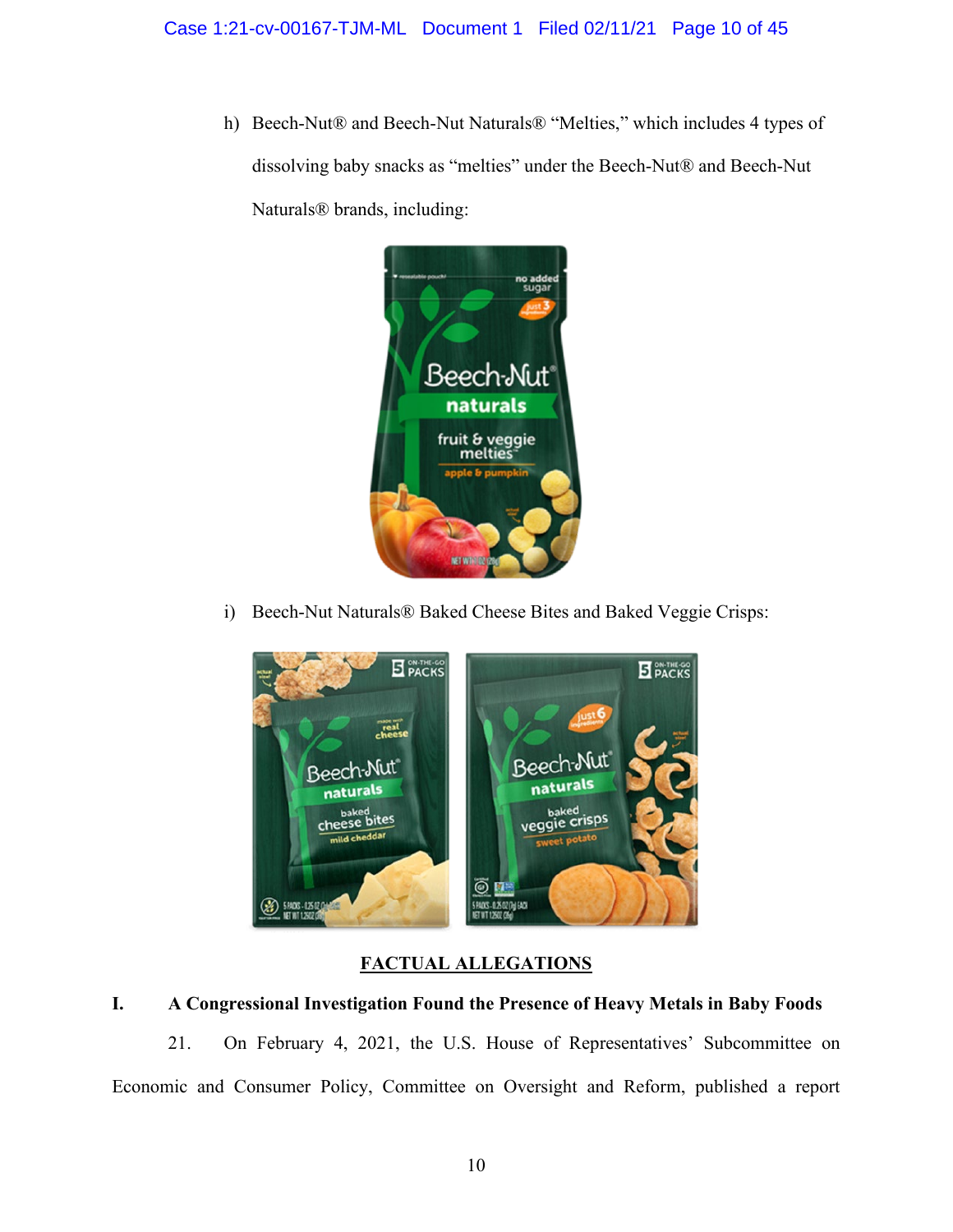#### Case 1:21-cv-00167-TJM-ML Document 1 Filed 02/11/21 Page 11 of 45

detailing its findings that Heavy Metals—including arsenic, cadmium, lead, and mercury—were present in "significant levels" in numerous commercial baby food products. Ex. 1.

22. Defendant was one of the baby food manufacturers from whom the Subcommittee requested and obtained internal documents and test results. The investigation found the following with respect to heavy metals:

- a) **Arsenic**: Defendant "used ingredients after they tested as high as 913.4 ppb arsenic" and "routinely used high-arsenic additives that tested over 300 ppb arsenic to address product characteristics such as 'crumb softness.'" *Id*. at 3. "Beech-Nut set internal arsenic and cadmium standards at 3,000 ppb in additives, such as vitamin mix, and 5,000 ppb lead for certain ingredients like BAN 800. These standards are the highest of any responding manufacturer." *Id*. at 4.
- b) **Lead**: Defendant "used ingredients containing as much as 886.9 ppb lead. It used many ingredients with high lead content, including 483 that contained over 5 ppb lead, 89 that contained over 15 ppb lead, and 57 that contained over 20 ppb lead." *Id*. "Internal testing data from Gerber, Nurture, *Beech-Nut,* and Hain demonstrate that all four companies sold products or used ingredients with significant amounts of lead. Only Nurture routinely tested its finished product for lead. Hain, *Beech-Nut*, and Gerber did not test their finished products, only their ingredients. All companies, whether they test their final products or merely their ingredients, sold baby foods even when they or their ingredients contained unsafe levels of lead." Ex. 1 at 22 (emphasis added).
- c) **Cadmium**: Defendant "used 105 ingredients that tested over 20 ppb cadmium. Some tested much higher, up to 344.55 ppb cadmium." *Id*.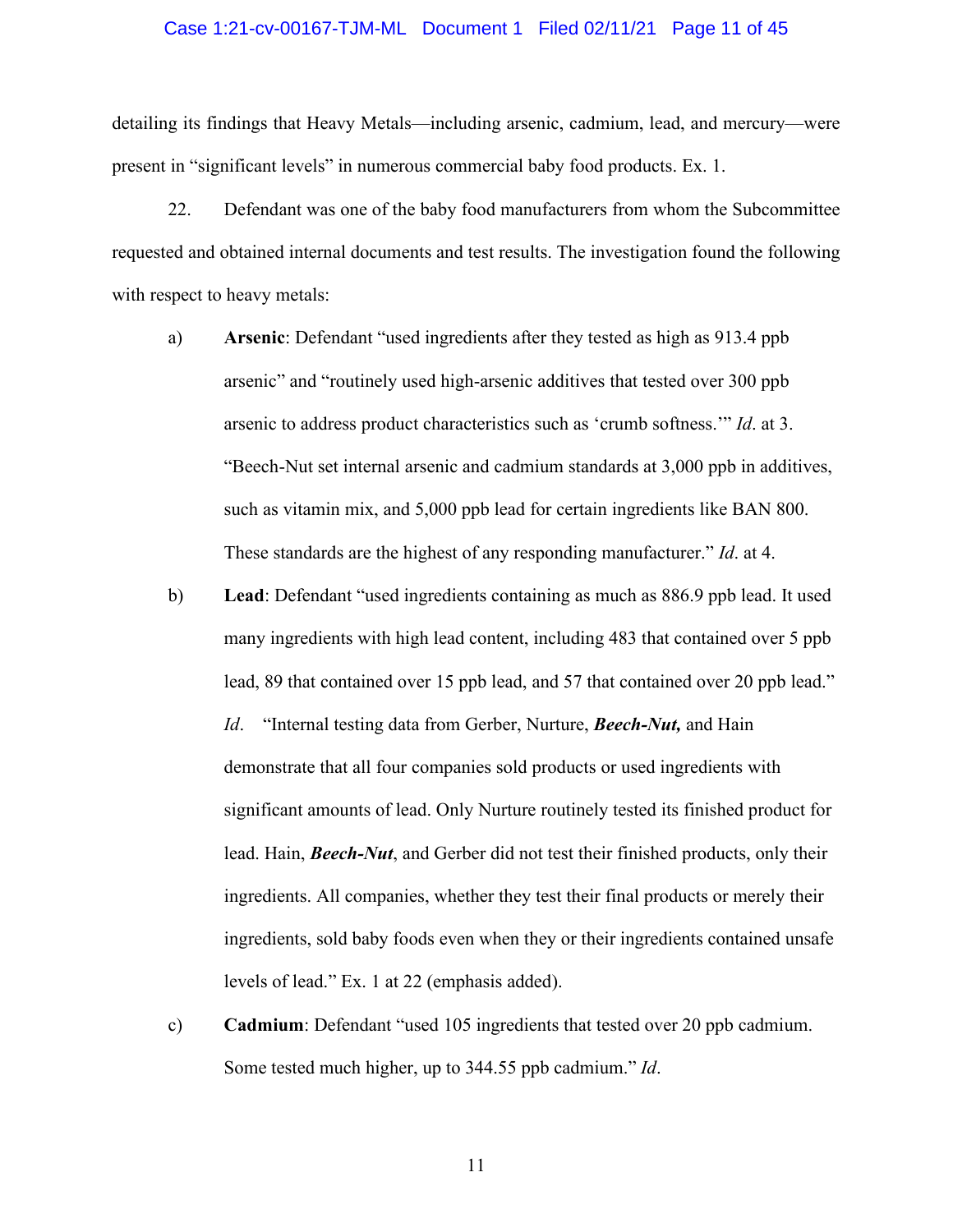#### Case 1:21-cv-00167-TJM-ML Document 1 Filed 02/11/21 Page 12 of 45

d) **Mercury**: Defendant "do[es] not even test for mercury in baby food." *Id.* at 4.

23. The investigation found that, when baby food manufacturers were left to selfregulate and establish their own Heavy Metals standards, they routinely failed to abide by their own standards and that the "[i]nternal company standards permit dangerously high levels of toxic heavy metals," and manufacturers, like Defendant, "have often sold foods that exceeded those levels." *Id*.

24. Indeed, Defendant's "standards [were] the highest [i.e., least stringent] of any responding manufacturer." *Id*.

25. In its conclusion, the Subcommittee stressed the danger associated with the presence of Heavy Metals in baby food: "These toxic heavy metals pose serious health risks to babies and toddlers. Manufacturers knowingly sell these products to unsuspecting parents, in spite of internal company standards and test results, and without any warning labeling whatsoever." *Id.*at 58.

## **II. Perchlorate Presents Additional Serious Risks to Infants and Children**

26. Perchlorate "is a rocket fuel component used since the Cold War."<sup>3</sup> The dangers of perchlorate in human food are recognized by the FDA.<sup>4</sup> It "disrupts thyroid functions crucial to brain development," yet "[l]evels in children's food [have] increased dramatically" in recent years.<sup>5</sup>

<sup>&</sup>lt;sup>3</sup> Healthy Babies Bright Futures Report, at 8. Available at: https://www.healthybabyfood.org/sites/healthybabyfoods.org/files/2020- 04/BabyFoodReport\_ENGLISH\_R6.pdf (last visited Feb. 9, 2021).

<sup>4</sup> FDA, Exploratory Survey Data on Perchlorate in Food 2004-2005, https://www.fda.gov/food/chemicals/exploratory-survey-data-perchlorate-food-2004-2005 <sup>5</sup> Healthy Babies Bright Futures Report, at 8.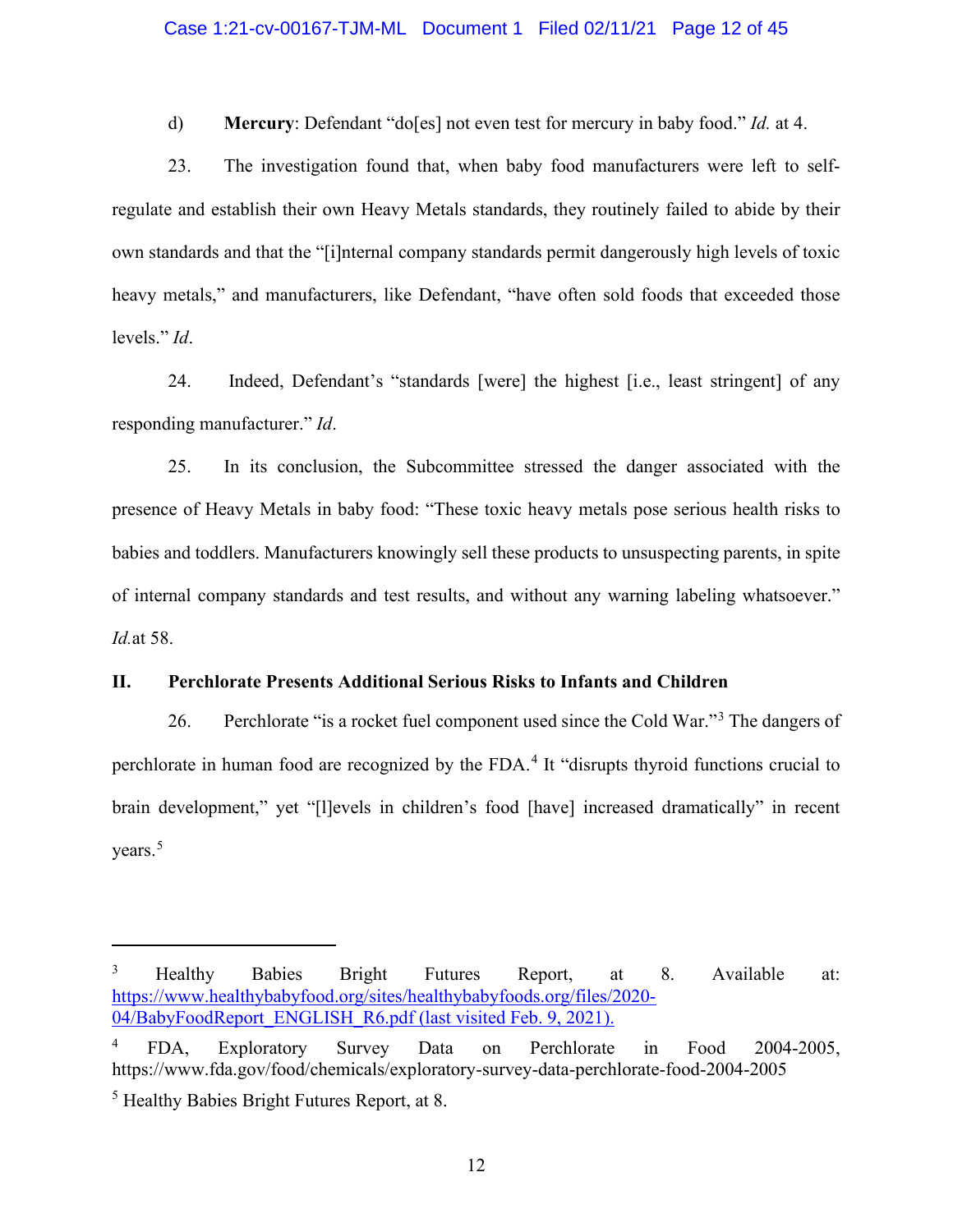## Case 1:21-cv-00167-TJM-ML Document 1 Filed 02/11/21 Page 13 of 45

27. Test "results suggest a prevalence that could pose risks during pregnancy and infancy."<sup>6</sup> One lab "detected it in 19 of 25 foods tested,"<sup>7</sup> including in food manufactured and sold by Defendant:<sup>8</sup>

| <b>Brand</b>        | Food                                                                             | <b>Food type</b> | <b>Arsenic</b><br>(total, ppb) ppb) | Arsenic<br>(inorganic, | Lead (ppb) (ppb) | Cadmium | <b>Mercury</b><br>total.<br>ppb) | Metro area where<br>purchased | Retailer |
|---------------------|----------------------------------------------------------------------------------|------------------|-------------------------------------|------------------------|------------------|---------|----------------------------------|-------------------------------|----------|
| Infant cereal: rice |                                                                                  |                  |                                     |                        |                  |         |                                  |                               |          |
| Beech-Nut           | Rice Single Grain Baby Cereal - Stage 1, from about<br>Cereal - rice<br>4 months |                  | 117                                 | 86                     | 3.5              | 5.4     | 0.582                            | Charlottesville, VA   Wegmans |          |
|                     |                                                                                  |                  |                                     |                        |                  |         |                                  |                               |          |

---

| <b>September 2005</b>            |                                                                | -------                           |        |                          |      |     |         |                |                   |  |
|----------------------------------|----------------------------------------------------------------|-----------------------------------|--------|--------------------------|------|-----|---------|----------------|-------------------|--|
| Vegetable - single, sweet potato |                                                                |                                   |        |                          |      |     |         |                |                   |  |
| <b>Beech-Nut</b>                 | Naturals Just Sweet Potatoes - Stage 1, from about<br>4 months | Veggie - single -<br>sweet potato | $2.4*$ | $\overline{\phantom{a}}$ | 14.1 | 4   | < 0.136 | Albany, NY     | buybuyBABY        |  |
| Beech-Nut                        | Organics Just Sweet Potatoes - Stage 1, from about<br>4 months | Veggie - single -<br>sweet potato | $3.8*$ | $\sim$                   | 7.3  | 2.7 | < 0.142 | Cincinnati, OH | <b>Kroger</b>     |  |
| <b>Beech-Nut</b>                 | Classics Sweet Potatoes - Stage 2, from about 6<br>months      | Veggie - single -<br>sweet potato | $2.8*$ | $\overline{\phantom{a}}$ | 24.1 | 3.4 | < 0.138 | Portland, OR   | <b>Fred Mever</b> |  |

28. Despite the presence, or ever increasing risk of presence, of Perchlorate in its Contaminated Baby Foods, the cornerstone of Defendant's labels and marketing is its "Natural" ingredients. The presence, or risk of presence, of Perchlorate is directly contrary to Defendant's "Naturals" promise.

# **III. Defendant Falsely Marketed Its Contaminated Baby Foods as Healthy While Omitting Any Mention of Heavy Metals or Perchlorate**

29. Defendant packages, labels, markets, advertises, formulates, manufactures, distributes, and sells its Contaminated Baby Foods throughout the United States, including New York.

30. Defendant is aware that "parents know that what they feed their baby will have a **lifelong** impact" and touts that it is aware of "scientific research" that "confirm[s] those instincts."<sup>9</sup>

<sup>6</sup> *Id*.

 $^7$  *Id*.

<sup>8</sup> *Id*. at 19, 20.

<sup>9</sup> https://www.beechnut.com/blog/baby-eats-now-matters-lot/ (last accessed Feb. 9, 2021).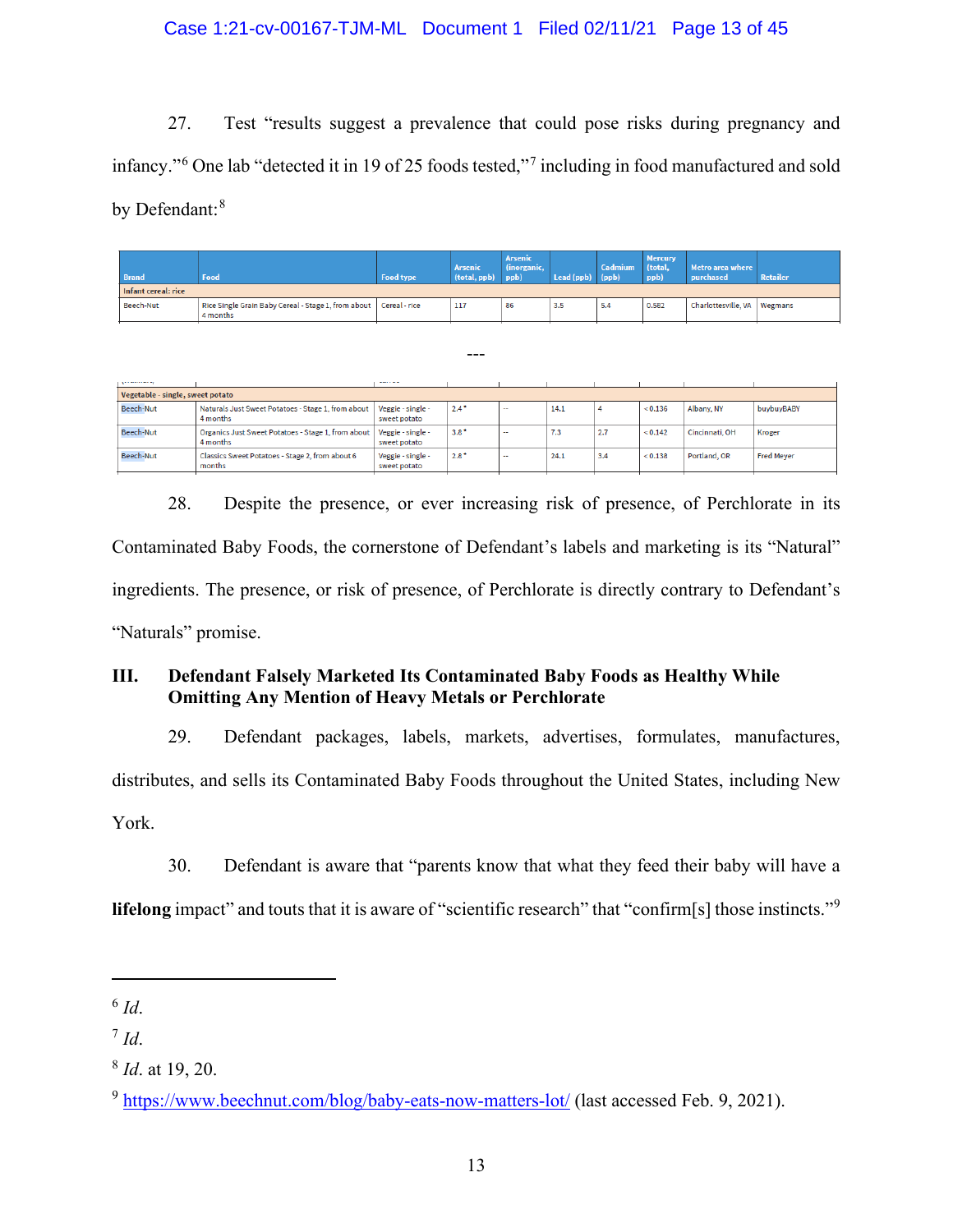### Case 1:21-cv-00167-TJM-ML Document 1 Filed 02/11/21 Page 14 of 45

31. Defendant's uses its trademarked slogan "Real Food For Babies" because Defendant knows that parents desire to serve healthy, uncontaminated food to their infants and children.<sup>10</sup> Defendant repeatedly touts its commitment to and use of organic and non-GMO ingredients in its products, including the Contaminated Baby Foods.

32. While Defendant encourages consumers to "read the front AND the back of the label, so you know exactly what's inside your baby's food,"<sup>11</sup> it fails to disclose the inclusion of Heavy Metals or Perchlorate altogether on its packaging.

33. Based on Defendant's decision to advertise, label, and market its Contaminated Baby Foods as appropriate for various "stages" of development, it had a duty to ensure that the statements and messaging portrayed on the labels were true and not misleading.

34. The Contaminated Baby Foods are available at numerous retail and online outlets. The Contaminated Baby Foods are widely advertised, and Defendant even publishes a blog that it links to on its site for "Infant Nutrition." That blog includes the claim: "We know how important it is for parents to feel good about what they feed their babies, so Beech-Nut goes the extra mile."<sup>12</sup>

35. As discussed above, the Marketing of the Contaminated Baby Foods during the Class period also failed to disclose that they contain or are at risk or containing any level of Heavy Metals, Perchlorate, or other undesirable toxins or contaminants. Defendant intentionally omitted these contaminants in order to induce and mislead reasonable consumers to purchase its Contaminated Baby Foods.

<sup>&</sup>lt;sup>10</sup> https://www.beechnut.com/ (last accessed Feb. 9, 2021).

<sup>&</sup>lt;sup>11</sup>https://www.beechnut.com/blog/label-decoder-natural-organic-means-babys-food/ (last accessed Feb. 9, 2021)

<sup>&</sup>lt;sup>12</sup>https://www.beechnut.com/blog/label-decoder-natural-organic-means-babys-food/ (last accessed Feb. 9, 2021)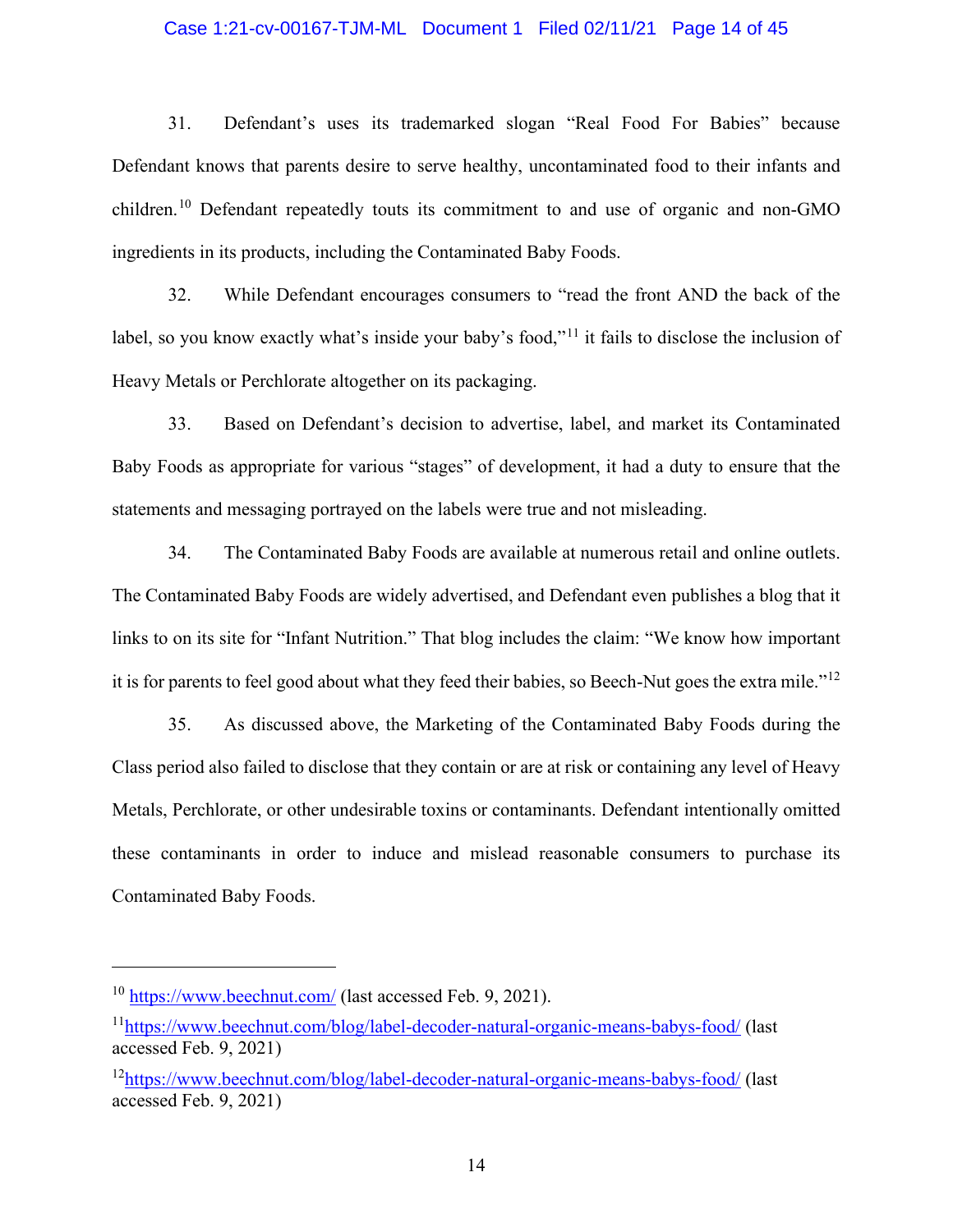### Case 1:21-cv-00167-TJM-ML Document 1 Filed 02/11/21 Page 15 of 45

36. Defendant claims that they have been testing their ingredients for Heavy Metals and other contaminants since 1985, are "aware of no higher standards in the industry than [theirs], and that it goes "above and beyond 'the standard.'"<sup>13</sup>

37. However, Defendant does not test its food for mercury and has among the lowest standards in the industry for lead and cadmium. Ex. 1 at 33, 37-38.

38. As a result of Defendant's omissions, a reasonable consumer would have no reason to suspect the presence of Heavy Metals or Perchlorate in the Contaminated Baby Foods without conducting his or her own scientific tests or reviewing third party scientific testing of these products.

### **IV. Defendant's Marketing Misled and Deceived Consumers**

39. Defendant's Marketing wrongfully conveys to consumers that its Contaminated Baby Foods have certain superior quality and characteristics that they do not actually possess.

40. For instance, although Defendant misleadingly causes consumers to believe its Contaminated Baby Foods do not contain Heavy Metals or Perchlorate through its Marketing and omissions, the Contaminated Baby Foods do in fact contain undisclosed Heavy Metals, which is material information to reasonable consumers.

41. For example, the following foods were tested and found to contain undisclosed Heavy Metals at the following levels:  $14$ 

<sup>13</sup> https://www.beechnut.com/food-quality-safety/ (last accessed Feb. 9, 2021).

<sup>&</sup>lt;sup>14</sup> The following chart represents the levels of Heavy Metals in Defendant's products included in the Healthy Babies Bright Futures Report, dated October 2019. Available at: https://www.healthybabyfood.org/sites/healthybabyfoods.org/files/2020- 04/BabyFoodReport ENGLISH R6.pdf (last accessed Feb. 8, 2021).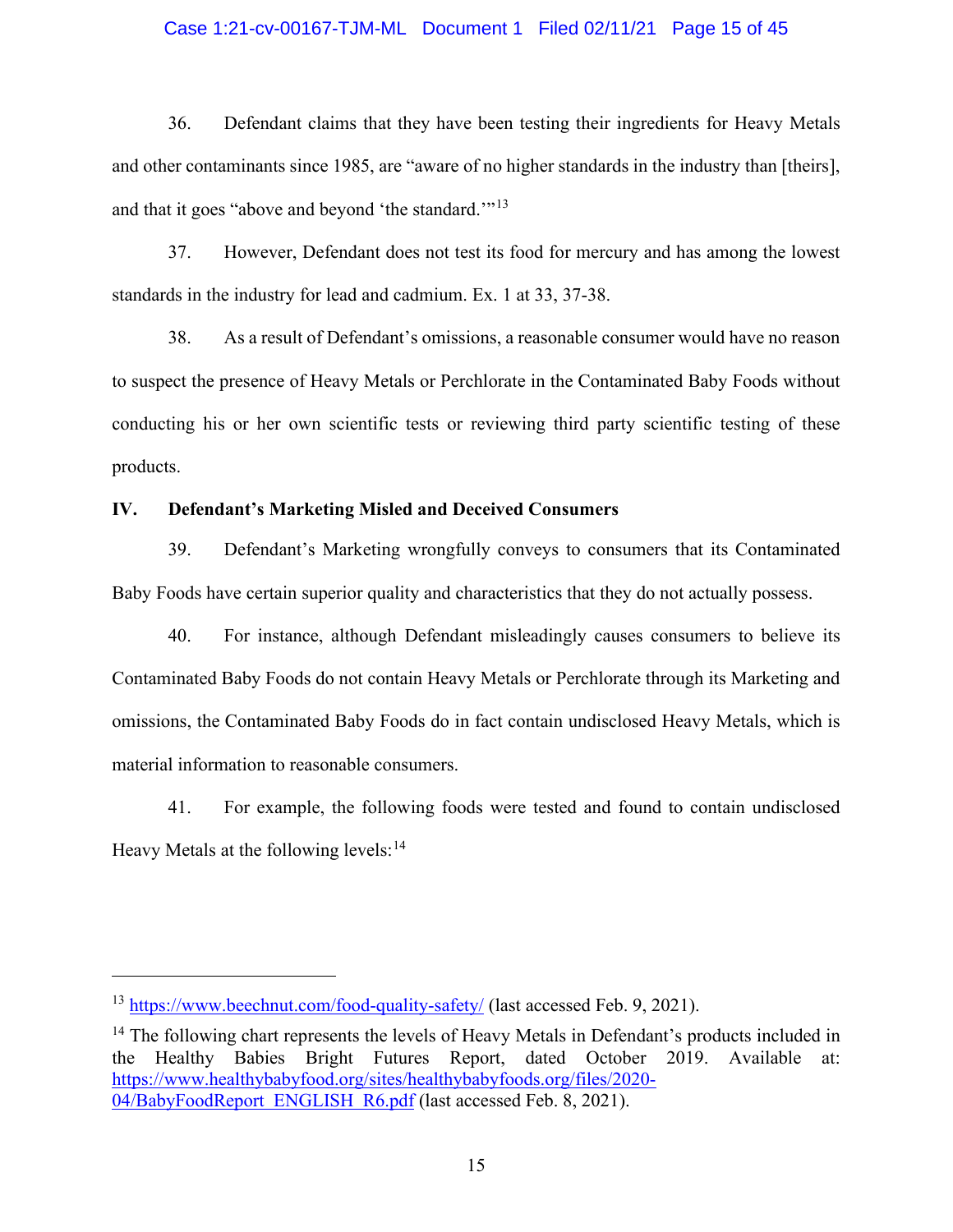| Food                                                                     | <b>Arsenic</b><br>(total,<br>ppb) | <b>Arsenic</b><br>(inorganic,<br>ppb) | Lead<br>(ppb)  | Cadmium<br>(ppb) | <b>Mercury</b><br>(total,<br>ppb) |
|--------------------------------------------------------------------------|-----------------------------------|---------------------------------------|----------------|------------------|-----------------------------------|
| Rice Single Grain Baby<br>Cereal - Stage 1, from about<br>4 months       | 117                               | 86                                    | 3.5            | 5.4              | 0.582                             |
| <b>Classics Sweet Carrots - 2</b>                                        | < 2.1                             | --                                    | $27.2^{15*}$   | 6.8              | 0.15                              |
| Classics Sweet Carrots -<br>Stage 2                                      | < 2.2                             | $-$                                   | 23.5           | 8                | $0.212*$                          |
| Organics Just Carrots -<br>Stage 1                                       | $2.8*$                            | --                                    | $1.3*$         | $1.4*$           | $0.142*$                          |
| <b>Naturals Just Sweet Potatoes</b><br>- Stage 1, from about 4<br>months | $2.4*$                            | --                                    | 14.1           | $\overline{4}$   | 0.136                             |
| <b>Organics Just Sweet</b><br>Potatoes - Stage 1, from<br>about 4 months | $3.8*$                            | --                                    | $7.3*$         | 2.7              | < 0.142                           |
| <b>Classics Sweet Potatoes -</b><br>Stage 2, from about 6<br>months      | $2.8*$                            | $\overline{\phantom{m}}$              | 24.1           | 3.4              | < 0.138                           |
| Classics Sweat Peas - Stage<br>$\overline{2}$                            | $6.3*$                            | --                                    | $1.1*$         | $1.6*$           | < 0.138                           |
| <b>Beechnut Naturals Just</b><br>Butternut Squash - Stage 1              | < 2.2                             | --                                    | $1.3*$         | $1.2*$           | < 0.139                           |
| Organic Just Pumpkin -<br>Stage 1, from about 4<br>months                | $2.6*$                            |                                       | $\overline{4}$ | $1.1*$           | < 0.139                           |
| Organic Just Apples - Stage<br>1, from about 4 months                    | $\leq$ 2                          | --                                    | < 0.5          | < 0.5            | < 0.126                           |
| Naturals Bananas - Stage 1,<br>from about 4 months                       | < 2.1                             | $\qquad \qquad -$                     | < 0.5          | < 0.5            | < 0.136                           |

<sup>&</sup>lt;sup>15</sup> An "\*" indicates that test results were estimated, between the limit of detection and the limit of quantitation.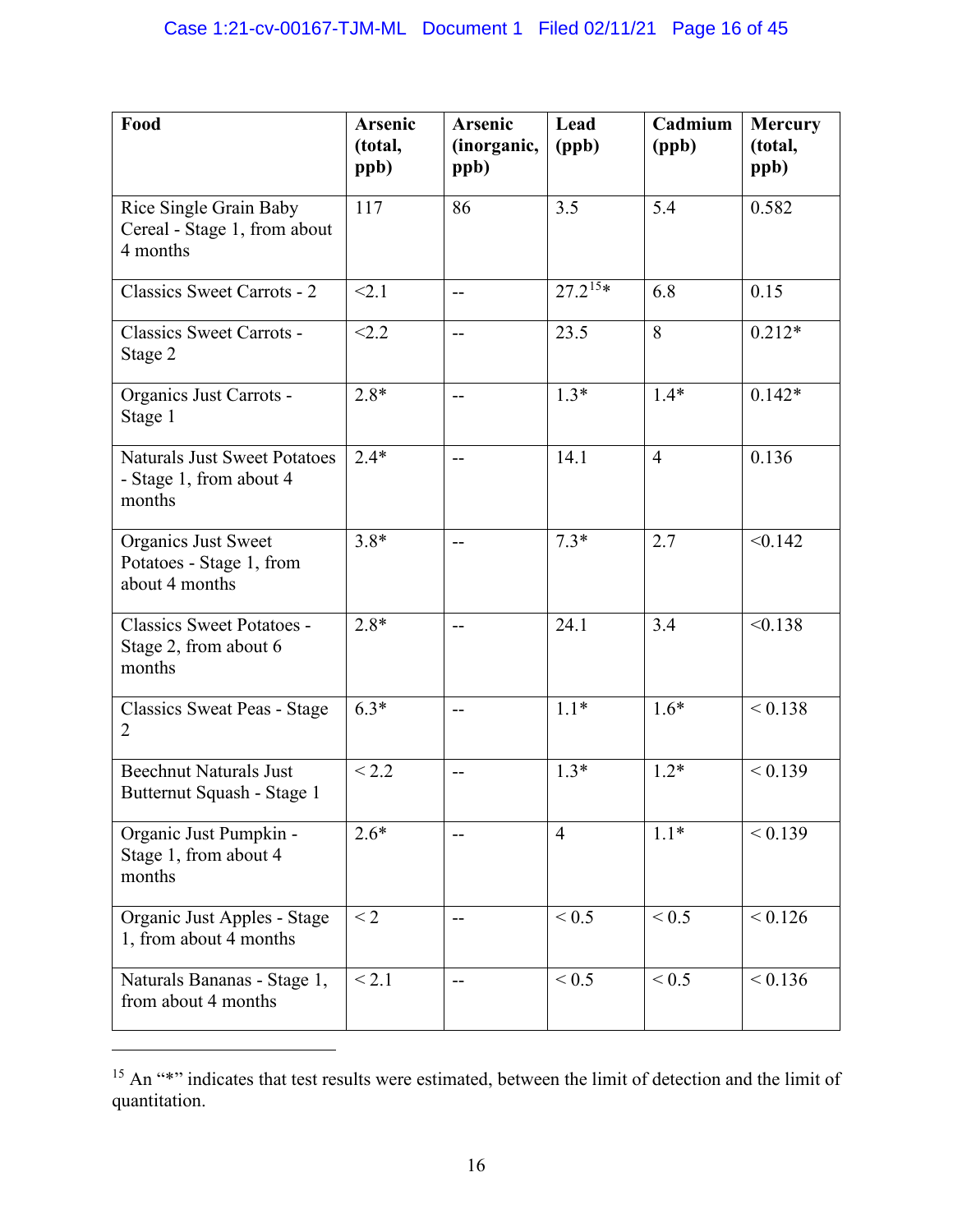| Food                                                                                           | <b>Arsenic</b><br>(total,<br>ppb) | <b>Arsenic</b><br>(inorganic,<br>ppb) | Lead<br>(ppb) | Cadmium<br>(ppb) | <b>Mercury</b><br>(total,<br>ppb) |
|------------------------------------------------------------------------------------------------|-----------------------------------|---------------------------------------|---------------|------------------|-----------------------------------|
| Naturals Beets, Pear &<br>Pomegranate - 2                                                      | < 2.2                             |                                       | $0.9*$        | 4.7              | < 0.139                           |
| Classics Mixed Vegetables -<br>Stage 2                                                         | < 2.2                             |                                       | 17.9          | 8.6              | < 0.139                           |
| Classics Chicken & Chicken<br>Broth - 1                                                        | < 2.2                             |                                       | ${}_{0.5}$    | ${}_{0.5}$       | < 0.137                           |
| Classics Turkey and Turkey<br>Broth - Stage One                                                | $\leq$ 2                          |                                       | $1*$          | ${}_{\leq 0.5}$  | < 0.128                           |
| Breakfast On-the-Go<br>Yogurt, Banana & Mixed<br>Berry Blend - Stage 4 from<br>about 12 months | < 2.2                             | --                                    | $0.7*$        | ${}_{0.5}$       | < 0.139                           |

42. Defendant's Marketing wrongfully fails to disclose to consumers the presence of Heavy Metals and Perchlorate in its Contaminated Baby Foods.

43. Based on Defendant's Marketing, a reasonable consumer would not suspect the presence of Heavy Metals or Perchlorate, nor would a reasonable consumer be able to detect the presence of Heavy Metals or Perchlorate in the Contaminated Baby Foods without conducting his or her own scientific tests or reviewing scientific testing conducted on the Products.

44. Reasonable consumers must and do rely on Defendant to honestly report what its Contaminated Baby Foods contain.

45. In light of Defendant's Marketing, including its "comprehensive" quality controls, Defendant knew or should have known the Contaminated Baby Foods contained Heavy Metals and Perchlorate.

46. Defendant intended for consumers to rely on its Marketing, and reasonable consumers did in fact so rely.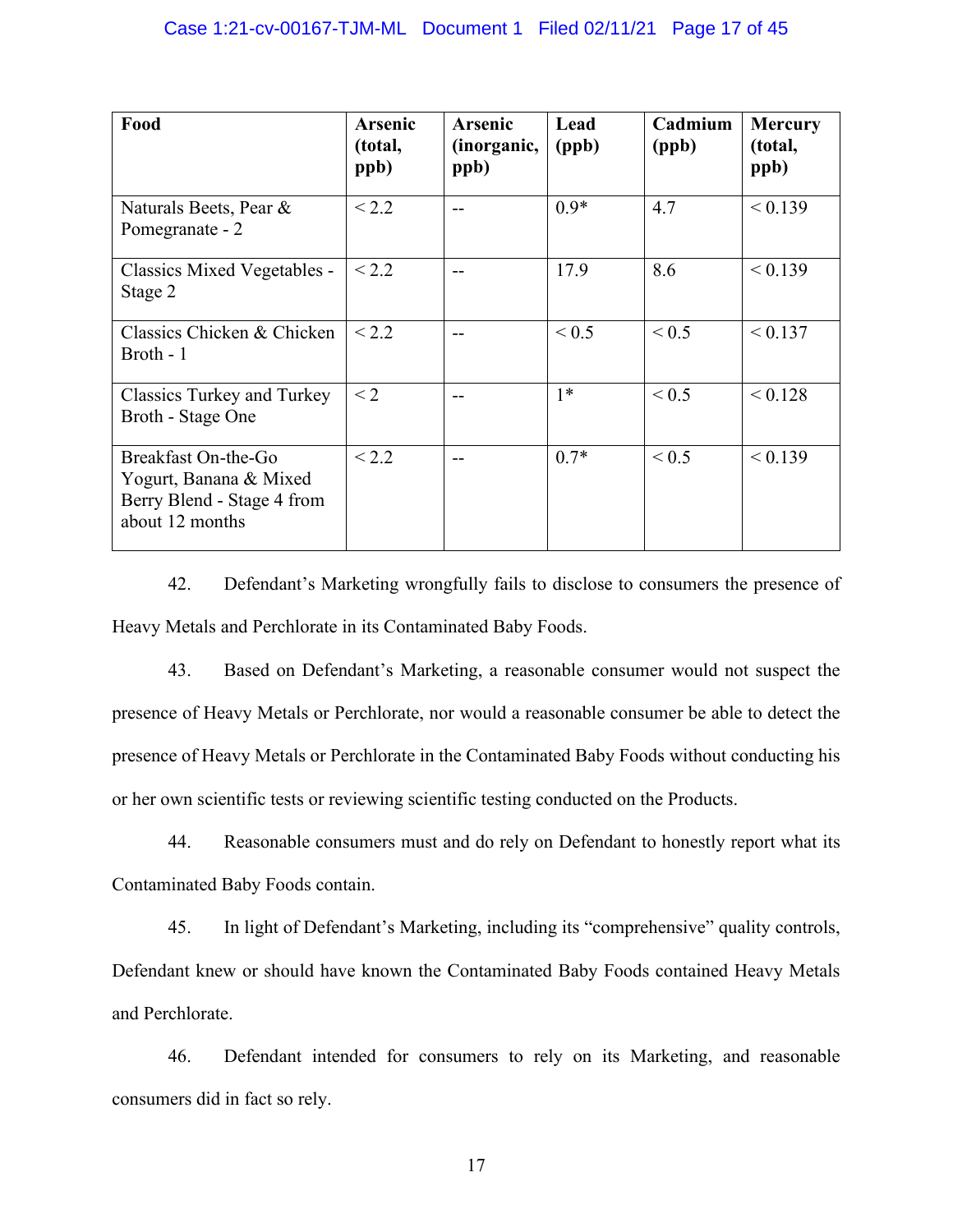#### Case 1:21-cv-00167-TJM-ML Document 1 Filed 02/11/21 Page 18 of 45

47. Defendant had a duty to ensure the Contaminated Baby Foods were as they were represented and not deceptively, misleadingly, unfairly, and falsely marketed.

48. Pursuant to the foregoing, Defendant's Marketing is deceptive, misleading, unfair, and false to Plaintiff and other consumers, including under the consumer protection laws of California.

49. Defendant acted negligently, recklessly, unfairly, and/or intentionally with its deceptive, misleading, unfair, and false Marketing and omissions.

### **V. Why Defendant's Marketing and Omissions are Misleading**

50. At all times during the Class Period, Defendant knew or should have known the Contaminated Baby Foods contained Heavy Metals and Perchlorate and were not sufficiently tested for the presence of Heavy Metals and Perchlorate.

51. Defendant's Contaminated Baby Foods had a risk of containing Heavy Metals and Perchlorate due to Defendant's failure to monitor for their presence in the ingredients and finished products, and Defendant's use of ingredients that exceed its own lax internal guidelines for some Heavy Metals. Defendant was aware of this risk and failed to disclose it to Plaintiff and the Class.

52. Defendant knew that Heavy Metals and Perchlorate are potentially dangerous contaminants that poses health risks to humans.

53. A sampling of raw material sampling shows Defendant utilizes ingredients containing Heavy Metals: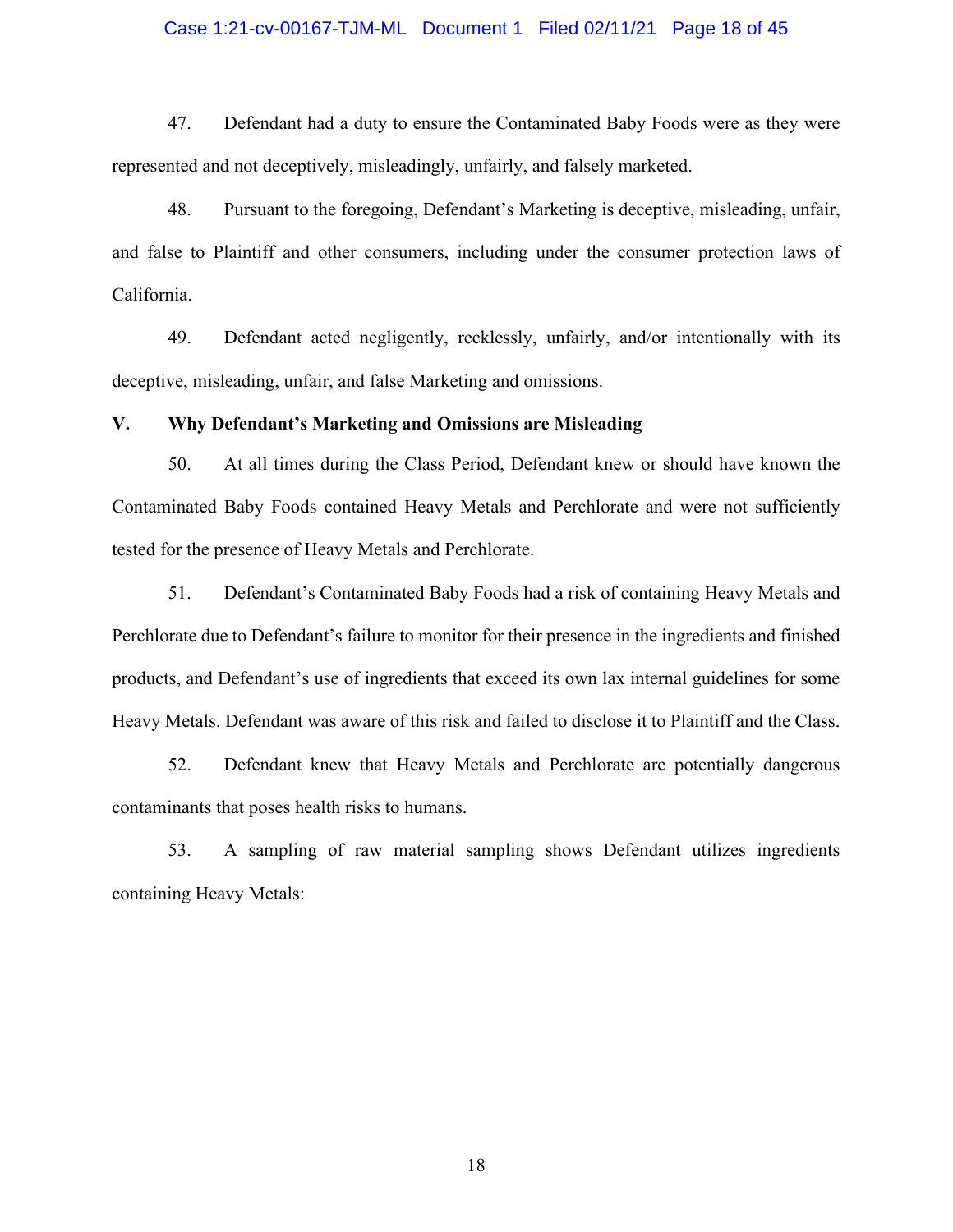|            |                |             | Arsenic |        | admium |        | Lead   |          |          |
|------------|----------------|-------------|---------|--------|--------|--------|--------|----------|----------|
|            |                |             |         |        |        |        |        |          |          |
|            |                |             | result  |        | result |        | result |          | Acceptan |
| Date       | Commodity      | Preshipment | (ppb)   | Spec.  | (ppb)  | Spec.  | (ppb)  | Spec.    | ce (Y/N) |
| 12/20/2017 | <b>BAN 800</b> | 786         | 465.20  | $3000$ | 6.30   | < 500  | < 58   | < 5000   |          |
| 1/23/2019  | ascorbic acid  | 80          | $\leq$  | $3000$ | < 1    | $3000$ | < 5    | < 3000   | Y        |
| 10/7/2017  | <b>BAN 800</b> | 673         | 710.90  | <3000  | 8.30   | < 500  | 5      | < 5000   | Y        |
| 10/23/2017 | <b>BAN 800</b> | 712         | 401.40  | $3000$ | 6.10   | < 500  | 5      | < 5000   | Y        |
| 2/19/2018  | <b>BAN 800</b> | 120         | 382.00  | $3000$ | < 5    | < 500  | 5      | < 5000   | Y        |
| 6/12/2018  | <b>Ban 800</b> | 292         | 353.80  | $3000$ | 5      | < 500  | 5      | < 5000   | v        |
| 3/12/2018  | <b>BAN 800</b> | 164         | 29.70   | <3000  | $\leq$ | <500   | 5      | < 5000   | ٧        |
| 2/6/2017   | Vitamin Mix    | 76          | 106.90  | $3000$ | 60.30  | $3000$ | 24.6   | <10      | Y        |
| 1/31/2017  | Vitamin Mix    | 72          | 89.40   | $3000$ | 48.20  | $3000$ | 18     | ≤20      | Y        |
| 10/10/2019 | <b>BAN 800</b> | 680         | 91.10   | $3000$ | 28.40  | < 500  | 7.5    | < 5000   | Y        |
| 12/5/2018  | ascorbic acid  | 1084        | 5       | $3000$ | 5      | $3000$ | б      | < 3000   | γ        |
| 9/4/2019   | <b>BAN 800</b> | 442         | 59.70   | $3000$ | 11.00  | < 500  | 5.8    | $<$ 5000 | Y        |

54. Defendant knew or should have known that it owed consumers a duty of care to prevent, or at the very least, minimize the presence of Heavy Metals and Perchlorate in the Contaminated Baby Foods to the extent reasonably possible.

55. Defendant knew or should have known it owed consumers a duty of care to adequately test for Heavy Metals and Perchlorate in the Contaminated Baby Foods.

56. Defendant knew consumers purchased the Contaminated Baby Foods based on the reasonable expectation that Defendant manufactured the Contaminated Baby Foods to the highest standards. Based on this expectation, Defendant knew or should have known consumers reasonably inferred that Defendant would hold the Contaminated Baby Foods to the highest standards for preventing the inclusion of Heavy Metals and Perchlorate in the Contaminated Baby Foods and for the Heavy Metals and Perchlorate testing of the ingredients in the Contaminated Baby Foods as well as the final product.

57. Arsenic is an odorless and tasteless element that does not degrade or disappear. Arsenic occurs in the environment and can be found in rocks, soil, water, air, plants, and animals. Inorganic arsenic is highly toxic and a known cause of human cancers. Arsenic exposure can also cause respiratory, gastrointestinal, hematological, hepatic, renal, skin, neurological and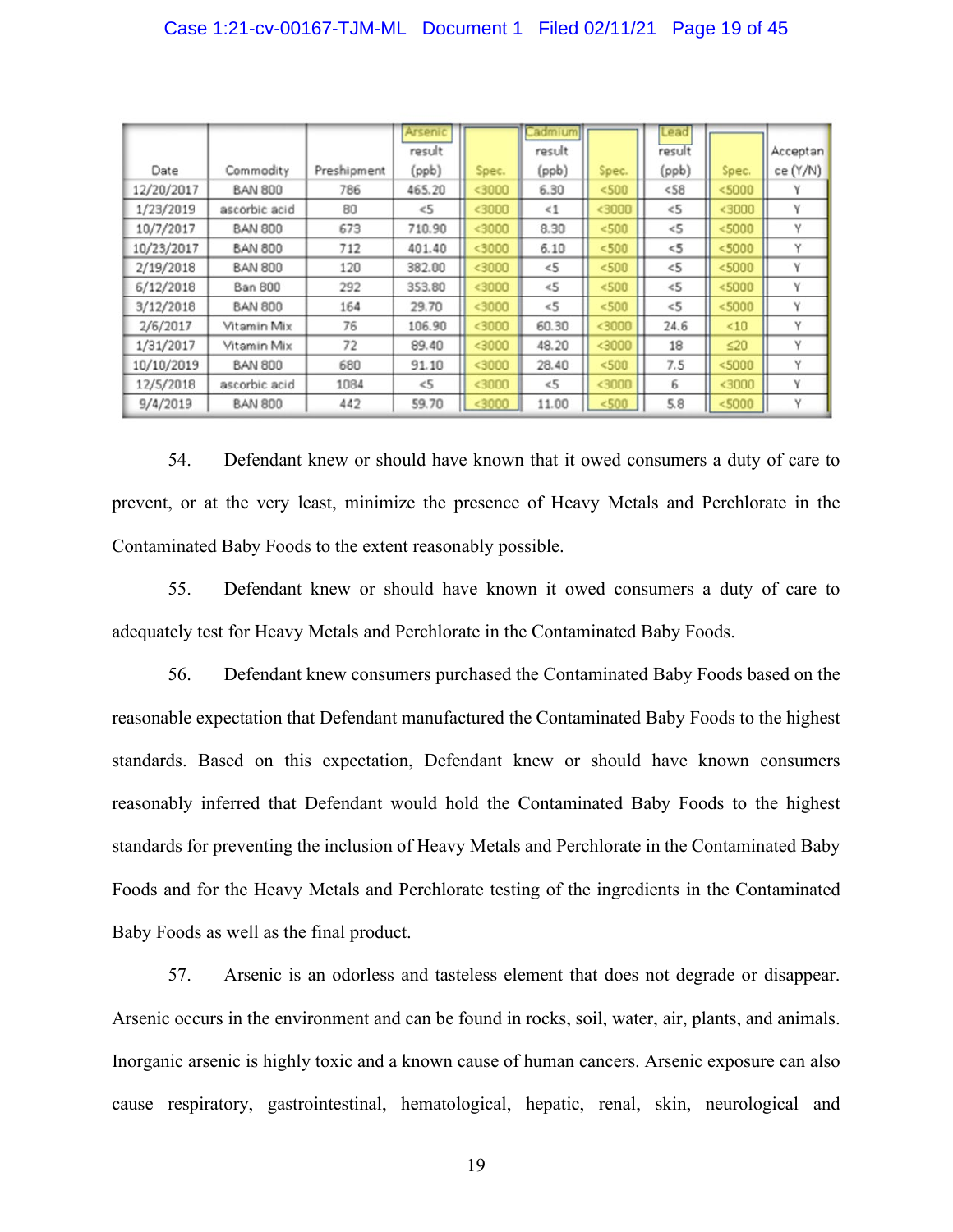#### Case 1:21-cv-00167-TJM-ML Document 1 Filed 02/11/21 Page 20 of 45

immunological effects, and damage children's central nervous systems and cognitive development. Ex. 1 at 9-10. Based on the risks associated with exposure to higher levels of arsenic, both the U.S. Environmental Protection Agency ("EPA") and U.S. Food and Drug Administration ("FDA") have set limits concerning the allowable limit of arsenic at 10 parts per billion ("ppb") for human consumption in apple juice (regulated by the FDA) and drinking water (regulating by the EPA).

58. Defendant tests for arsenic contents only in its ingredients, not its final product. Ex. 1 at 17. The Subcommittee's investigation determined that Defendant "used ingredients containing as much as 913.4 ppb arsenic. Test results show that Beech-Nut used at least fourteen other ingredients containing over 300 ppb arsenic. And it used at least 45 ingredients containing over 100 ppb arsenic." *Id.*

59. The "six ingredients with the highest arsenic levels—Amylase, Amylase, BAN 800, Alpha Amylase, and Sebamyl 100—are all enzymes that Beech-Nut adds to its products. BAN 800 is an enzyme that reportedly "increases crumb softness" in baked goods. Amylase is an enzyme that is used in bread-making as an additive to improve the conversion of complex sugars into simple sugars." *Id.* (internal quotations omitted).

60. The Subcommittee's investigation determined that Defendant's use of "higharsenic additives to address issues like crumb softness" are unnecessary. *Id.*

61. The Subcommittee's investigation also determined that Defendant had the highest internal standard for arsenic levels of any of the responding manufacturers. In fact, Defendant "set an internal specification limit [] of 3,000 ppb inorganic arsenic for certain ingredients, including vitamin mix." *Id.* at 37. "As a result of adopting this high internal standard, Beech-Nut has used ingredients containing 710.9, 465.2, and 401.4 ppb arsenic." *Id.* at 37-38.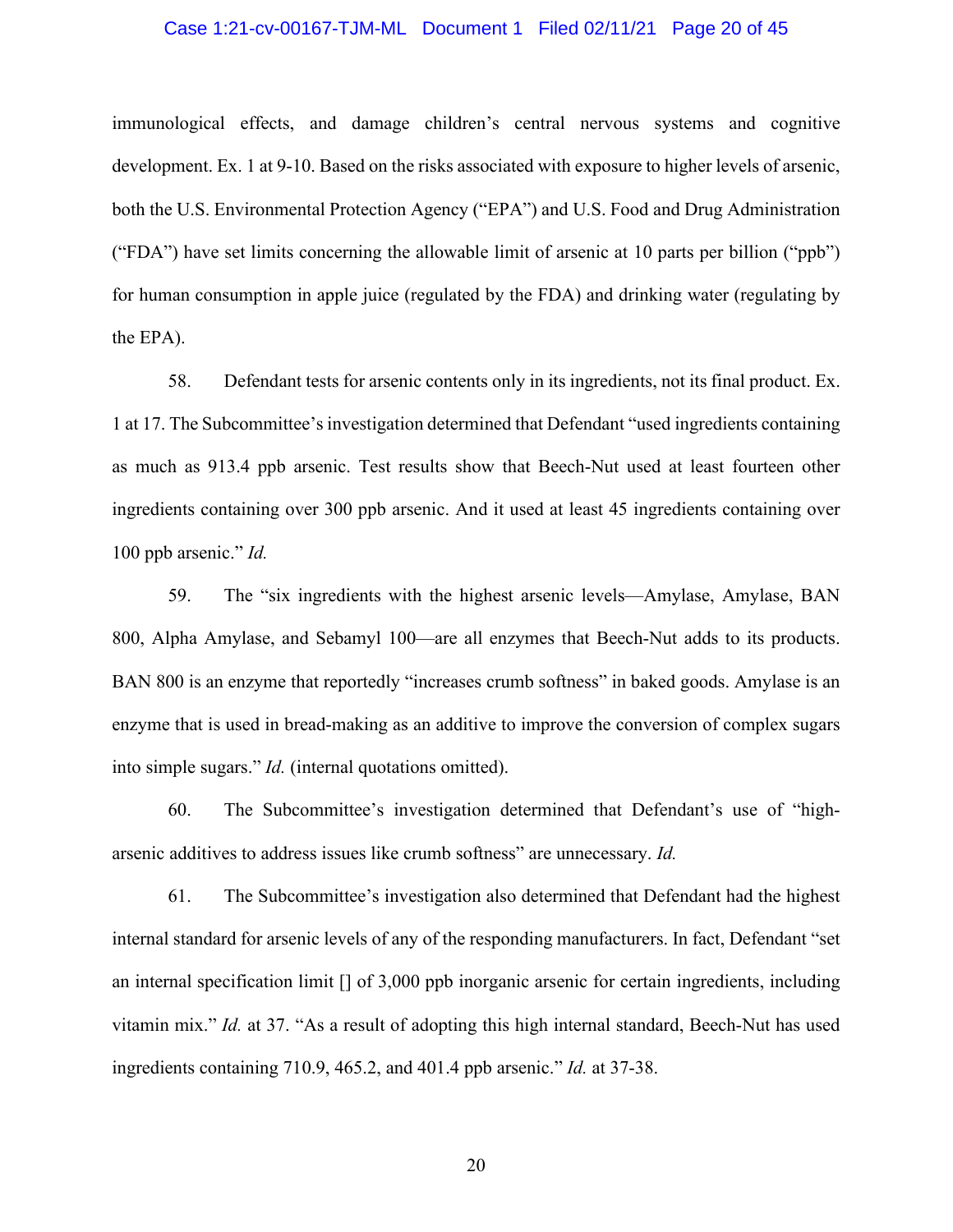#### Case 1:21-cv-00167-TJM-ML Document 1 Filed 02/11/21 Page 21 of 45

62. Lead is a carcinogen and developmental toxin known to cause health problems in children such as behavioral problems, decreased cognitive performance, delayed puberty, and reduced postnatal growth. Because lead can build up in the body over time as one is exposed to and/or ingests it, even a low level of chronic exposure can become toxic and seriously injurious to one's health. The FDA has set standards that regulate the maximum parts per billion of lead permissible in water: bottled water cannot contain more than 5 ppb of total lead or 10 ppb of total arsenic. *See* 21 C.F.R. § 165.110(b)(4)(iii)(A).

63. The Subcommittee's investigation found that baby food manufacturers, like Defendant, "are selling baby food with higher levels of lead than what is allowed by existing standards for water, juice, and candy. Internal testing data from [] Beech-Nut [] [it]sold products or used ingredients with significant amounts of lead." Ex. 1 at 22. Further, the Subcommittee's investigation determined that Defendant did not even test its finished product for lead, and "sold baby foods even when they or their ingredients contained unsafe levels of lead." *Id.*

64. Defendant uses ingredients, like cinnamon, that contained as much as 886.9 ppb lead. *Id.* at 23. It also "routinely used ingredients with high lead content," including (a) "57 ingredients that contained over 20 ppb lead," which is the European Union's "lax standard for lead in infant formula," (b) "89 ingredients that contained over 15 ppb lead, [the] EPA's action level of drinking water, and (c) 483 ingredients that contained over 5 ppb lead, the FDA's standard for lead in bottled water." *Id.*

65. The Subcommittee's investigation also determined that Defendant had the highest internal standard for lead levels of any of the responding manufacturers. In fact, Defendant "set internal guidelines of 5,000 ppb for lead for certain ingredients," which "far surpass[es] any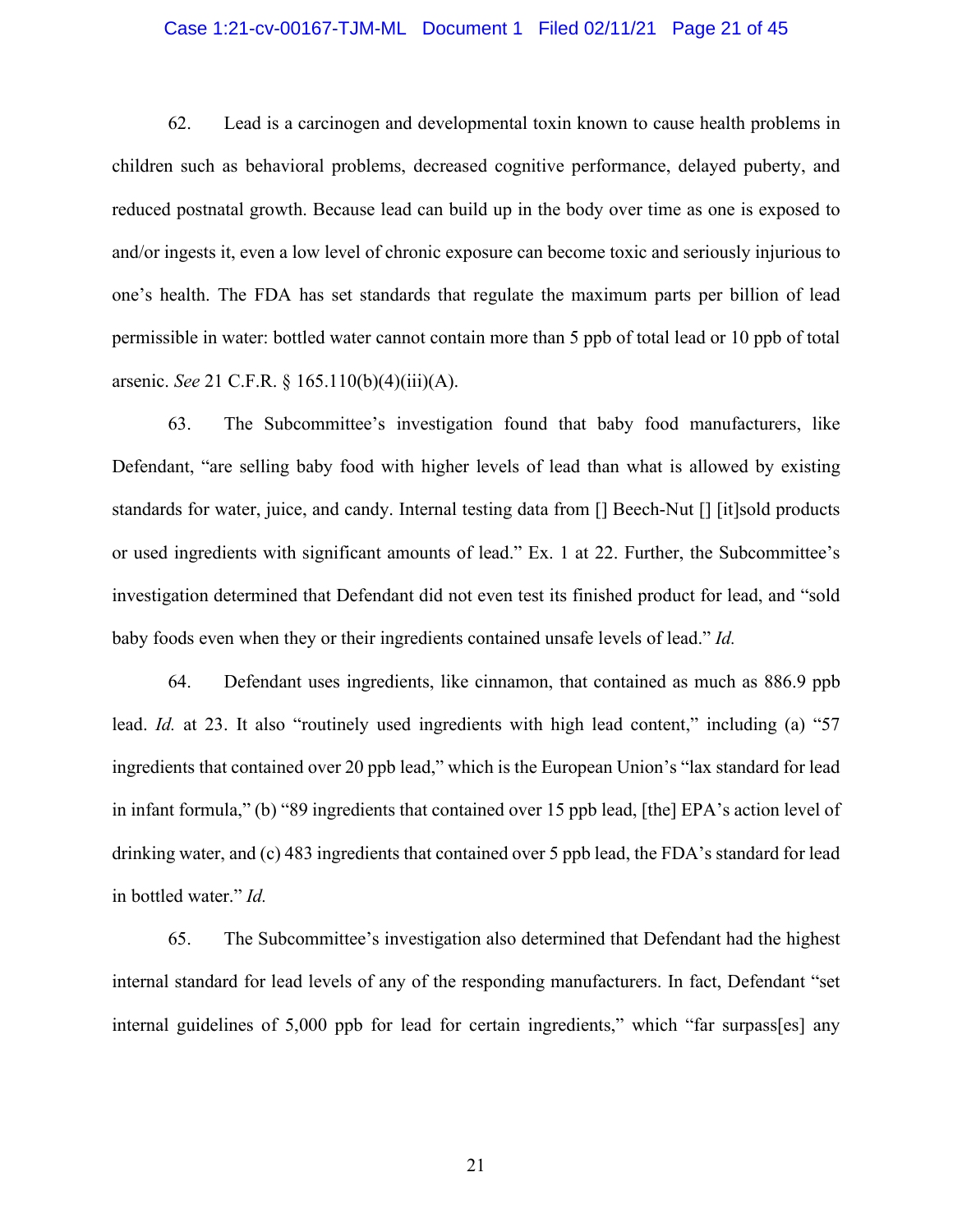#### Case 1:21-cv-00167-TJM-ML Document 1 Filed 02/11/21 Page 22 of 45

existing regulatory standard in existence and toxic heavy metal levels for any other baby food manufacturer that responded to the Subcommittee's inquiry." *Id.* at 37-38.

66. Cadmium is associated with decreases in IQ and the development of ADHD. The U.S. Department of Health and Human Services has determined that cadmium and cadmium compounds are known human carcinogens and the EPA has likewise determined that cadmium is a probable human carcinogen. It has been specifically noted that "Kidney and bone effects have … been observed in laboratory animals ingesting cadmium."

67. The Subcommittee investigation determined that Defendant uses "twenty ingredients registering over 100 ppb cadmium, including cinnamon containing 344.5 ppb cadmium," levels that are "more than 17 times higher than the EU's lax upper limit on cadmium in baby food." Ex. 1 at 28-29. It also uses "[a]t least 105 ingredients that [] registered at or over 20 ppb cadmium—the EU's lax infant formula upper limit." *Id.* at 29.

68. The Subcommittee's investigation also determined that Defendant had the highest internal standard for cadmium levels of any of the responding manufacturers. In fact, Defendant "set internal guidelines of 3,000 ppb for cadmium" for certain ingredients, which "far surpass[es] any existing regulatory standard in existence and toxic heavy metal levels for any other baby food manufacturer that responded to the Subcommittee's inquiry." *Id.* at 37-38.

69. Despite its own lax internal guideline for cadmium, Defendant "sold eleven products that surpassed its own internal cadmium limits. By doing so, Beech-Nut accepted dehydrated potato containing 119.6, 143.5, and 148.4 ppb cadmium, far surpassing its own internal limit of 90 ppb for that ingredient[:]"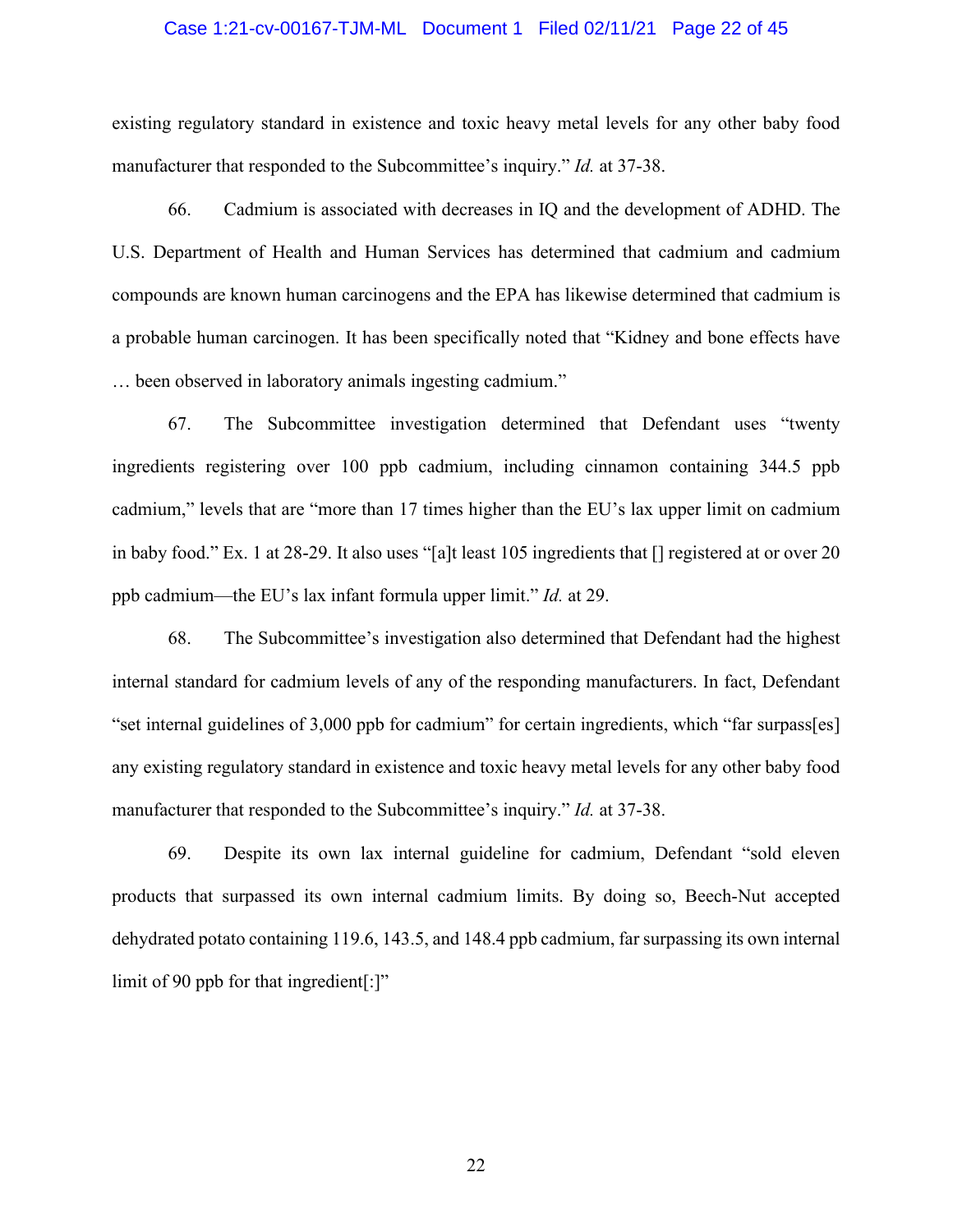### Case 1:21-cv-00167-TJM-ML Document 1 Filed 02/11/21 Page 23 of 45

|            |                  |             | Arsenic<br>result |       | Cadmium<br>result |       | Lead<br>result |       | Acceptan     |
|------------|------------------|-------------|-------------------|-------|-------------------|-------|----------------|-------|--------------|
| Date       | Commodity        | Preshipment | (ppb)             | Spec. | (ppb)             | Spec. | (ppb)          | Spec. | ce (Y/N)     |
| 1/11/2018  | Oat Flour        | 38          | 47.00             | ≤40   | 21.80             | ≤20   | $\leq$ 5       | ≤20   |              |
| 1/16/2018  | Coarse Oat Flour | 45          | 45.60             | ≤40   | 20.70             | ≤20   | $\leq$ 5       | ≤20   | ٧            |
| 6/22/2018  | Org. Oat Flour   | 299         | 24.00             | ≤40   | 20.80             | ≤20   | $\leq 5$       | ≤20   | ٧            |
| 7/5/2018   | oat flour        | 299         | 24.00             | ≤40   | 20.80             | ≤20   | $\leq 5$       | ≤20   |              |
| 3/13/2018  | Coarse Oat Flour | 168         | 23.40             | ≤40   | 20.70             | ≤20   | $\leq$ 5       | ≤20   | $\checkmark$ |
| 10/1/2019  | Oat Flour        | 645         | 20.90             | ≤40   | 20.90             | ≤20   | $\leq$ 5       | ≤20   | v            |
| 9/13/2019  | Oat Flour        | 554         | 18.20             | ≤40   | 22.30             | ≤20   | $\leq$ 5       | ≤20   | v            |
| 10/10/2018 | ehydrated Potati | 816         | 11.30             | <75   | 143.50            | <90   | 32.4           | < 75  | $Y - ER$     |
| 11/29/2017 | ehydrated Potat  | 760         | 9.30              | <75   | 148.40            | < 90  | 10.1           | < 75  | $Y - ER$     |
| 1/30/2018  | Org. Oat Flour   | 73          | 8.50              | ≤40   | 21.70             | ≤20   | < 5            | ≤20   | $Y - ER$     |
| 11/29/2017 | ehydrated Potate | 749         | 7.60              | <75   | 19.60             | < 90  | < 5            | < 75  | $Y - ER$     |

### *Id.* at 39.

70. The Subcommittee indicated that "Beech-Nut's explanation of why it accepted products over its own internal limits was that it did so 'rarely' and the ingredients were 'generally restricted to a 20% variance of BNN's allowable limits….' *Id.* However, testing revealed that Defendant "accepted certain ingredients in spite of their own testing results which showed that they contained over 20% more cadmium than their already-high internal limit." *Id.* For example, Defendant's "internal limit for cadmium in dehydrated potato appears to be 90 ppb. A 20% variance would permit Beech-Nut to accept dehydrated potato containing up to 108 ppb cadmium. Nevertheless, Beech-Nut accepted three shipments of dehydrated potato containing cadmium in excess of its 20% variance allowance." *Id.* Defendant "did not offer any explanation" as to why this ingredient exceeded the 20% variance. *Id.*

71. Mercury is a known toxin, and pre-natal exposure has been associated with affected neuro-development, a lowered IQ, and autistic behaviors. The impact of the various ways humans and animals are exposed and ingest mercury has been studied for years. In fact, in as early as 1997, the EPA issued a report to Congress that detailed the health risks to both humans and animals.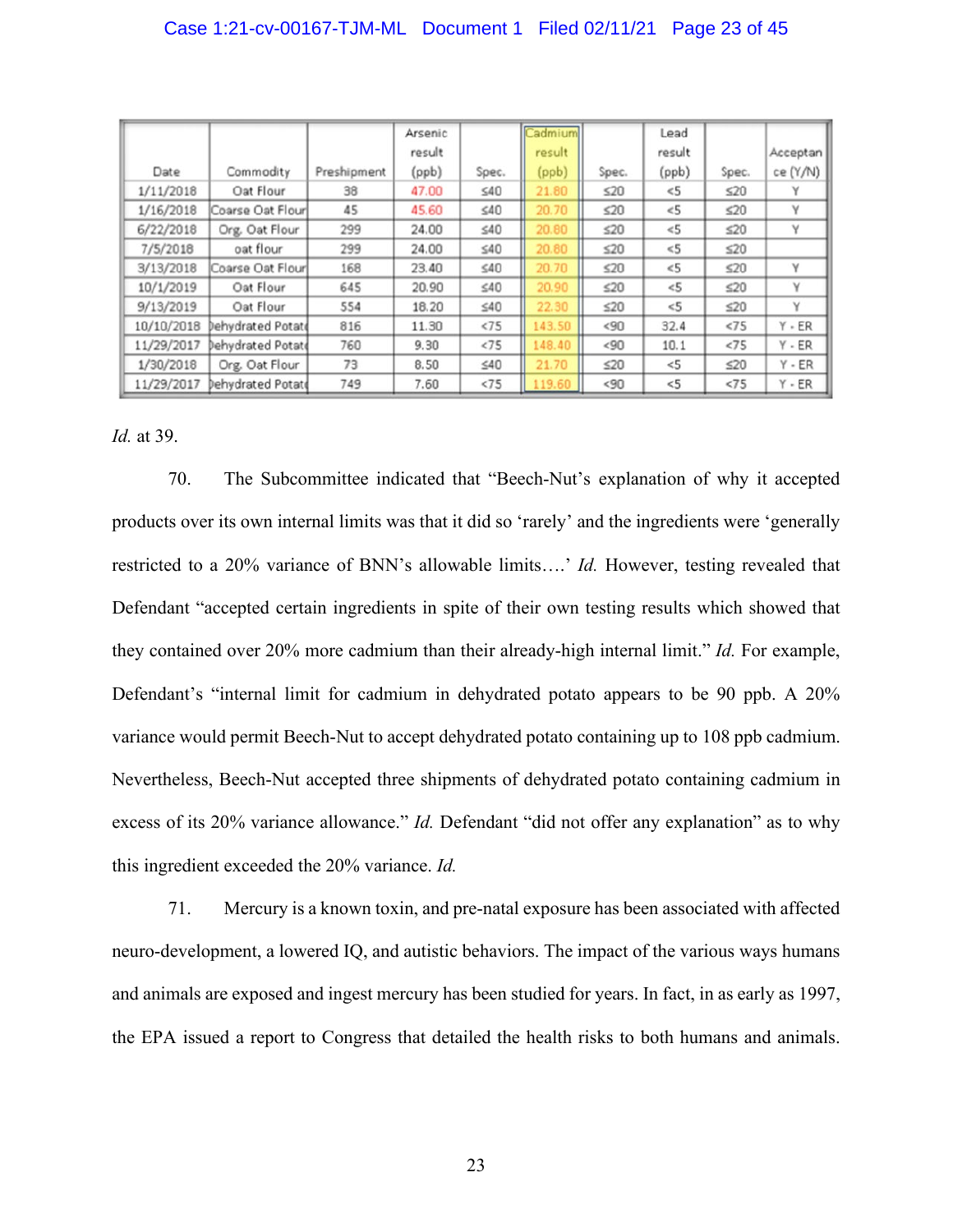#### Case 1:21-cv-00167-TJM-ML Document 1 Filed 02/11/21 Page 24 of 45

Based on the toxicity and risks of mercury, regulations have been enacted at both the Federal and state level.

72. Defendant does not test its ingredients nor its finished baby food products for mercury. *Id.* at 33.

73. While federal regulations regarding levels of Heavy Metals in most baby foods are non-existent, it is not due to a lack of risk. According to Linda McCauley, Dean of the Nell Hodgson Woodruff School of Nursing at Emory University, who studies environmental health effects, stated, "No level of exposure to these [heavy] metals has been shown to be safe in vulnerable infants."<sup>16</sup>

74. Based on the foregoing, reasonable consumers, like Plaintiff, would consider the inclusion of Heavy Metals and Perchlorate a material fact when considering what baby food to purchase.

75. Defendant knew that properly and sufficiently monitoring for Heavy Metals and Perchlorate in its ingredients and Contaminated Baby Foods was not only important but critical.

76. Defendant also knew that monitoring Heavy Metals and Perchlorate was likewise important to its health-conscious consumers.

77. Finally, Defendant knew or should have known it could control the levels of Heavy Metals and Perchlorate in the Contaminated Baby Foods by properly monitoring its ingredients for Heavy Metals and Perchlorate and adjusting any formulation or diet to reduce ingredients that contained higher levels of Heavy Metals and Perchlorate.

<sup>&</sup>lt;sup>16</sup> https://www.nytimes.com/2021/02/04/health/baby-food-metals-arsenic.html (last accessed Feb. 9, 2021).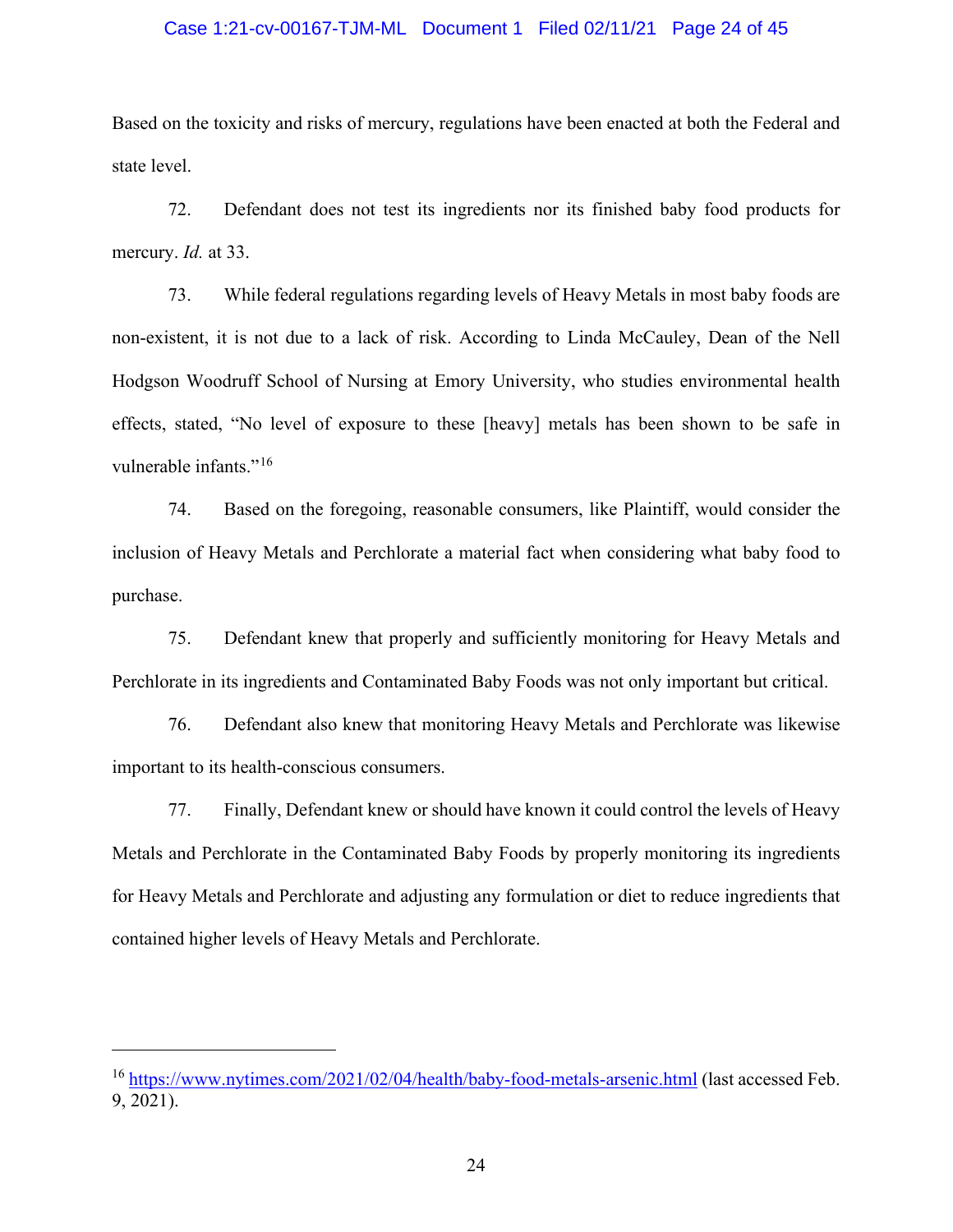#### Case 1:21-cv-00167-TJM-ML Document 1 Filed 02/11/21 Page 25 of 45

78. However, Defendant also knew it was not properly and sufficiently testing for Heavy Metals and Perchlorate in the Contaminated Baby Foods. Defendant knew its failure to properly and sufficiently test for Heavy Metals and Perchlorate in the Contaminated Baby Foods continued throughout the Class Period.

79. Defendant's Marketing was misleading due to itsfailure to properly and sufficiently monitor for and to disclose the risk of the presence of Heavy Metals and Perchlorate in the Contaminated Baby Foods.

80. Defendant knew or should have known consumers paid premium prices and expected Defendant to regularly test for Heavy Metals and Perchlorate and sufficiently monitor the presence of Heavy Metals and Perchlorate in the Contaminated Baby Foods and ingredients.

81. At all times during the Class Period, Defendant did not consistently monitor or test for Heavy Metals and Perchlorate in the Contaminated Baby Foods and ingredients. In fact, as the Subcommittee investigation revealed, Defendant never tests its finished product, Ex. 1 at 56 and does not test its ingredients at all for mercury, *id.* at 33. "That policy recklessly endangers babies and children and prevents the companies from even knowing the full extent of the danger presented by their products." *Id.* at 56-57. Indeed, "only testing ingredients gives the false appearance of lower-than-actual toxic heavy metal levels." *Id.*

82. Defendant knew or should have known that consumers reasonably expected it to test for and monitor the presence of Heavy Metals and Perchlorate in the Contaminated Baby Foods and ingredients.

83. Defendant knew or should have known the Contaminated Baby Foods contained unmonitored levels of Heavy Metals and Perchlorate that were inconsistent with their Marketing.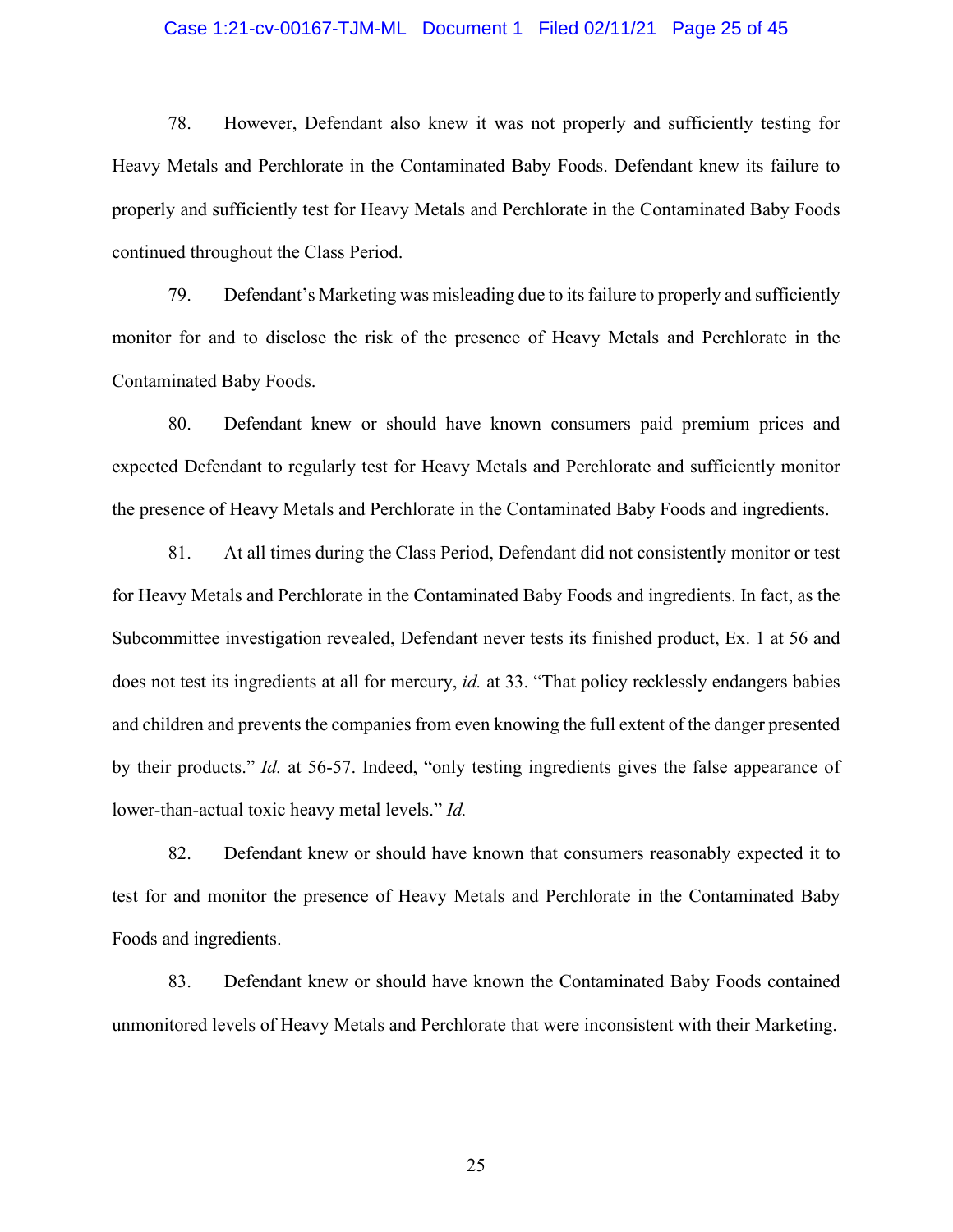#### Case 1:21-cv-00167-TJM-ML Document 1 Filed 02/11/21 Page 26 of 45

84. Defendant knew or should have known that consumers expected it to ensure the Contaminated Baby Foods were monitored and tested for Heavy Metals and Perchlorate to ensure compliance with their Marketing.

85. Defendant knew, yet failed to disclose, its lack of regular testing and knowledge of the risk or presence of Heavy Metals and Perchlorate in the Contaminated Baby Foods and ingredients.

86. Defendant's above-referenced statements, representations, partial disclosures, and omissions are false, misleading, and crafted to deceive the public as they create an image that the Contaminated Baby Foods are healthy, nutritious, and made from the best ingredients, are subject to stringent quality control, and are free of Heavy Metals and Perchlorate.

87. Moreover, reasonable consumers, such as Plaintiff and the Class members, would have no reason to doubt Defendant's statements regarding the quality of the Contaminated Baby Foods. Defendant's nondisclosure and/or concealment of the toxins in the Contaminated Baby Foods coupled with the misrepresentations alleged herein that were intended to and did, in fact, cause consumers like Plaintiff and the members of the Class, to purchase products they would not have if the true quality and ingredients were disclosed or would not have paid a premium price for such baby food.

88. As a result of Defendant's wrongful Marketing, which includes misleading, deceptive, unfair, and false statements and omissions, Defendant has generated substantial sales of the Contaminated Baby Foods.

89. Defendant's wrongful Marketing, which includes misleading, deceptive, unfair, and false representations and omissions, allowed it to capitalize on, and reap enormous profits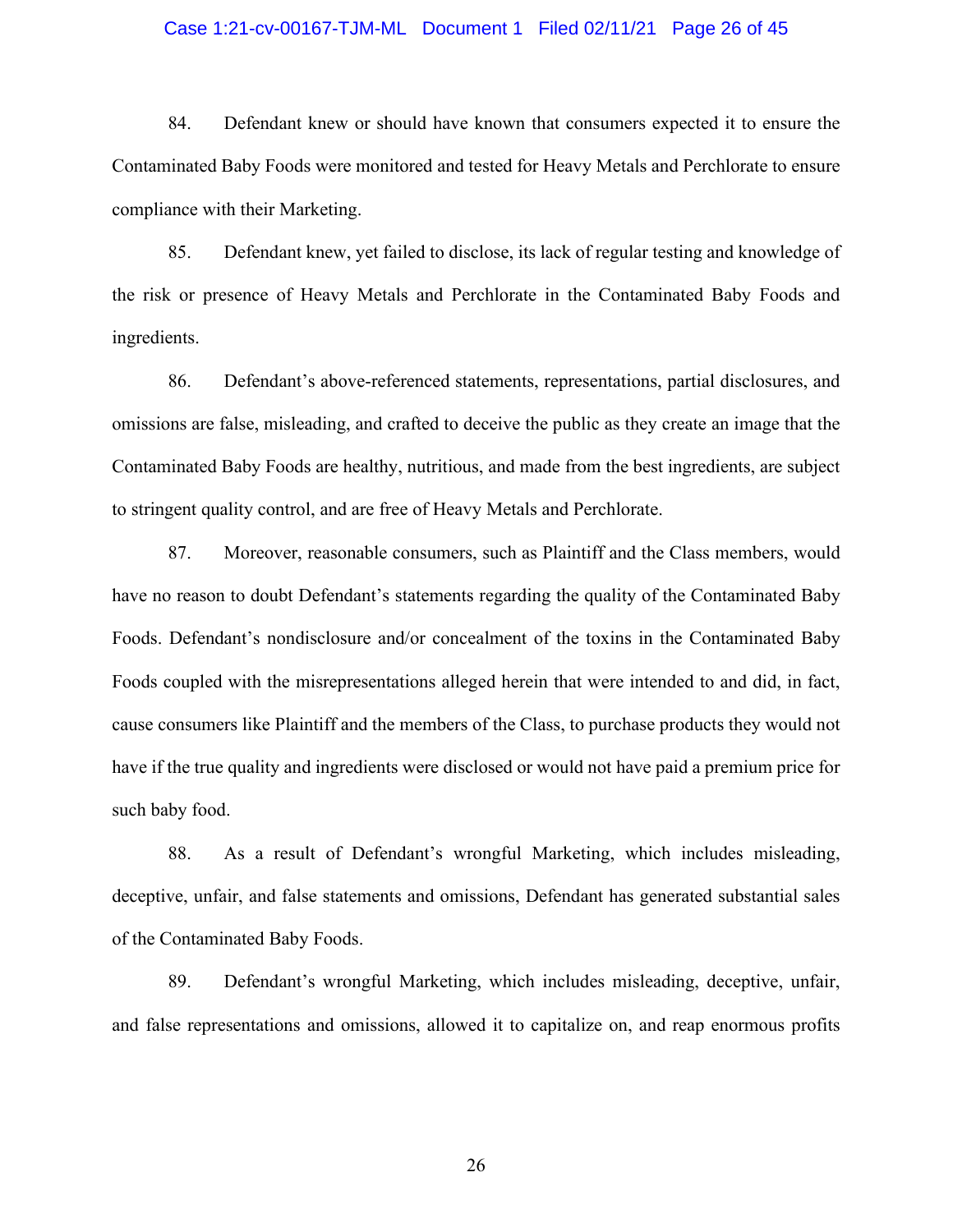### Case 1:21-cv-00167-TJM-ML Document 1 Filed 02/11/21 Page 27 of 45

from, consumers who paid the purchase price or premium for the Products that were not as advertised.

90. This is not surprising given that, for example, that the baby food market in the United States was valued at \$12.9 billion in 2018 and was expected to increase to \$17.2 billion by  $2026$ ,<sup>17</sup> and organic baby food was valued at \$1.9 billion in the U.S. in 2018 and is expected to reach \$3.32 billion by 2024.<sup>18</sup>

91. The incredible rise in consumer demand for organic baby food is "driven by the growing awareness among consumers to limit that baby's exposure to the harmful chemicals used in conventional food production and the awareness of the benefits of organic products."<sup>19</sup>

### **DEFENDANT'S STATEMENTS AND OMISSIONS VIOLATE NEW YORK LAWS**

92. New York law is designed to ensure that a company's claims about its products are truthful and accurate.

93. Defendant violated New York law by negligently, recklessly, and/or intentionally incorrectly claiming that the Contaminated Baby Foods are healthy, nutritious, and "made from the best ingredients," appropriate for various "stages" of development, and by not accurately detailing that the products contain Heavy Metals and Perchlorate.

<sup>17</sup> https://www.globenewswire.com/news-release/2020/01/16/1971596/0/en/U-S-Baby-Food-Market-by-Product-Type-and-Distribution-Channel-Opportunity-Analysis-and-Industry-Forecast-2019-2026.html (last accessed Feb. 9, 2021).

<sup>18</sup> https://www.businesswire.com/news/home/20200120005436/en/North-America-Organic-Baby-Food-Market-Expected-to-Reach-a-Value-of-3.32-Billion-by-2024-with-a-CAGR-of-9.6--- ResearchAndMarkets.com (last accessed Feb. 8, 2021).

<sup>&</sup>lt;sup>19</sup> https://www.mordorintelligence.com/industry-reports/organic-baby-food-market (last accessed Feb. 9, 2021).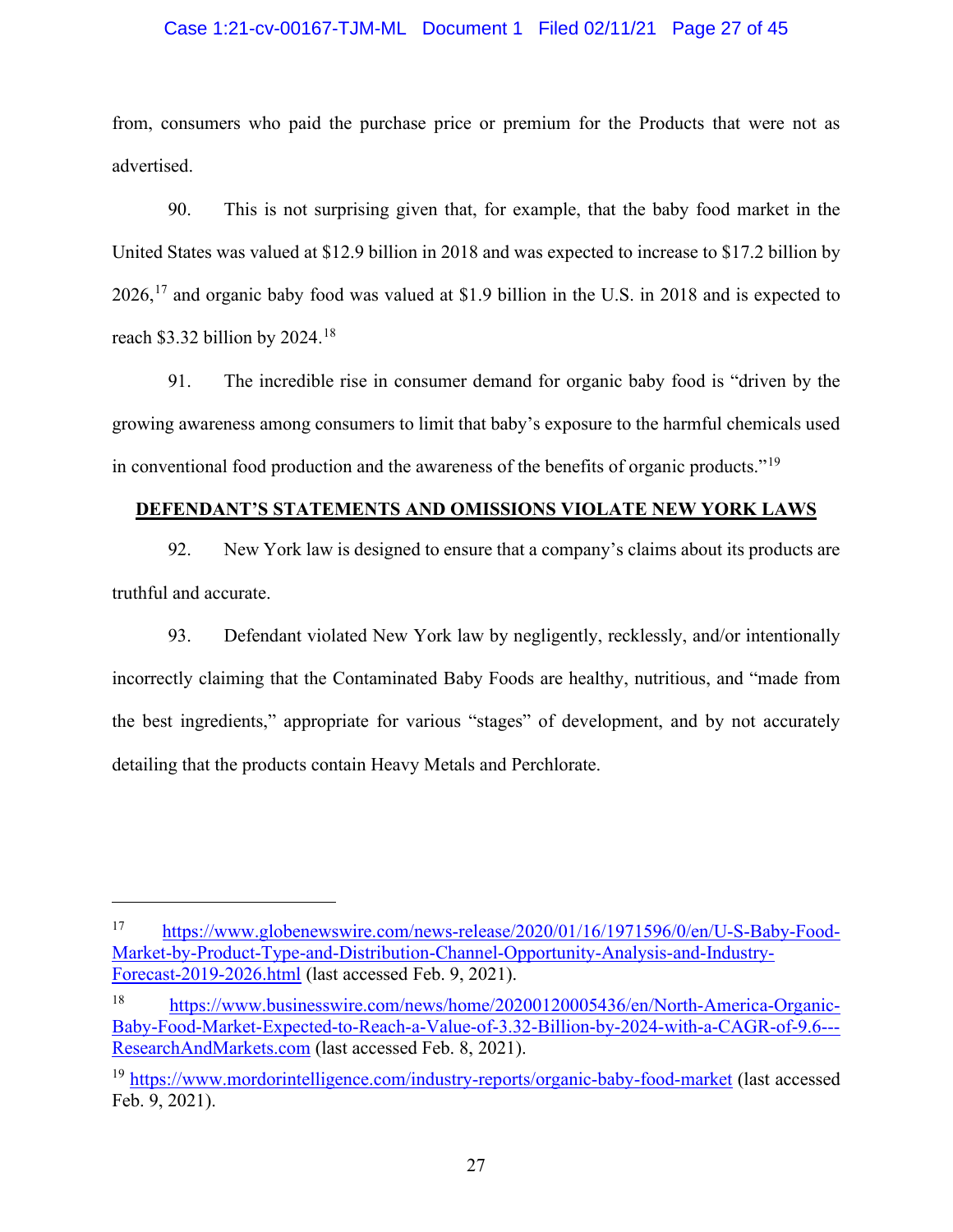#### Case 1:21-cv-00167-TJM-ML Document 1 Filed 02/11/21 Page 28 of 45

94. Defendant's marketing and advertising campaign has been sufficiently lengthy in duration, and widespread in dissemination, that it would be unrealistic to require Plaintiff to plead relying upon each advertised misrepresentation.

95. Defendant has engaged in this long-term advertising campaign to convince potential customers that the Contaminated Baby Foods were healthy, nutritious, and "made from the best ingredients," appropriate for various "stages" of development, and did not contain harmful ingredients, such as Heavy Metals and Perchlorate.

### **PLAINTIFF'S RELIANCE WAS REASONABLE AND FORESEEN BY DEFENDANT**

96. Plaintiff reasonably relied on Defendant's claims, warranties, representations, advertisements, and other marketing concerning the particular qualities and benefits of the Contaminated Baby Food.

97. Plaintiff read and relied upon the labels and packaging of the Contaminated Baby Foods when making her purchasing decisions. Had she known Defendant omitted the presence of Heavy Metals and Perchlorate from its packaging, she would not have purchase it.

98. A reasonable consumer would consider the labeling of a product when deciding whether to purchase. Here, Plaintiff relied on the specific statements and omissions on the Contaminated Baby Foods' labeling that led her to believe it was healthy, nutritious, and free of Heavy Metals and Perchlorate.

# **DEFENDANT'S KNOWLEDGE AND NOTICE OF ITS BREACHES OF ITS EXPRESS AND IMPLIED WARRANTIES**

99. Defendant had sufficient notice of its breaches of express and implied warranties. Defendant has, and had, exclusive knowledge of the physical and chemical make-up of the Contaminated Baby Foods. Moreover, Defendant was put on notice by the Healthy Babies Bright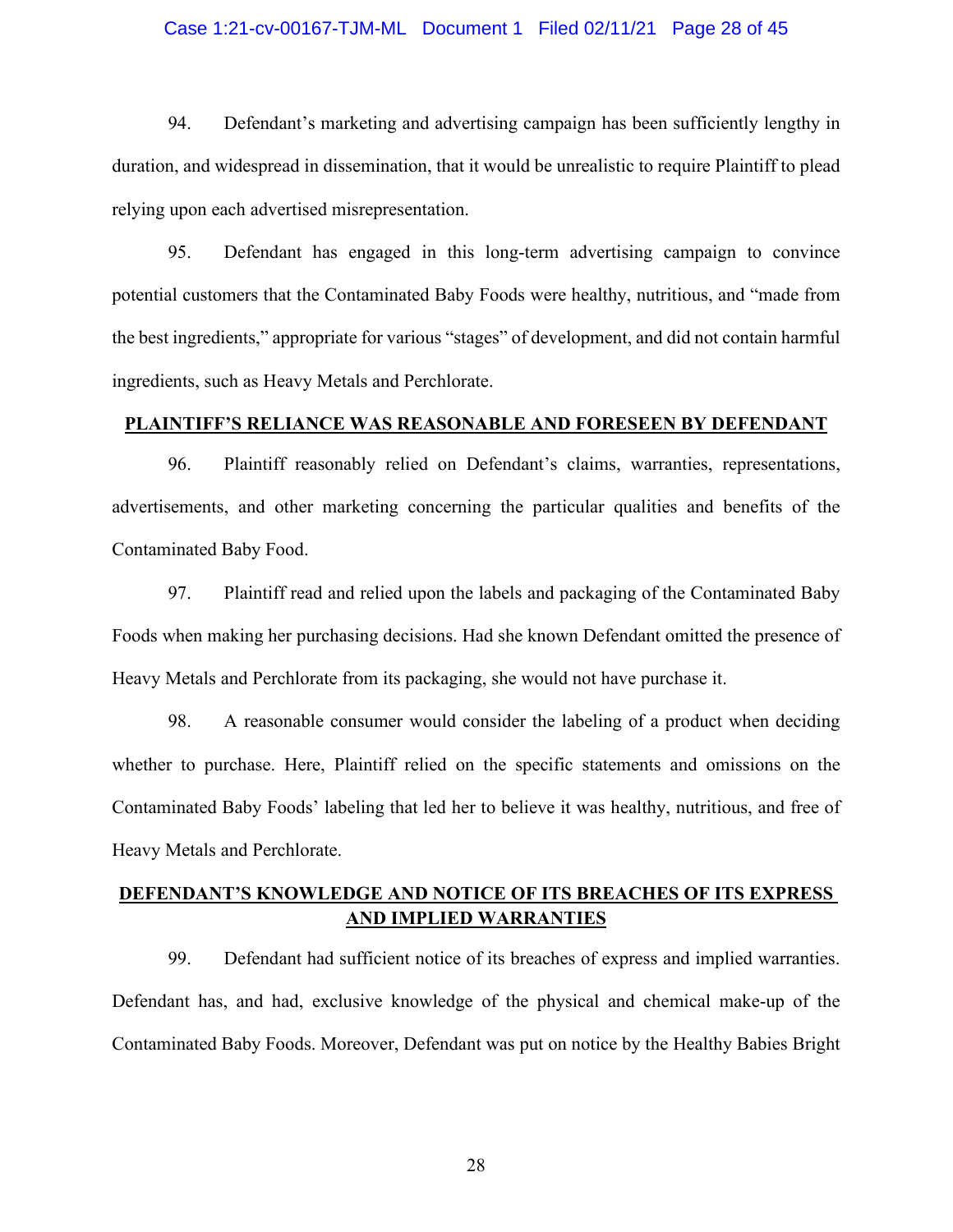#### Case 1:21-cv-00167-TJM-ML Document 1 Filed 02/11/21 Page 29 of 45

Future Report about the inclusion of Heavy Metals, Perchlorate, or other undesirable toxins or contaminants in the Contaminated Baby Foods.<sup>20</sup>

## **PRIVITY EXISTS WITH PLAINTIFF AND THE PROPOSED CLASS**

100. Defendant knew that consumers such as Plaintiff and the proposed Class would be the end purchasers of the Contaminated Baby Foods and the target of its advertising and statements.

101. Defendant intended that the warranties, advertising, labeling, statements, and representations would be considered by the end purchasers of the Contaminated Baby Foods, including Plaintiff and the proposed Class.

102. Defendant directly marketed to Plaintiff and the proposed Class through statements on its website, labeling, advertising, and packaging.

103. Plaintiff and the proposed Class are the intended beneficiaries of the expressed and implied warranties.

### **CLASS ACTION ALLEGATIONS**

104. Plaintiff brings this action individually and on behalf of the following Class pursuant to Rules 23(a) and 23(b)(2) and (3) of the Federal Rules of Civil Procedure:

All persons who, from February 10, 2015, to the present, purchased the Contaminated Baby Foods for household or business use, and not for resale (the "Class").

105. Plaintiff also brings this action individually and on behalf of the following Subclass

pursuant to Rules 23(a) and 23(b)(2) and (3) of the Federal Rules of Civil Procedure:

 $20$  Nonprofit organization, Healthy Babies Bright Futures, published a report based on a scientific study of the presence of Heavy Metals in baby foods. https://www.healthybabyfood.org/sites/healthybabyfoods.org/files/2020- 04/BabyFoodReport ENGLISH R6.pdf (last accessed Feb. 9, 2021).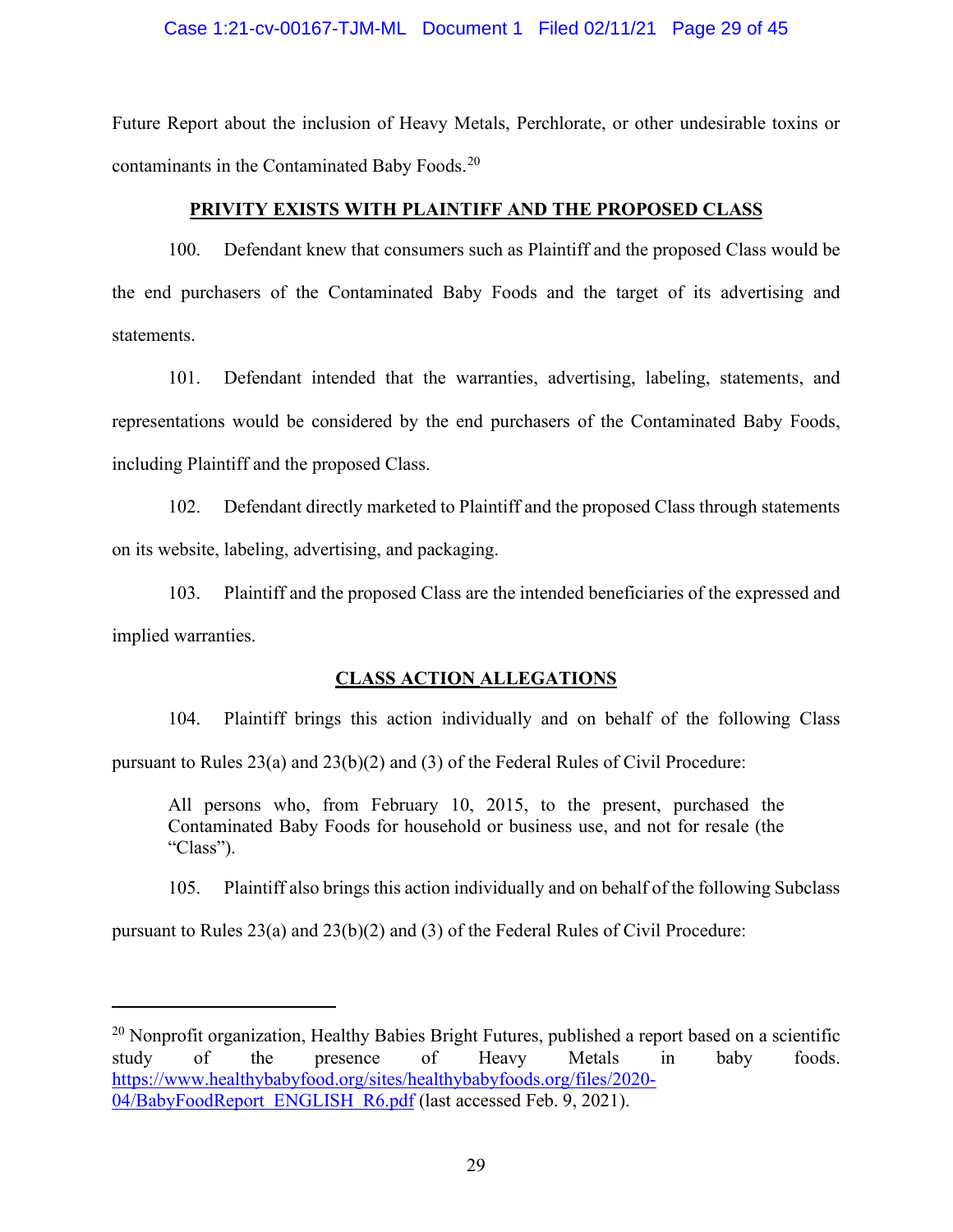#### Case 1:21-cv-00167-TJM-ML Document 1 Filed 02/11/21 Page 30 of 45

All persons who are citizens of Wisconsin who, from February 10, 2015, to the present, purchased the Contaminated Baby Foods for household or business use, and not for resale (the "Wisconsin Class" or "Subclass").

106. Excluded from the Class and Subclass (collectively, "Classes") is the Defendant; any parent companies, subsidiaries, and/or affiliates, officers, directors, legal representatives, and employees; co-conspirators; all governmental entities; and any judge, justice, or judicial officer presiding over this matter.

107. This action is brought and may be properly maintained as a class action. There is a well-defined community of interests in this litigation and the members of the Class are easily ascertainable.

108. The members in the proposed Class are so numerous that individual joinder of all members is impracticable, and the disposition of the claims of the members of all Classes in a single action will provide substantial benefits to the parties and Court.

109. Questions of law and fact common to Plaintiff and the Class include, but are not limited to, the following:

- a) whether Defendant owed a duty of care;
- b) whether Defendant knew or should have known that the Contaminated Baby Foods contained Heavy Metals and Perchlorate;
- c) whether Defendant represented and continue to represent that the Contaminated Baby Foods are healthy, nutritious, made from the best ingredients, appropriate for various "stages" of development, and safe for consumption;
- d) whether Defendant represented and continues to represent that the manufacturing of its Products is subjected to rigorous quality standards;
- e) whether Defendant failed to disclose that the Contaminated Baby Foods contained Heavy Metals and Perchlorate;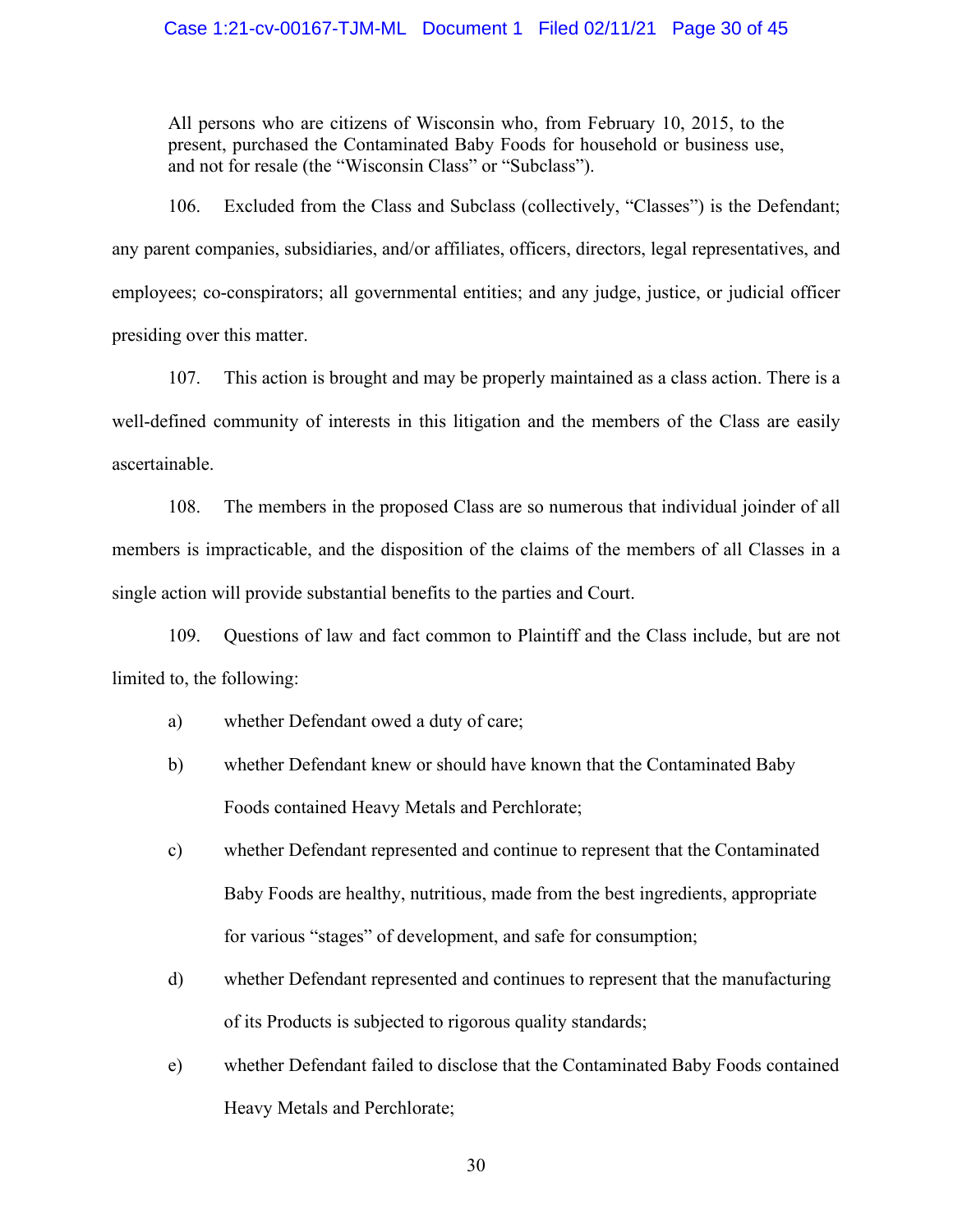#### Case 1:21-cv-00167-TJM-ML Document 1 Filed 02/11/21 Page 31 of 45

- f) whether Defendant's representations in advertising, warranties, packaging, and/or labeling are false, deceptive, and misleading;
- g) whether those representations are likely to deceive a reasonable consumer;
- h) whether Defendant had knowledge that those representations were false, deceptive, and misleading;
- i) whether Defendant continues to disseminate those representations despite knowledge that the representations are false, deceptive, and misleading;
- j) whether a representation that a product is healthy, nutritious, made from the best ingredients, appropriate for various "stages" of development, and safe for consumption and does not contain Heavy Metals or Perchlorate is material to a reasonable consumer;
- k) whether Defendant's Marketing of the Contaminated Baby Foods are likely to mislead, deceive, confuse, or confound consumers acting reasonably;
- l) whether Defendant violated the Wisconsin Deceptive Trade Practices Act, Wis. Stat. § 100.18, *et seq.*; and
- m) whether Plaintiff and the members of the Class are entitled to declaratory and injunctive relief.

110. Defendant engaged in a common course of conduct giving rise to the legal rights sought to be enforced by Plaintiff individually and on behalf of the other members of the Class. Identical statutory violations and business practices and harms are involved. Individual questions, if any, are not prevalent in comparison to the numerous common questions that dominate this action.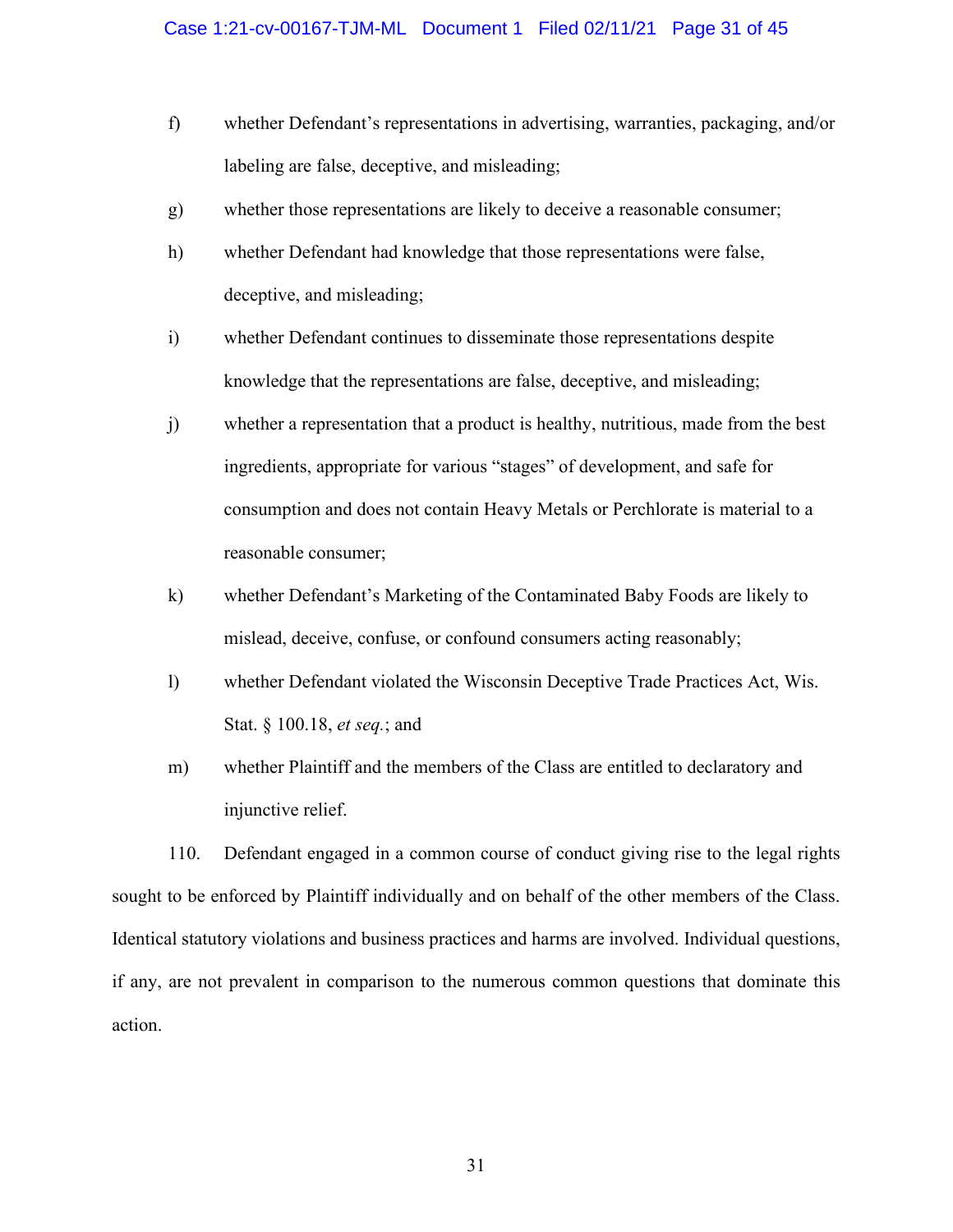#### Case 1:21-cv-00167-TJM-ML Document 1 Filed 02/11/21 Page 32 of 45

111. Plaintiff's claims are typical of those of the members of the Class in that they are based on the same underlying facts, events, and circumstances relating to Defendant's conduct.

112. Plaintiff will fairly and adequately represent and protect the interests of the Class, has no interests incompatible with the interests of the Class, and has retained counsel competent and experienced in class action, consumer protection, and false advertising litigation.

113. Class treatment is superior to other options for resolution of the controversy because the relief sought for each member of the Class is small such that, absent representative litigation, it would be infeasible for members of the Class to redress the wrongs done to them.

114. Questions of law and fact common to the Class predominate over any questions affecting only individual members of the Class.

115. As a result of the foregoing, class treatment is appropriate.

#### **COUNT I**

## **(Negligent Misrepresentation Against Defendant on Behalf of the Class, or alternatively the Subclass pursuant to state law)**

116. Plaintiff incorporates by reference and realleges each and every allegation contained above, as though fully set forth herein.

117. Plaintiff reasonably placed her trust and reliance in Defendant's representations that the Contaminated Baby Foods were as Marketed to her and the Class, and were healthy, nutritious, made from the best ingredients, appropriate for various "stages" of development, and safe for consumption, and did not contain Heavy Metals and Perchlorate.

118. Because of the relationship between the parties, the Defendant owed a duty to use reasonable care to impart correct and reliable disclosures concerning the presence of Heavy Metals and Perchlorate in the Contaminated Baby Foods or, based upon its superior knowledge, having spoken, to say enough to not be misleading.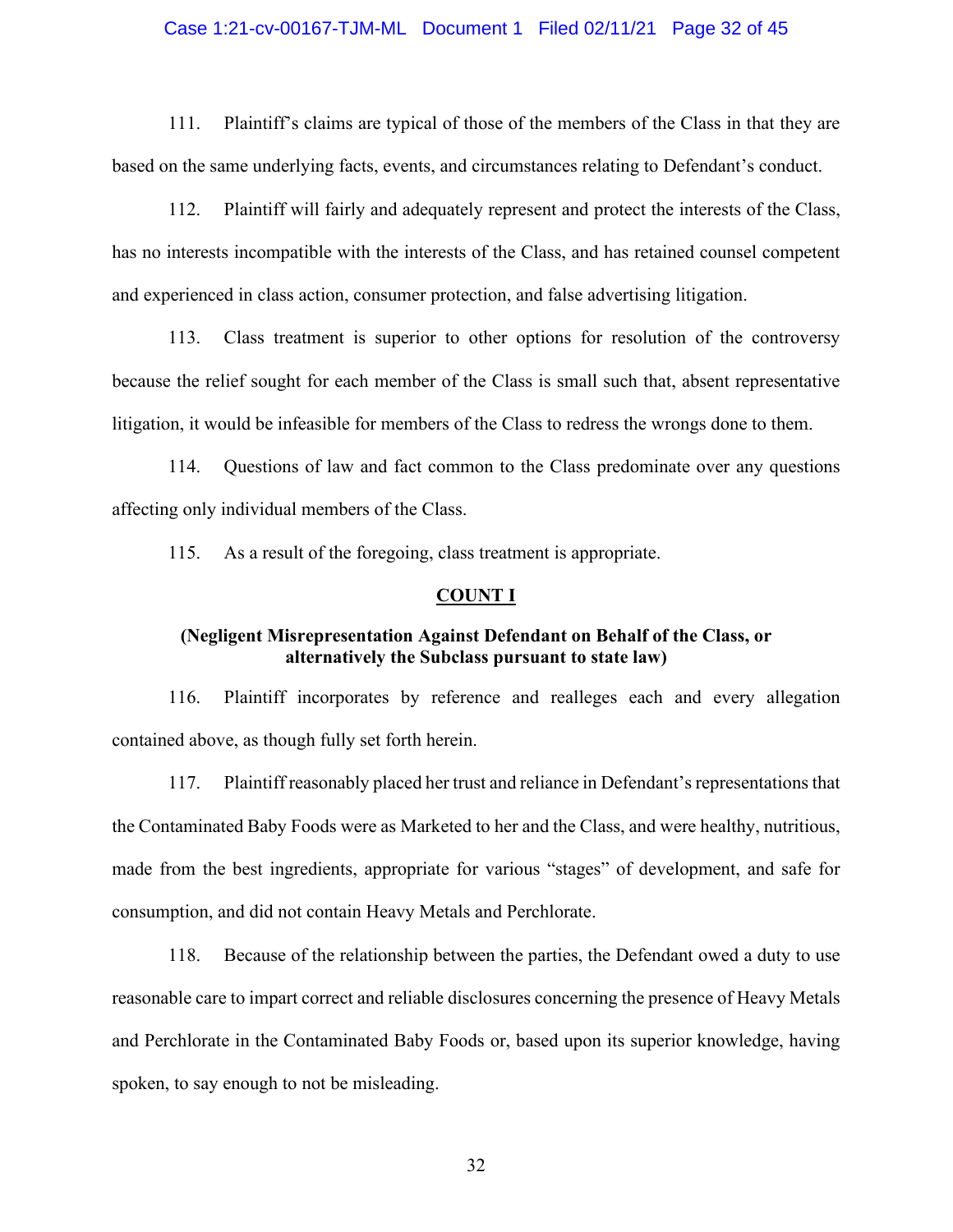#### Case 1:21-cv-00167-TJM-ML Document 1 Filed 02/11/21 Page 33 of 45

119. Defendant breached its duty to Plaintiff and the Class by providing false, misleading, and/or deceptive information regarding the nature of the Contaminated Baby Foods.

120. Plaintiff and the Class reasonably and justifiably relied upon the information supplied to them by the Defendant. A reasonable consumer would have relied on Defendant's own warranties, statements, representations, advertising, packaging, labeling, and other marketing as to the quality, make-up, and included ingredients of the Contaminated Baby Foods.

121. As a result of these misrepresentations, Plaintiff and the Class purchased the Contaminated Baby Foods at a premium.

122. Defendant failed to use reasonable care in its communications and representations to Plaintiff and the Class, especially in light of its knowledge of the risks and importance of considering ingredients to consumers when purchasing the Contaminated Baby Foods.

123. By virtue of Defendant's negligent misrepresentations, Plaintiff and the Class have been damaged in an amount to be proven at trial or alternatively, seek rescission and disgorgement under this Count.

#### **COUNT II**

## **(Violations of New York's Deceptive Acts and Practices, N.Y. Gen. Bus. Law § 349, Against Defendant on Behalf of the Class or alternatively the Subclass pursuant to state law)**

124. Plaintiff incorporates by reference and realleges each and every allegation contained above, as though fully set forth herein.

125. New York General Business Law § 349 prohibits deceptive acts or practices in the conduct of any business, trade, or commerce.

126. In its sale of goods throughout New York, Defendant conducts business and trade within the meaning and intendment of New York General Business Law § 349.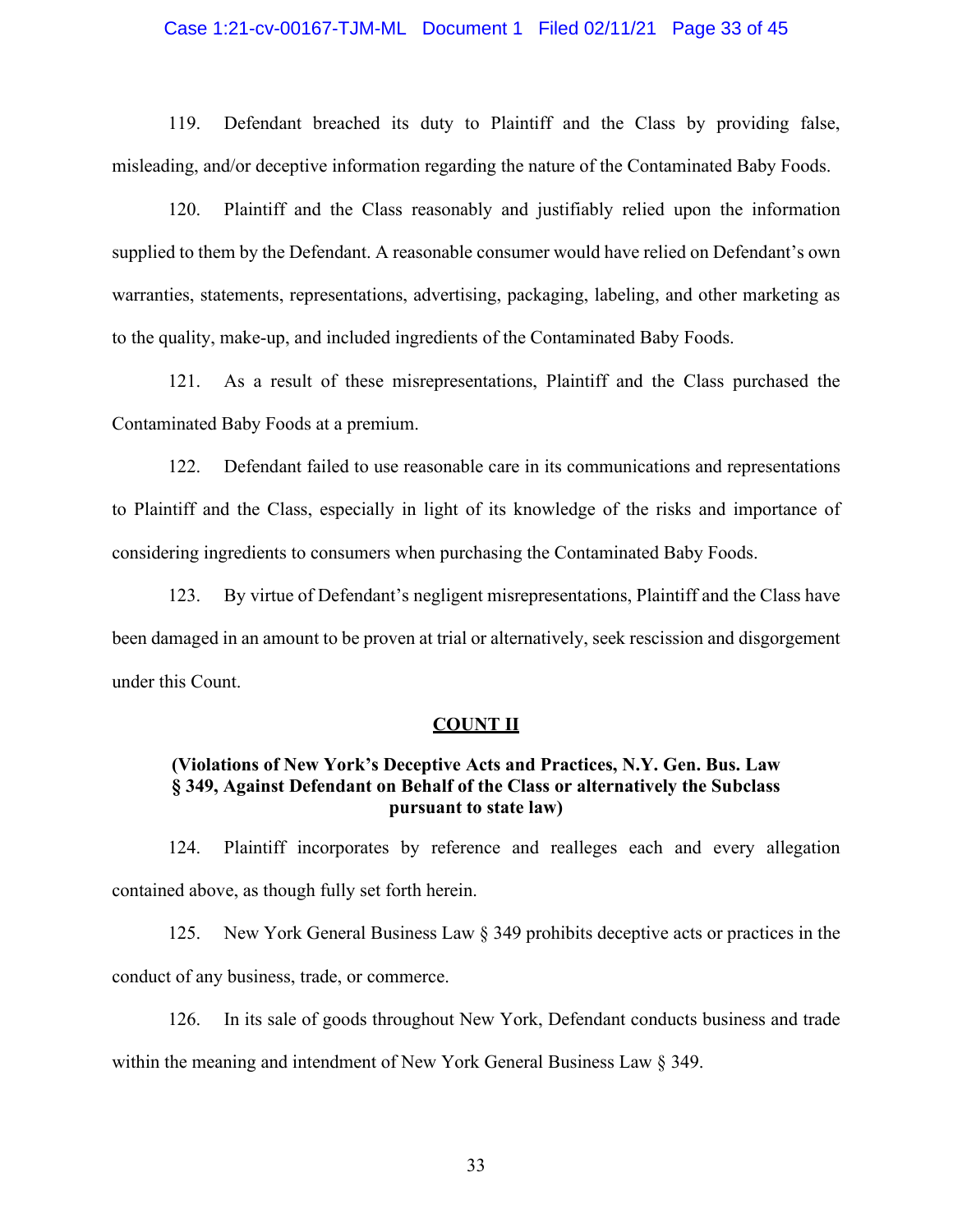#### Case 1:21-cv-00167-TJM-ML Document 1 Filed 02/11/21 Page 34 of 45

127. Defendant violated N.Y. Gen. Bus. Law. § 349 by representing that its Contaminated Baby Foods were healthy, nutritious, "real food for babies," and safe baby foods as promised, which was deceptive because the Contaminated Baby Foods instead had a risk of and/or actual inclusion of Heavy Metals and Perchlorate, including levels that exceed FDA and EPA guidance.

128. Defendant intentionally represented that the Contaminated Baby Foods were of a particular standard, grade, or quality when they in fact had a risk and/or actual inclusion of Heavy Metals and Perchlorate and were not safe for consumption.

129. The facts that Defendant concealed or misrepresented were material in that any Plaintiff and any other reasonable consumer would have considered them when deciding whether to purchase the Contaminated Baby Foods.

130. Defendant's conduct and omissions described herein repeatedly occurred in the course of Defendant's business and were capable of deceiving a substantial portion of the consuming public.

131. Defendant has engaged and continues to engage in deceptive conduct in violation of the New York General Business Law.

132. Defendant's misrepresentations and deceptive acts or practices resulted in Plaintiff and other reasonable consumers suffering actual damages when they purchased the Contaminated Baby Foods that were worth less than the price paid and that they would not have purchased at all had they known of the risk and/or actual inclusion of Heavy Metals and Perchlorate.

133. Defendant intended for Plaintiff and other reasonable consumers to rely on its deceptive misrepresentations and conduct when purchasing its Contaminated Baby Foods.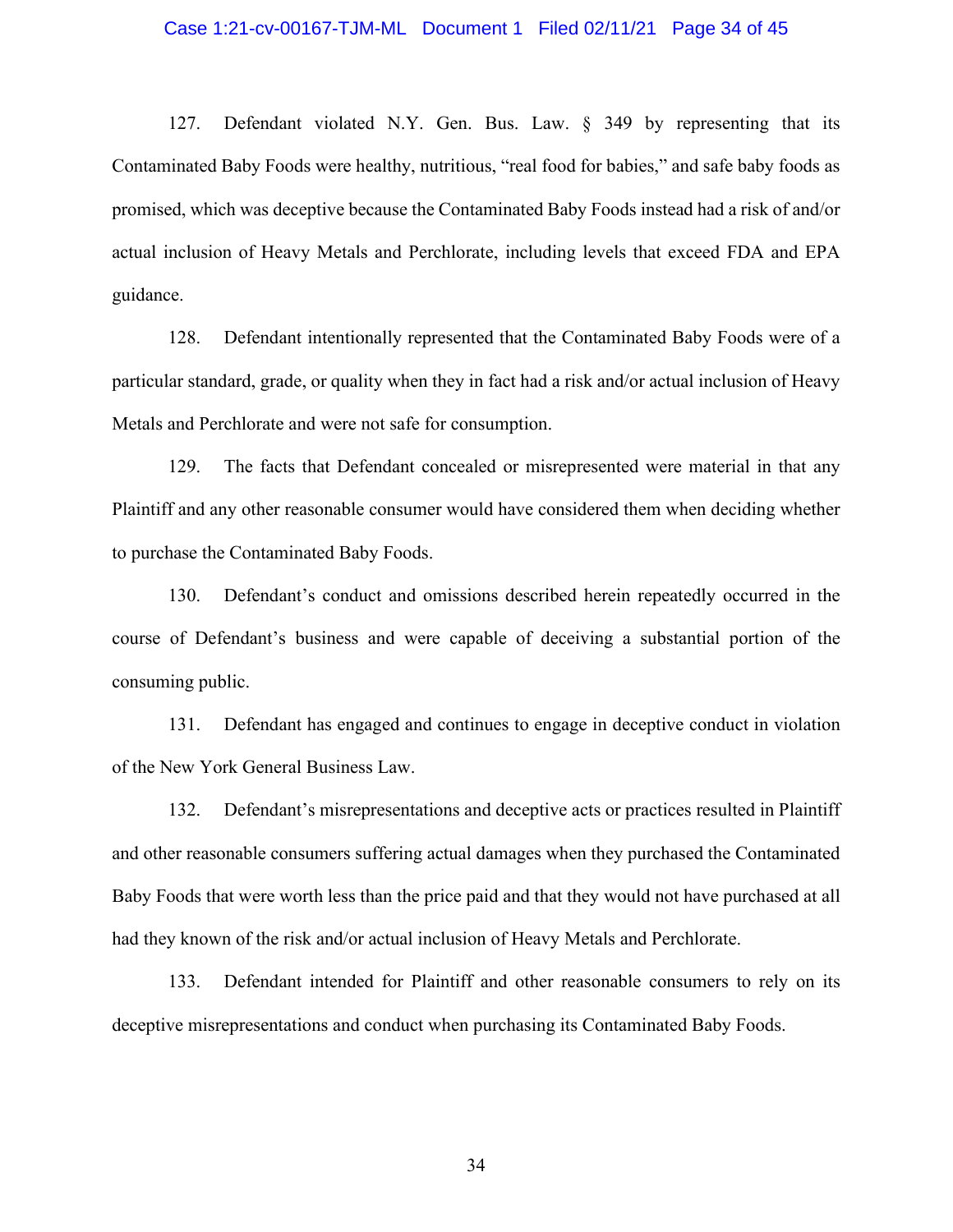#### Case 1:21-cv-00167-TJM-ML Document 1 Filed 02/11/21 Page 35 of 45

134. As a direct and proximate result of these violations, Plaintiff and other reasonable consumers have been harmed, and that harm will continue unless Defendant is enjoined from misrepresenting the quality and ingredients of its Contaminated Baby Foods described herein.

135. Pursuant to N.Y. Gen. Bus. Law § 349(h), Plaintiff and the Class and/or Subclass seek injunctive and declaratory relief, full refund, actual and punitive damages, and attorneys' fees.

### **COUNT III**

### **(Violations of New York False Advertising Law, N.Y. Gen. Bus. Law § 350, Against Defendant on Behalf of the Class or alternatively the Subclass pursuant to state law)**

136. Plaintiff incorporates by reference and realleges each and every allegation contained above, as though fully set forth herein.

137. New York General Business Law § 350 prohibits false advertising in the conduct of any business, trade, or commerce.

138. Pursuant to N.Y. Gen. Bus. Law § 350, false advertising is defined as "advertising, including labeling, or a commodity… if such advertising is misleading in a material respect."

139. Defendant's claims that the Contaminated Baby Foods were healthy, nutritious, "real food for babies," and safe baby foods as promised were untrue or misleading because such claims failed to disclose that the Contaminated Baby Foods instead had a risk of and/or actual inclusion of Heavy Metals and Perchlorate, including levels that exceed FDA and EPA guidance.

140. Defendant knew or should have known that such claims were false or misleading.

141. Such false and misleading claims and representations made by Defendant were material in that Plaintiff and any reasonable consumer would have considered them when deciding to purchase the Contaminated Baby Foods.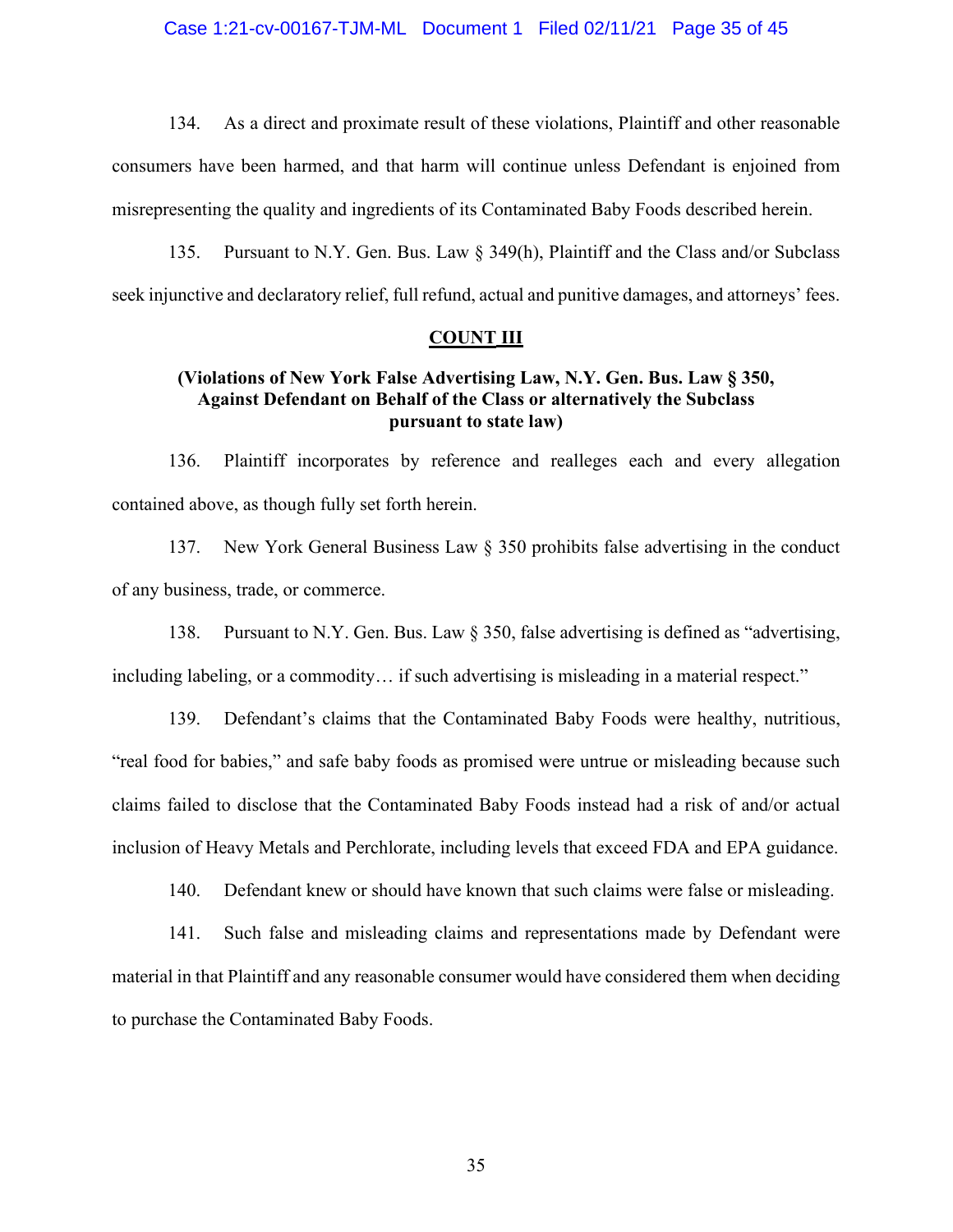#### Case 1:21-cv-00167-TJM-ML Document 1 Filed 02/11/21 Page 36 of 45

142. Defendant, including its agents and distributors, made untrue, deceptive, and misleading assertions and representations about the alleged quality, characteristics, and nature of the Contaminated Baby Foods.

143. Defendant's conduct caused Plaintiff and the Class to suffer actual damages when they purchased the Contaminated Baby Foods that were worth less than the price paid and that they would not have purchased at all had they known of the risk and/or actual inclusion of Heavy Metals and Perchlorate, including levels that exceed FDA and EPA guidance.

144. As a direct and proximate result of Defendant's violation of N.Y. Gen. Bus. Law § 350, Plaintiff and the Class have been injured, and that harm will continue unless Defendant is enjoined from misrepresenting the quality, ingredients, standards, and suitability for consumption of its Contaminated Baby Foods.

145. Pursuant to N.Y. Gen. Bus. Law § 350, *et seq*., Plaintiff and the Class and/or Subclass seek injunctive and declaratory relief, full refund, actual and punitive damages, and attorneys' fees.

#### **COUNT IV**

## **(Violations of the Wisconsin Deceptive Trade Practices Act ("WDTPA"), Wis. Stat. § 100.18,** *et seq***., Against Defendant on Behalf of the Wisconsin Subclass)**

146. Plaintiff incorporates by reference and realleges each and every allegation contained above, as though fully set forth herein.

147. Plaintiff brings this cause of action on behalf of herself and on behalf of the members of the Wisconsin Subclass against Defendant.

148. Defendant willingly engaged in deceptive trade practices, in violation of the ("WDTPA") by: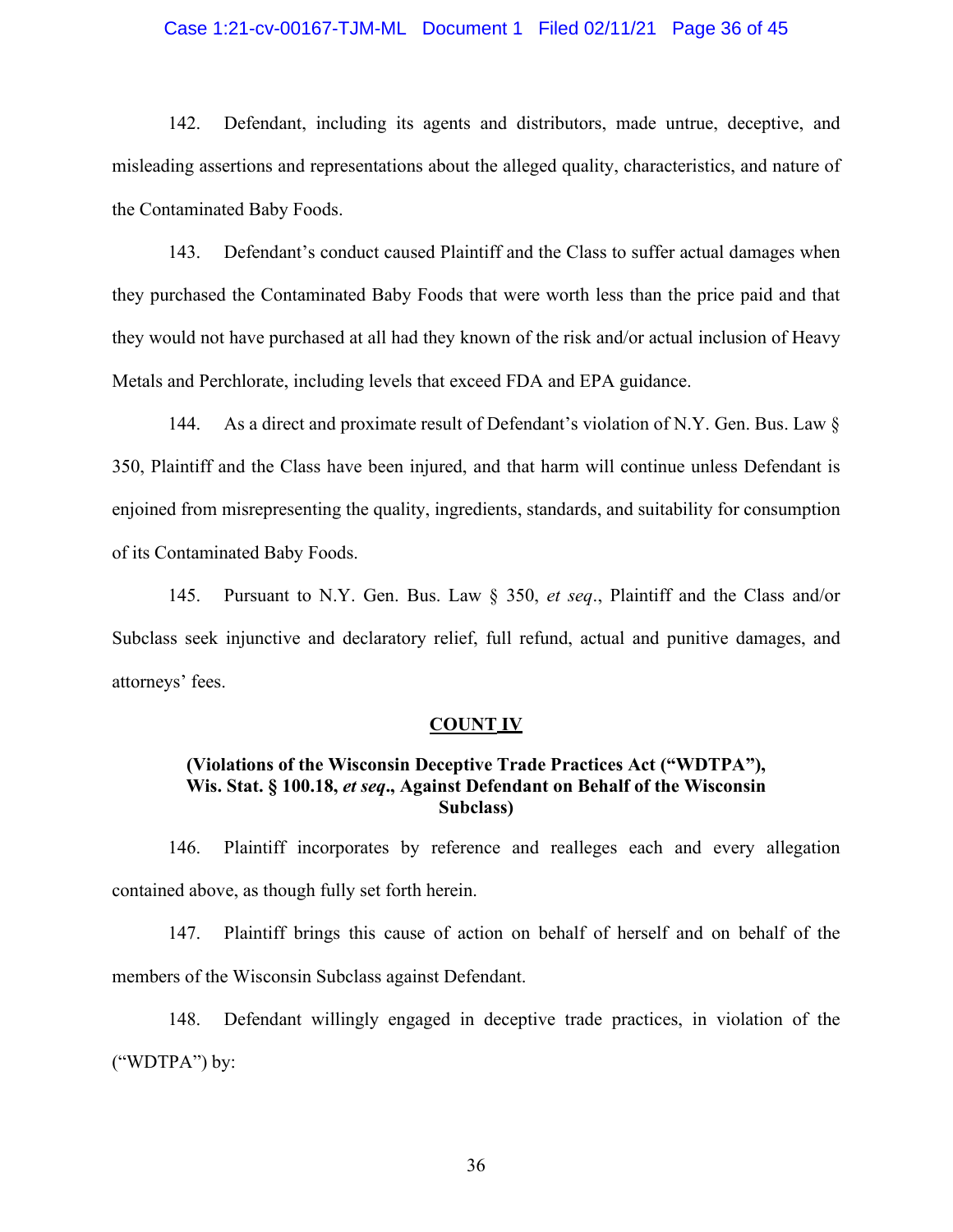- (a) Representing its Contaminated Baby Foods have characteristics, ingredients, uses, and benefits they do not have;
- (b) Representing its Contaminated Baby Foods are of a superior standard, quality, and grade when they contain levels of Heavy Metals, Perchlorate, and/or unnatural or other ingredients that do not conform to the products' labels, packaging, advertising, and statements; and
- (c) Representing its Contaminated Baby Foods as natural when they contain Perchlorate and other unnatural ingredients; and
- (d) Representing its Contaminated Baby Foods are appropriate for the advertised "stage" when they contain Heavy Metals, Perchlorates, and other ingredients that are not appropriate for that "stage" of development.
- 149. Defendant knew or should have known that the Contaminated Baby Foods did not

have the ingredients, uses, and benefits described herein because they contain levels of Heavy Metals, Perchlorate, and/or unnatural or other ingredients that do not conform to the products' labels, packaging, advertising, and statements.

150. Defendant knew or should have known the Contaminated Baby Foods were not of a superior standard, quality, or grade because they contain levels of Heavy Metals, Perchlorate, and/or unnatural or other ingredients that do not conform to the products' labels, packaging, advertising, and statements that a reasonable consumer would consider material.

151. Defendant knew or should have known the Contaminated Baby Foods were not natural because they contain material levels of Perchlorate and other unnatural ingredients.

152. Defendant knew or should have known that the Contaminated Baby Foods were not appropriate for the advertised "stage" because they contain material levels of Heavy Metals, Perchlorates, and other ingredients not appropriate for the advertised "stage."

153. Defendant's misrepresentations, concealment, omissions, and other deceptive conduct were likely to deceive or cause misunderstanding and did in fact deceive Plaintiff and the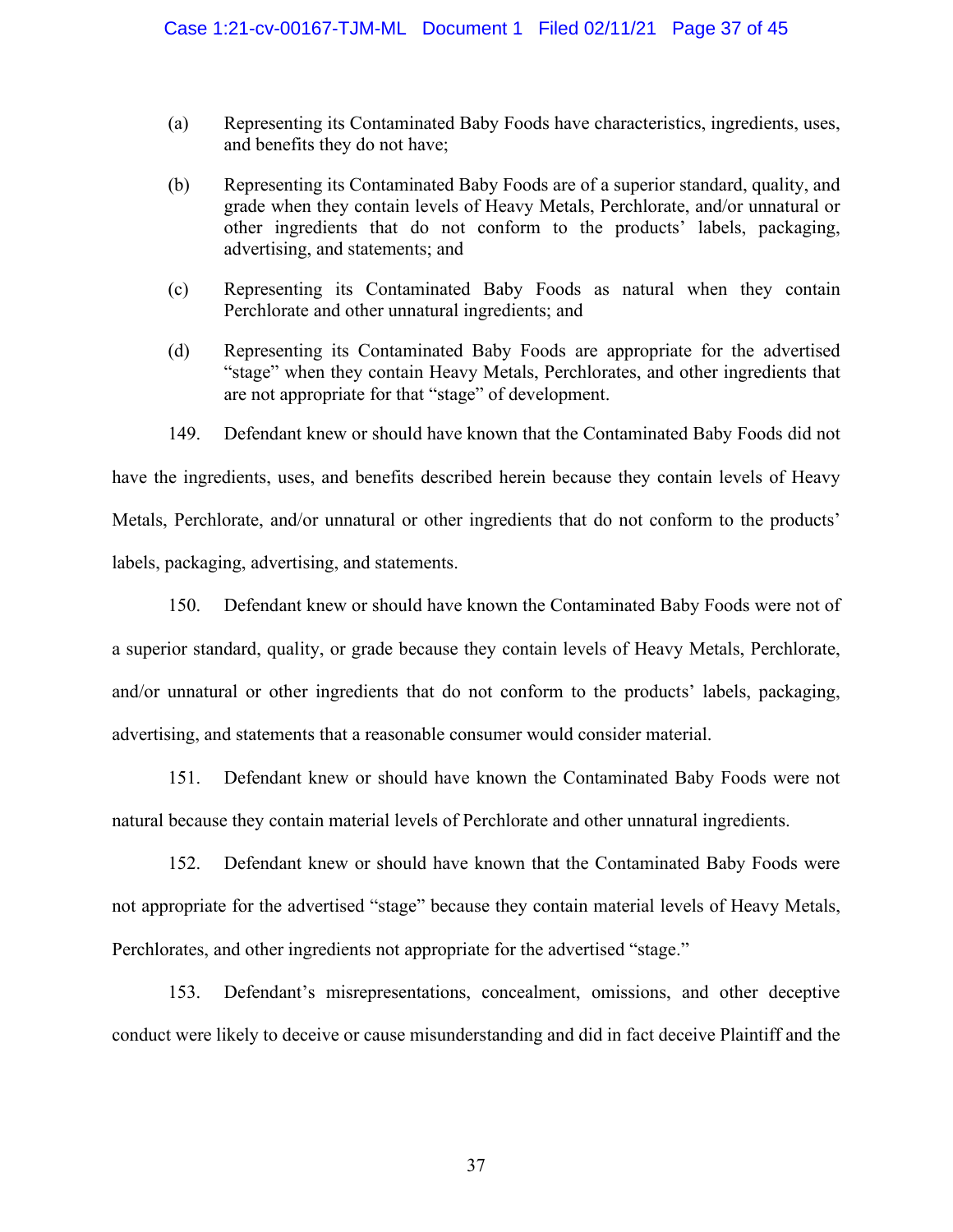#### Case 1:21-cv-00167-TJM-ML Document 1 Filed 02/11/21 Page 38 of 45

Subclass with respect to the Contaminated Baby Foods' ingredients, uses, benefits, standards, quality, grade, and suitability for consumption by infants and children.

154. Defendant intended for Plaintiff and the Subclass to rely on Defendant's misrepresentations, concealment, warranties, deceptions, and/or omissions regarding the Contaminated Baby Foods' ingredients, uses, benefits, standards, quality, grade, and suitability for consumption by infants and children.

155. Defendant's conduct and omissions described herein occurred repeatedly in Defendant's trade or business and were capable of deceiving a substantial portion of the consuming public.

156. The facts concealed or not disclosed by Defendant were material facts in that Plaintiff and any reasonable consumer would have considered them when deciding whether to purchase the Contaminated Baby Foods. Had Plaintiff known the Contaminated Baby Foods did not have the quality and ingredients advertised by Defendant, she would not have purchased the Contaminated Baby Foods.

157. Defendant intended for Plaintiff and the Subclass to rely on the deception by purchasing the Contaminated Baby Foods, unaware of the undisclosed material facts. This conduct constitutes consumer fraud.

158. Defendant's unlawful conduct is continuing, with no indication that Defendant intends to cease this fraudulent course of conduct.

159. As a result of Defendant's conduct, Plaintiff and the Subclass have suffered actual damages in that they purchased Contaminated Baby Foods that were worth less than the price they paid, and that they would not have purchased at all had they known of the levels of Heavy Metals, Perchlorate, toxins, and/or unnatural or other ingredients that do not conform to the products'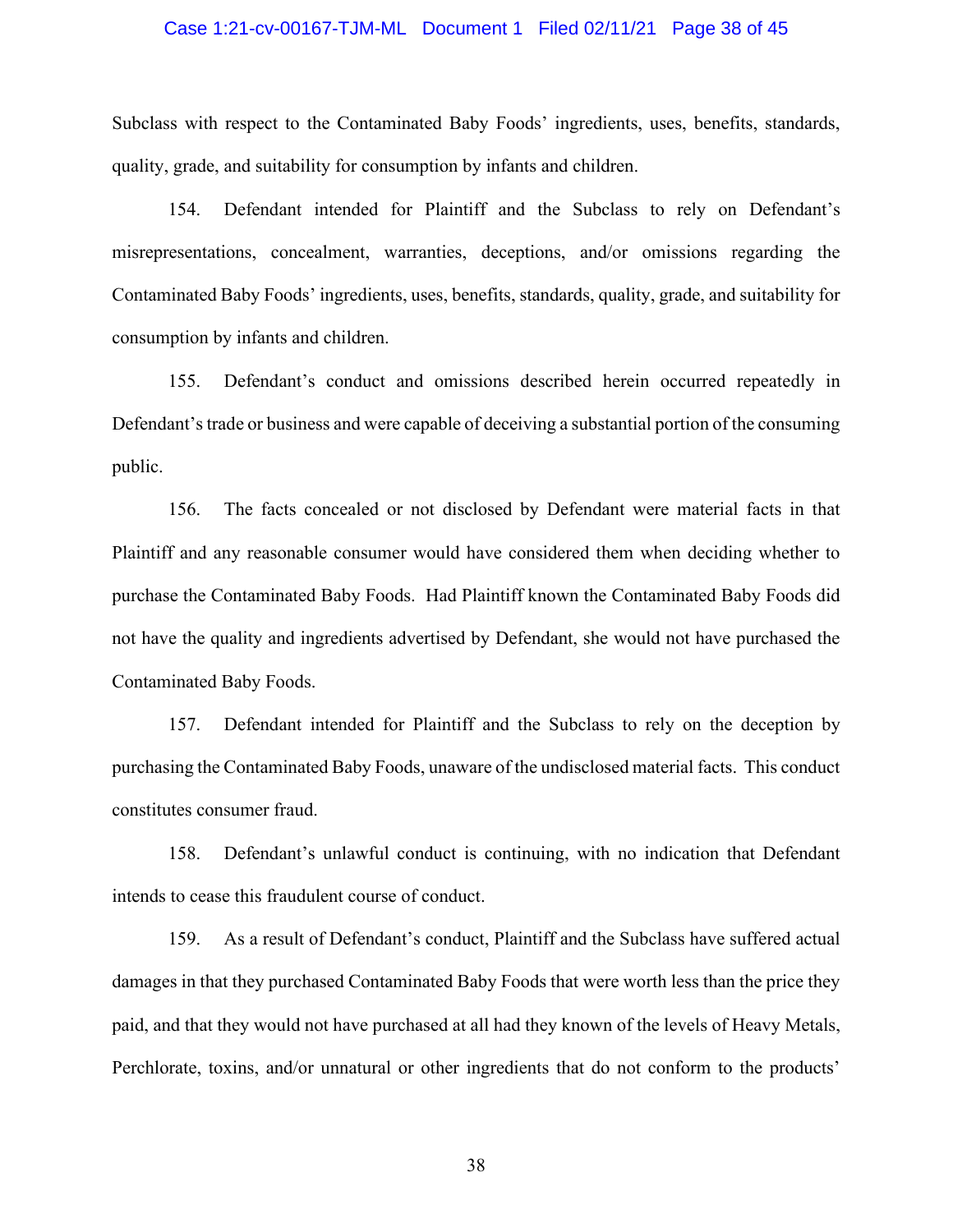#### Case 1:21-cv-00167-TJM-ML Document 1 Filed 02/11/21 Page 39 of 45

labels, packaging, advertising, and statements. There is an association between Defendant's acts and omissions as alleged herein and the damages suffered by Plaintiff.

160. As a direct and proximate result of Defendant's violations of the WDTPA, Plaintiff and the Subclass have been injured, and that harm is likely to continue unless Defendant is enjoined from misrepresenting the ingredients, uses, benefits, standards, quality, grade, and suitability for consumption by infants and children of its Contaminated Baby Foods described herein.

161. Pursuant to Wis. Stat. Ann. § 100.18, Plaintiff and the Sublcass seek actual damages, injunctive and declaratory relief, attorneys' fees, costs, and any other just and proper relief available thereunder for Defendant's violation of the WDTPA.

#### **COUNT V**

## **(Breach of Express Warranty Against Defendant on Behalf of the Class or alternatively the Subclass pursuant to state law)**

162. Plaintiff incorporates by reference and realleges each and every allegation contained above, as though fully set forth herein.

163. As set forth herein, Defendant made express representations to Plaintiff and the Class that the Contaminated Baby Foods were healthy, nutritious, "real food for babies," and safe baby foods.

164. These promises became part of the basis of the bargain between the parties and thus constituted express warranties.

165. There was a sale of goods from Defendant to Plaintiff and the Class members.

166. On the basis of these express warranties, Defendant sold to Plaintiff and the Class members the Contaminated Baby Foods.

167. Defendant knowingly breached the express warranties by including Heavy Metals and Perchlorate in the Contaminated Baby Foods.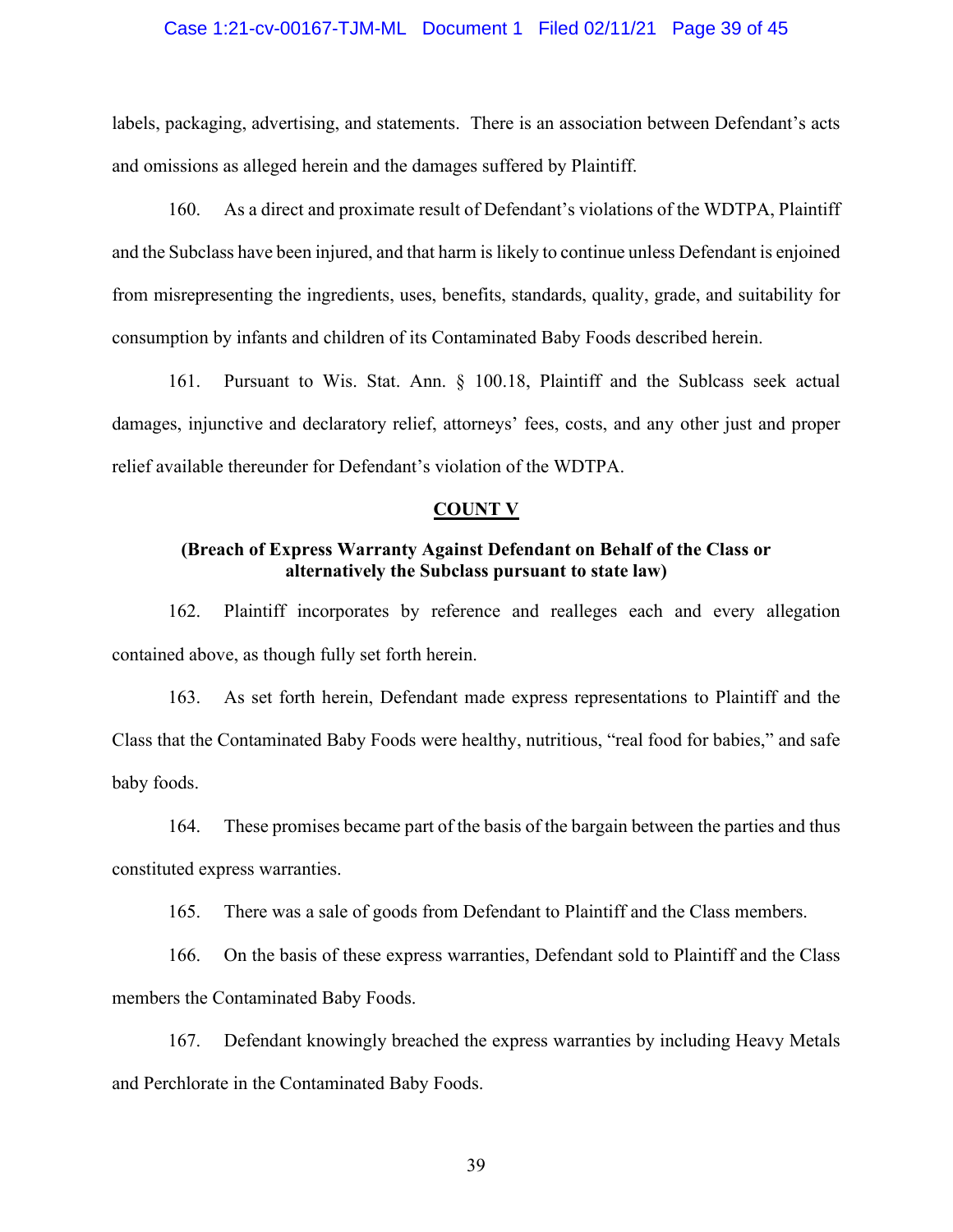#### Case 1:21-cv-00167-TJM-ML Document 1 Filed 02/11/21 Page 40 of 45

168. Defendant was on notice of this breach as it was aware of the included Heavy Metals and Perchlorate in the Contaminated Baby Foods, and based on the public investigation by the nonprofit organization, Healthy Babies Bright Futures, that showed its baby food products as containing Heavy Metals and Perchlorate.

169. Privity exists because Defendant expressly warranted to Plaintiff and the Class that the Contaminated Baby Foods were healthy, nutritious, "real food for babies," and safe baby foods.

170. Plaintiff and the Class members reasonably relied on the express warranties by Defendant.

171. As a result of Defendant's breaches of its express warranties, Plaintiff and the Class sustained damages as they paid money for the Contaminated Baby Foods that were not what Defendant represented.

172. Plaintiff, on behalf of herself and the Class, seek actual damages for Defendant's breach of warranty.

#### **COUNT VI**

## **(Breach of Implied Warranty of Merchantability Against Defendant on Behalf of the Class or, alternatively the Subclass pursuant to state law)**

173. Plaintiff incorporates by reference and realleges each and every allegation contained above, as though fully set forth herein.

174. Defendant is a merchant engaging in the sale of goods to Plaintiff and the Class members.

175. There was a sale of goods from Defendant to Plaintiff and the Class members.

176. At all times mentioned herein, Defendant manufactured and/or sold the Contaminated Baby Foods, prior to the time the Contaminated Baby Foods were purchased by Plaintiff and the Class, Defendant impliedly warranted to Plaintiff, and to the Class, that the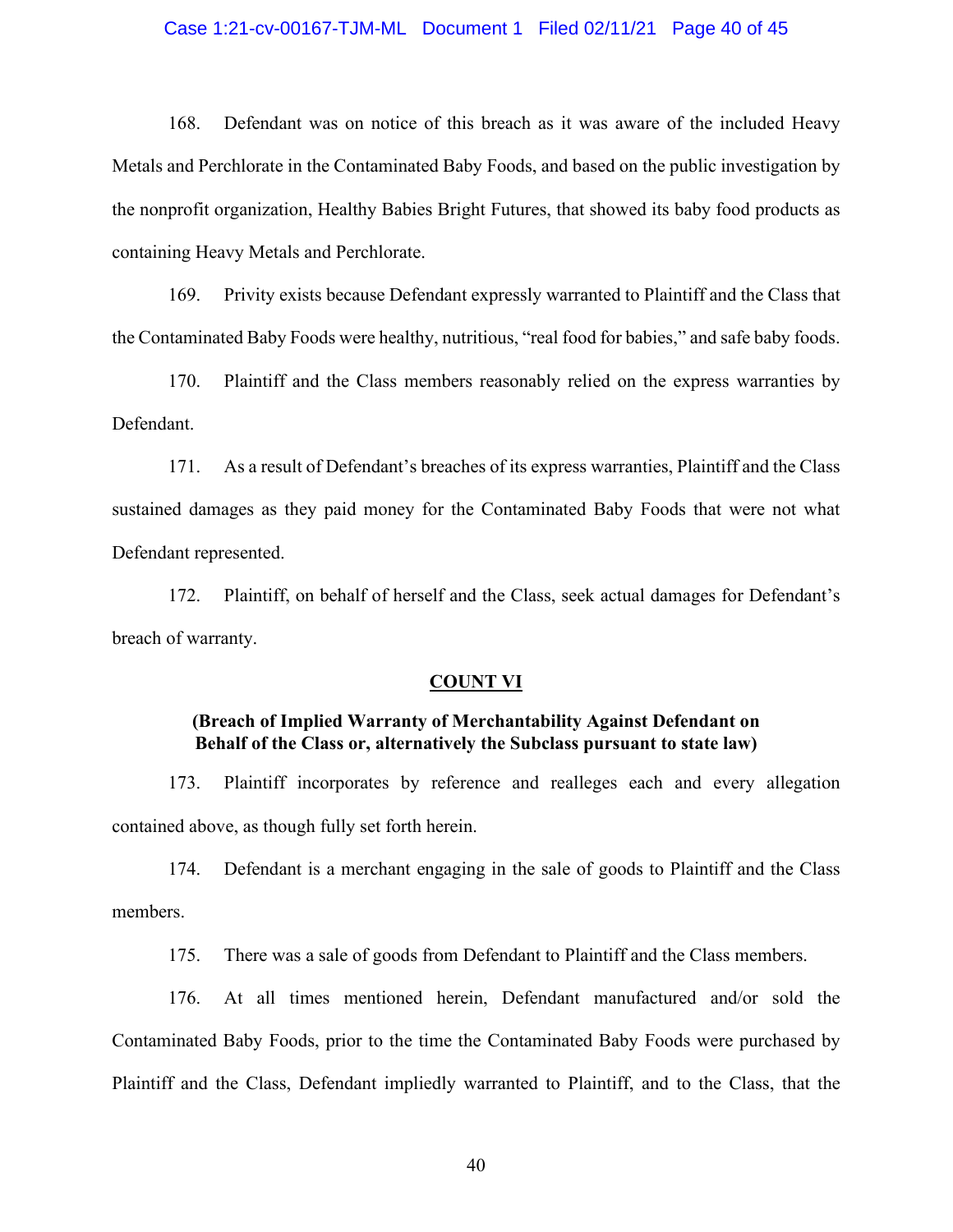#### Case 1:21-cv-00167-TJM-ML Document 1 Filed 02/11/21 Page 41 of 45

Contaminated Baby Foods were of merchantable quality and fit for the use for which they were intended.

177. Plaintiff and the Class relied on the skill and expertise of Defendant in purchasing and feeding the Contaminated Baby Foods to their children.

178. The Contaminated Baby Foods were unfit for their intended use and were not of merchantable quality, as warranted by Defendant. Instead, the Contaminated Baby Foods had the risk of and/or actual inclusion of Heavy Metals and Perchlorate, including levels that exceed FDA and EPA guidance.

179. Defendant breached the implied warranty of merchantability because of the risk and/or actual inclusion of Heavy Metals and Perchlorate, including levels that exceed FDA and EPA guidance in the Contaminated Baby Foods.

180. Defendant was on notice of this breach as it was aware of the inclusion of Heavy Metals and Perchlorate in the Contaminated Baby Foods, and based on the public investigation by the nonprofit organization, Healthy Babies Bright Futures, that showed its baby food products as containing Heavy Metals and Perchlorate.

181. Privity exists because Defendant impliedly warranted to Plaintiff and the Class members through the warranting, packaging, advertising, marketing, and labeling that the Contaminated Baby Foods were healthy, nutritious, "real food for babies," and safe baby foods, and by failing to make any mention of Heavy Metals and Perchlorate.

182. As a result of Defendant's breach of its implied warranties of merchantability, Plaintiff and the Class sustained damages as they paid money for the Contaminated Baby Foods that were not what Defendant represented, in an amount to be determined at trial.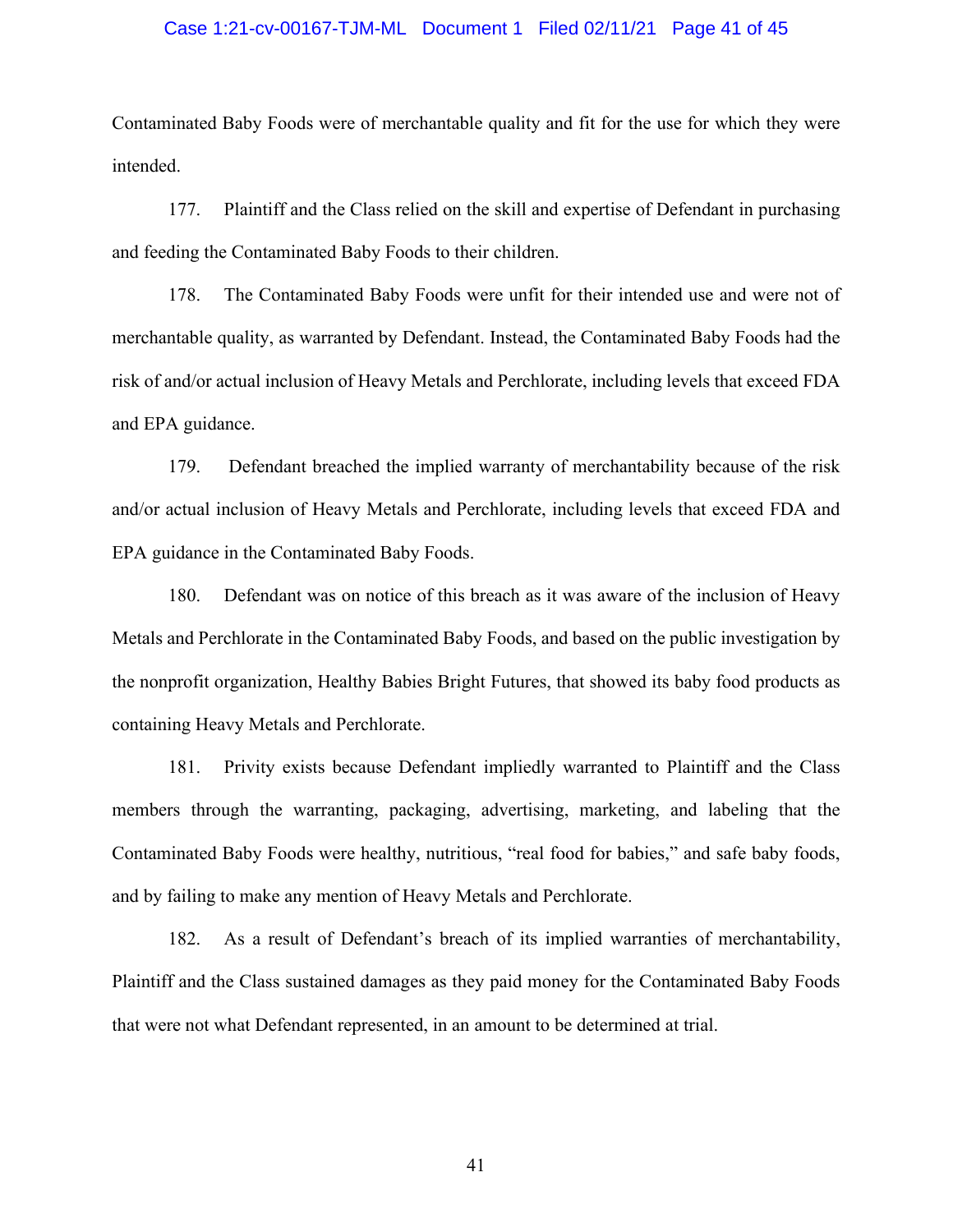### **COUNT VII**

## **(Breach of Implied Warranty of Fitness for a Particular Purpose Against Defendant on Behalf of the Class alternatively the Subclass pursuant to state law)**

183. Plaintiff incorporates by reference and realleges each and every allegation contained above, as though fully set forth herein.

184. At the time of contracting, Defendant had reason to know of Plaintiff's and Class members' particular purpose for purchasing the Contaminated Baby Foods.

185. Plaintiff and the Class relied on Defendant's skill or judgment to select or furnish suitable goods, thereby creating an implied warranty that the goods would be fit for such purpose.

186. The Contaminated Baby Foods were not fit for these purposes, thereby causing injuries to Plaintiff and the Class members.

### **COUNT VIII**

## **(Unjust Enrichment Against Defendant on Behalf of the Class or alternatively the Subclass pursuant to state law)**

187. Plaintiff incorporates by reference and reallege each and every allegation contained above, as though fully set forth herein.

188. Substantial benefits have been conferred on Defendant by Plaintiff and the Classes through the purchase of the Contaminated Baby Foods. Defendant knowingly and willingly accepted and enjoyed these benefits.

189. Defendant either knew or should have known that the payments rendered by Plaintiff were given and received with the expectation that the Contaminated Baby Foods would have the qualities, characteristics, ingredients, and suitability for consumption represented and warranted by Defendant. As such, it would be inequitable for Defendant to retain the benefit of the payments under these circumstances.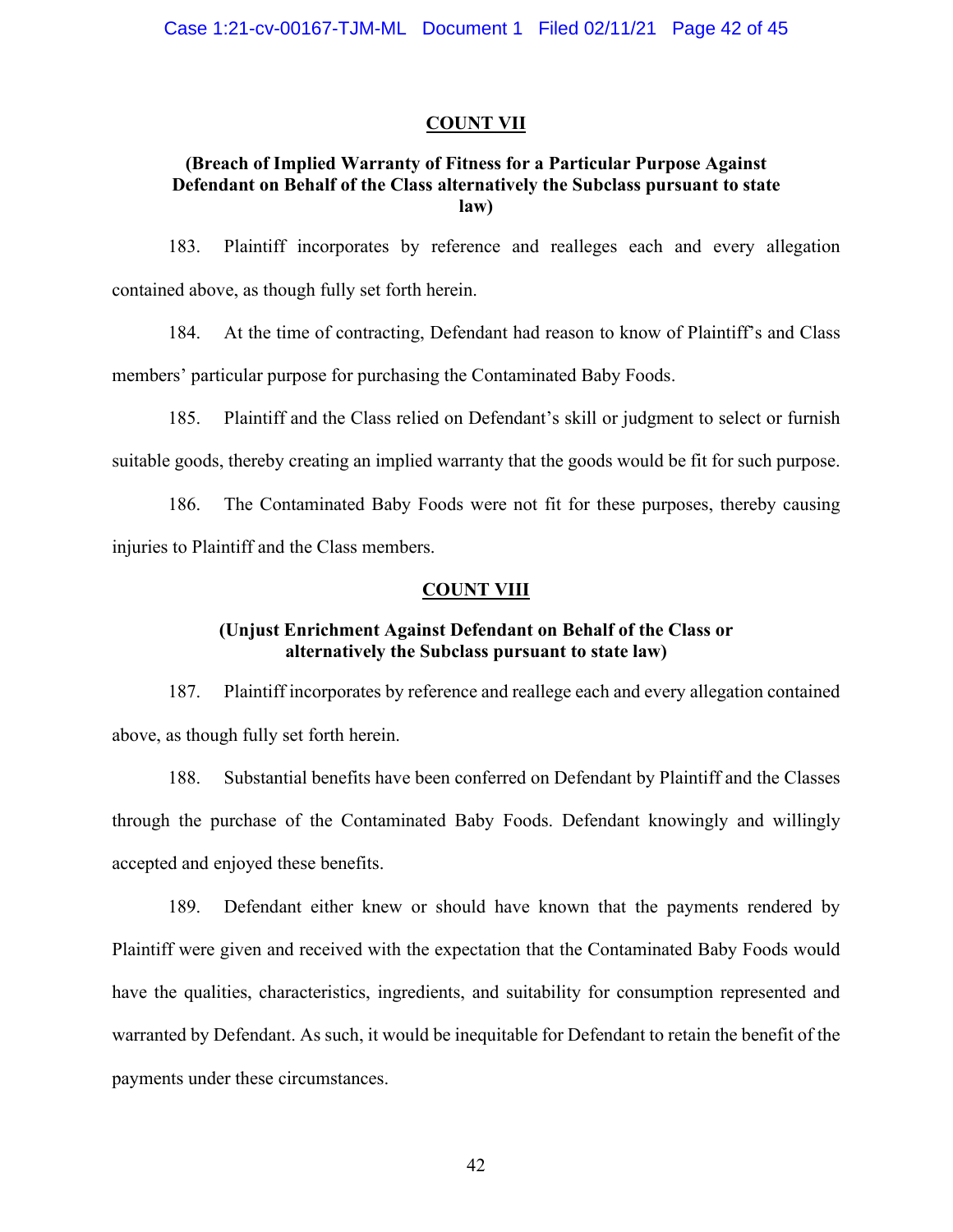#### Case 1:21-cv-00167-TJM-ML Document 1 Filed 02/11/21 Page 43 of 45

190. Defendant's acceptance and retention of these benefits under the circumstances alleged herein make it inequitable for Defendant to retain the benefits without payment of the value to Plaintiff and the Classes.

191. Plaintiff and the Classes are entitled to recover from Defendant all amounts wrongfully collected and improperly retained by Defendant, plus interest thereon.

192. Plaintiff and the Classes seek actual damages, injunctive and declaratory relief, attorneys' fees, costs, and any other just and proper relief available under the laws.

### **PRAYER FOR RELIEF**

WHEREFORE, Plaintiff, individually and on behalf of all others similarly situated, pray for judgment against the Defendant as to each and every count, including:

A. An order declaring this action to be a proper class action, appointing Plaintiff and her counsel to represent the Class, and requiring Defendant to bear the costs of class notice;

B. An order enjoining Defendant from selling the Contaminated Baby Foods until the higher and/or unsafe levels of Heavy Metals and Perchlorate are removed;

C. An order enjoining Defendant from selling the Contaminated Baby Foods in any manner suggesting or implying that they are healthy, nutritious, and safe for consumption;

D. An order requiring Defendant to engage in a corrective advertising campaign and engage in any further necessary affirmative injunctive relief, such as recalling existing products;

E. An order awarding declaratory relief, and any further retrospective or prospective injunctive relief permitted by law or equity, including enjoining Defendant from continuing the unlawful practices alleged herein, and injunctive relief to remedy Defendant's past conduct;

F. An order requiring Defendant to pay restitution to restore all funds acquired by means of any act or practice declared by this Court to be an unlawful, unfair, or fraudulent business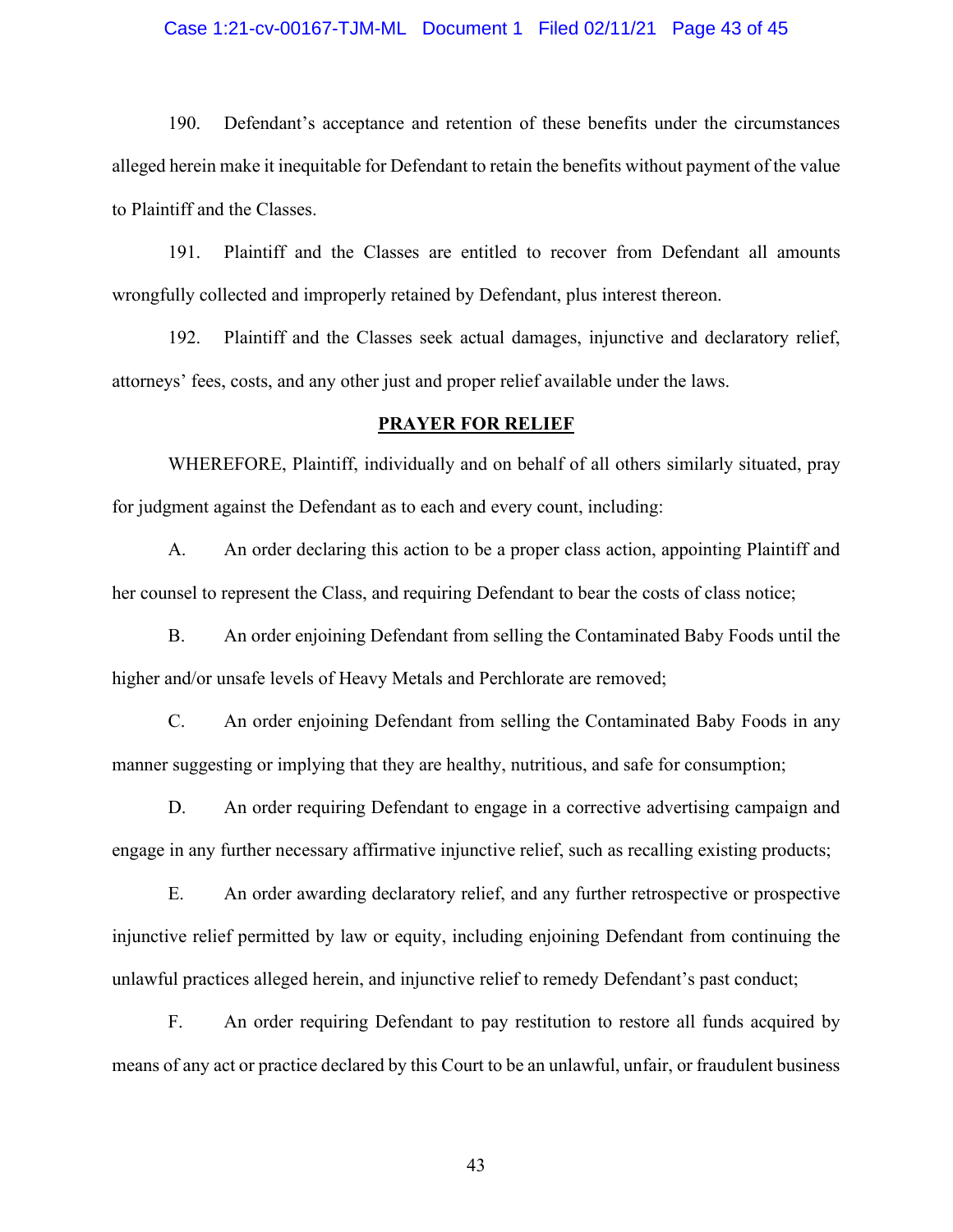### Case 1:21-cv-00167-TJM-ML Document 1 Filed 02/11/21 Page 44 of 45

act or practice, untrue or misleading advertising, or a violation of the WDTPA, plus pre- and postjudgment interest thereon;

G. An order requiring Defendant to disgorge or return all monies, revenues, and profits obtained by means of any wrongful or unlawful act or practice;

H. An order requiring Defendant to pay all actual and statutory damages permitted under the counts alleged herein;

I. An order requiring Defendant to pay punitive damages on any count so allowable;

J. An order awarding attorneys' fees and costs to Plaintiff and the Class; and

K. An order providing for all other such equitable relief as may be just and proper.

# **JURY DEMAND**

Plaintiff hereby demands a trial by jury on all issues so triable.

Dated: February 11, 2021 Respectfully submitted,

CUNEO GILBERT & LADUCA, LLP

By*: s/ Charles J. LaDuca* Charles LaDuca Katherine Van Dyck C. William Frick 4725 Wisconsin Avenue NW, Suite 200 Washington, DC 20016 Telephone:(202) 789-3960 Facsimile: (202) 789-1813 E-mail: charles@cuneolaw.com kvandyck@cuneolaw.com bill@cuneolaw.com